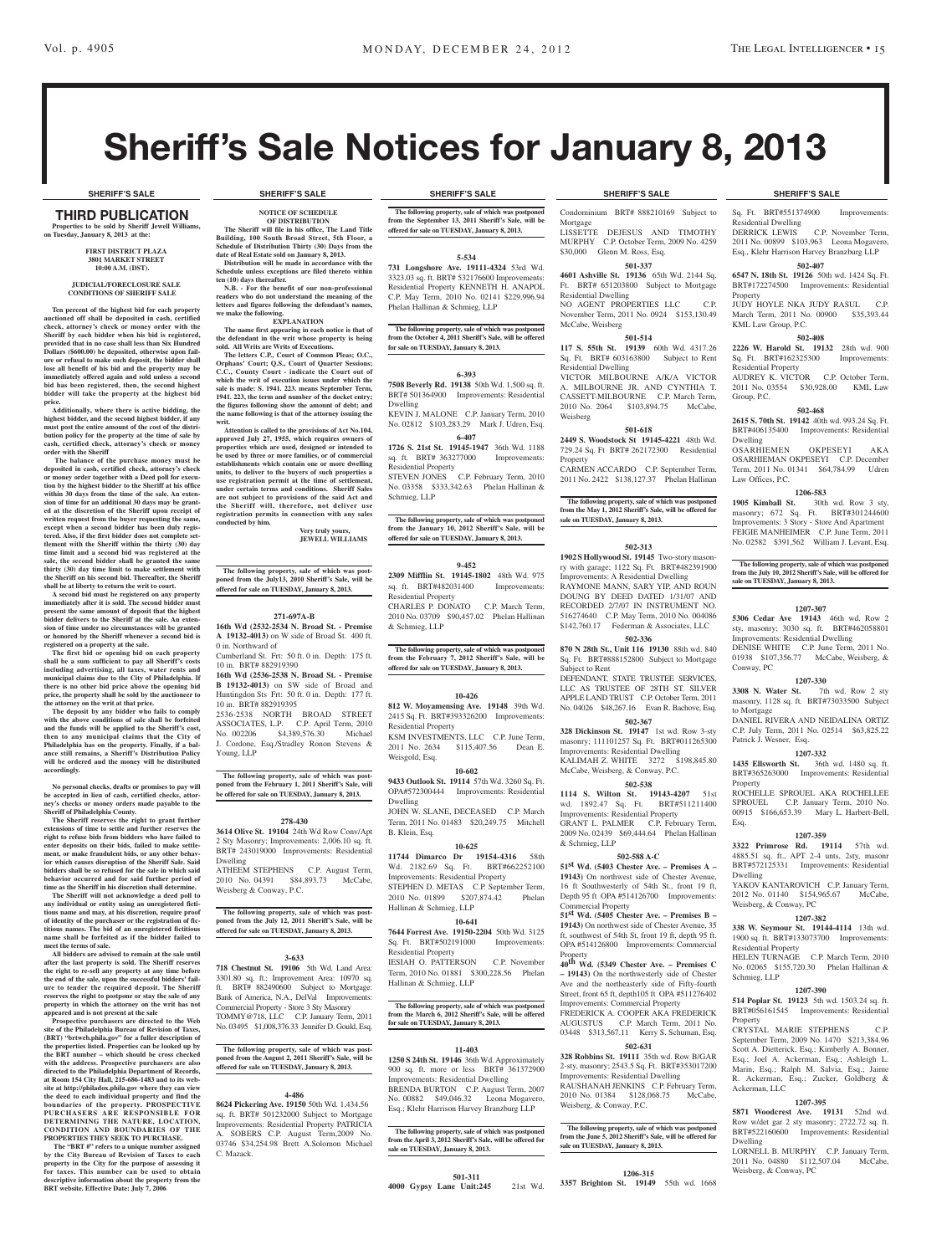**1207-398 7439 E. Walnut Ln. 19138** 10th wd. 3075 sq. ft., Row b/gar 2sty masonry BRT#101204000 Improvements: Residential Dwelling BURNETTE BUSSEY AND KEITH BUSSEY C.P. February Term, 2011 No. 00627 \$115,044.43 McCabe, Weisberg, & Conway, PC

#### **1207-438**

**4601 Tacony St. 19137** 23rd wd. 1800 sq. ft. more or less BRT#453431900 Improvements: Residential Dwelling

ALFONSO LOPEZ C.P. August Term, 2011 No. 01736 \$132,534.44 Leona Mogavero, Esq.; Klehr Harrison Harvey Branzburg LLP

#### **1207-440**

**417 E. Penn St. 19144-5803** 12th wd. 1297.60 sq. ft. BRT#122004100 Improvements: sq. ft. BRT#122004100 Residential Property KARL MITCHELL C.P. February Term, 2010

No. 03379 \$37,969.19 Phelan Hallinan & Schmieg, LLP

## **1207-450**

**8500 Temple Rd. 19150-1909** 50th wd. 2362.50 sq. ft. BRT#501080300 Improvements: Residential Property

DAWN M. EVANS, AKA DAWN EVANS, AKA DAWN M. WARREN AND ORRIN EVANS AKA ORRIN M. EVANS C.P. October Term, 2010 No. 01675 \$110,459.48 Phelan Hallinan & Schmieg, LLP

#### **1207-471**

**115-123 S. 46th St. 19139** 46th wd. On northeast corner of 46th & Sansom Streets, 104' of northerly Sansom St, front: 46'4" OPA#601073600 Improvements: Commercial Property

2ND CHANCE REALTY LLC C.P. April Term, 2008 No. 02727 \$1,066,672.09 Kerry S. Schuman, Esq.

#### **1207-483**

**3513 Pennhurst St. 19134** 33rd wd. 607.50

sq. ft. BRT#331338800 Improvements: Residential Dwelling MALIKA GORLEY C.P. May Term, 2011 No. 00097 \$90,408.71 Stern & Eisenberg, PC

**1207-511**

## **530 E. Johnson St. 19144-1001** 59 wd. 2950.57

sq. ft. BRT#592179900 Improvements: Residential Property FRED A. DENNISON C.P. November Term, 2011 No. 01217 \$85,175.96 Phelan Hallinan Esq.

& Schmieg, LLP

## **1207-541**

**7526 Brockston Rd. 19151-2825** 34th wd. 1760 sq. ft. BRT#343147700 Improvements: Residential Property

WILLIE B. FORD C.P. November Term, 2009 No. 02163 \$115,821.70 Phelan Hallinan & Schmieg, LLP

#### **1207-567**

**5236 Walnut St. 19139** 16th wd. 1800 sq. ft. BRT#602056700 Improvements: Residential Property

HENRY JACKSON C.P. June Term, 2009 No. 000097 \$55,430.59 Christopher A. DeNardo, Esq.

#### **1207-573**

**2182 E. Cumberland St. 19125** 31st wd. 2291 sq. ft. BRT#314012200 Improvements: Residential Property

#### SAMANTHA MAGUIRE C.P. January Term, 2010 No. 002935 \$129,380.94 Christopher A. DeNardo, Esq.

### **1207-581**

**8616 Rugby St. 19150-2706** 50th wd. 1534.40 sq. ft. BRT#502089500 Improvements:

## Residential Property

LEONARD M. WAKEFIELD AKA LEONARD WAKEFIELD C.P. January Term, 2012 No. 04366 \$157,843.37 Phelan Hallinan & Schmieg, LLP

## **1207-609**

**7805 Buist Ave. 19153** 40th wd. 1792.80 sq. ft. BRT#405755878 Improvements: Residential Dwelling DAWN S. BROWN C.P. July Term, 2010 No.

## 02774 \$76,659.65 Udren Law Offices, PC **1207-621**

**244 W. Somerville Ave. 19120** 42nd wd. Sem det, 2 sty, masonry 3553.3 sq. ft. BRT#422272600 Improvements: Residential Dwelling

#### QASIM EDWARDS AND TOREY EDWARDS C.P. November Term, 2010 No. 04365 \$140,611.37 McCabe, Weisberg, & Conway, PC

**The following property, sale of which was postponed from the August 7, 2012 Sheriff's Sale, will be offered for sale on TUESDAY, January 8, 2013.**

### **1208-324**

**2410 E. Boston St. 19125-3000** 31st wd. 928 Sq Ft BRT#313175010 Improvements: Residential Property

DANIELLE ANDRE AND HAROLD T. Term, 2012 No. 03282 \$170,362.54 Gregory BOOKER C.P. September Term, 2010 No. 03378 \$323,116.40 Phelan Hallinan & Schmieg, LLP

**1208-374 1313 S. Fairhill St. 19147** 1st wd. 731.25 Sq Ft BRT#011340000 Improvements: Residential Property

KEVIN M. PRICE C.P. May Term, 2010 No. 04495 \$178,859.71 KML Law Group, PC **1208-412**

#### **1239 Unruh Av 19111** 53rd wd. Row B/gar, 2sty, masonry, 3202 Sq Ft BRT#532074300 Subject to Rent Improvements: Residential Dwelling SYEDA J. NAHAR C.P. March Term, 2012

No. 00427 \$140,943.43 McCabe, Weisberg, & Conway, P.C. **1208-417**

**4801 A St.reet 19120** 42nd wd. s/d w det gar 2 sty, masonry+, 2921.3 Sq Ft BRT#421298700 Subject to Mortgage Improvements: Residential Dwelling EDMUND PLUMMER C.P. June Term, 2010 No. 02851 \$107,527.46 McCabe, Weisberg, & Conway, P.C.

### **1208-443**

**9456 Fairgreen Ln 19114** apartment 2-4 units, 2 story OPA#572197388 Improvements: Residential Dwelling CHARLES FRANK AND LORETTA FRANK, HIS WIFE \$105,218.91 Kenneth E. West, Esq.

#### **1208-455**

**6031 Chestnut St. 19139** 3rd wd. Row conv/apt 3 sty, masonry; 5181.12 Sq Ft BRT#031021600 Improvements: Residential Dwelling MARCELLUS THOMAS C.P. December Term, 2009 No. 02854 \$85,820.61 McCabe, Weisberg, & Conway, P.C.

#### **1208-458**

**4010 Marple St. 19136** 65th wd. Situate on the southwest side of Marple St (40' wide) at the distance of 155' 1/4" northwest from the northwest side of Erdrick St (50' wide) in the 65th ward of the City of Philadelphia; 2847.8 Sq Ft BRT#651087200 PAVITTAR SINGH C.P. March Term, 2012 No. 2287 \$97,165.62 Alan C. Gershenson,

### **1208-461**

**5824 Brush Rd. 19138** 22nd wd. Row b/gar 2 sty, masonry; 2512.8 Sq Ft BRT#591226100 Subject to Mortgage Improvements: Residential Dwelling MARY ANN FARRELL, EXECUTRIX OF THE ESTATE OF ALBERTA M. RANTON. DECEASED MORTGAGOR AND REAL OWNER C.P. February Term, 2012 No. 02274 \$61,685.92 McCabe, Weisberg, & Conway, P.C.

#### **1208-462**

**2532 S. Claymont St. 19153** 40th wd. Row b/gar, 2 sty, masonry; 2392.91 Sq Ft BRT#404156254 Improvements: Residential Dwelling JARMAL ARTHUR AKA JAMAL D.

ARTHUR C.P. September Term, 2009 No. 02721 \$117,944.57 McCabe, Weisberg, & Conway, P.C.

**1208-472 6140 Lebanon Ave. 19151** 34th wd. 2090 Sq Ft BRT#342126400 Improvements: Residential Property JAMES P. BROWN, JR. C.P. April Term, 2010 No. 000541 \$149,173.84 Christopher A. DeNardo, Esq.

#### **1208-478**

**3052 Aramingo Ave. 19134** 25th wd. 1027.5 Sq Ft BRT#251477100 Improvements: Residential Dwelling JUAN RIVERA C.P. February Term, 2012 No.

03811 \$100,296.77 Udren Law Offices, P.C. **1208-504**

#### **5807 Fernwood St. 19143-3920** 3rd wd. 1266.40 Sq Ft BRT#034032600 Improvements: Residential Property

BARBARA MORRIS IN HER CAPACITY AS EXECUTRIX AS DEVISEE OF THE ESTATE OF PRISCILLA MCCASKILL AKA PRICILLA MCGASKILL AKA PRISILLA MCGASKILL C.P. February Term, 2012 No. 03688 \$33,568.86 Phelan Hallinan & Schmieg, LLP

#### **1208-516**

**1231-1233 E. Chelten Ave. 19138** 59th wd. 5073.20 Sq Ft. Improvements: Residential Property

KENNETH ROUSE AND TIFFANI JORDAN C.P. September Term, 2010 No. 03386 \$177,363.96 Phelan Hallinan & Schmieg, LLP

#### **1208-573**

**1309 S. 17th St. 19146** 36th wd. 1674 Sq Ft BRT#365190000 Improvements: Residential Dwelling ANTHONY M. BUONOMO C.P. January

## **SHERIFF'S SALE SHERIFF'S SALE SHERIFF'S SALE SHERIFF'S SALE SHERIFF'S SALE**

**1209-340 3426 Rosehill St. 19134-1641** 7th wd. 574 Sq Ft PRCL#073123800 Improvements:

**1209-397 140 W. Ashdale St. 19120** 42nd wd. 1152 Sq Ft BRT#422171000 Improvements: Residential

LEONARD HILL C.P. December Term, 2011 No. 001822 \$115,688.39 Christopher A.

**1209-398 5123 Cottage St. 19124** 1165 Sq Ft BRT#622382400 Improvements: Residential

HECTOR M. ORTIZ, SR C.P. January Term, 2012 No. 002670 \$30,406.28 Christopher A.

**1209-404 112 S. 58 St.** 60th wd. Situate on the west side of 58 St at the distance of 40 ft northward from the north side of Sansom St in the 60th Ward of the city of Philadelphia. Containing in front or breadth on the said 58th St, 20 ft and extending of that width in length or depth Westward between parallel lines at right angles to the said 58th Street 83 feet 3 inches to a certain 3 feet wide alley leading Southward into Sansom Street. BRT#604291400 Subject to Mortgage Improvements: Semi det 2 sty masonry AMINA MASSAQUOI C.P. October Term, 2010 No. 02436 \$60,235.59 Patrick J.

**1209-409 2315 S. 11th St. 19148** 39th wd. Row 2 sty masonry; 2320 Sq Ft BRT#394177700 Improvements: Residential Dwelling ANTHONY GRANATO III AND ELIZABETH GRANATO C.P. April Term, 2011 No. 01053 \$47,772.98 McCabe, Weisberg, & Conway,

**1209-410 7150 Jackson St. 19135** 41st wd. row b/gar 2sty, masonry; 2778.40 sq ft BRT#412310300 Improvements: Residential Dwelling ANDRE JEAN SIMON C.P. February Term, 2012 No. 02121 \$105,296.32 McCabe,

**1209-411 644 E. Tabor Rd. 19120** 42nd wd. 1443.6 Sq Ft BRT#421201200 Subject to Mortgage Improvements: Residential Dwelling TROY BUDD C.P. March Term, 2010 No. 02211 \$133,438.63 Mark J. Udren, Esq. **1209-413 3318 W. Allegheny Ave. 19132** 38th wd. 1560 sq ft BRT#382017600 Improvements:

MAXINE THORNTON, DECEASED, ET. AL C.P. May Term, 2009 No. 001675 \$\$37,103.60

**1209-418 4841 Pulaski Ave. 19144-4128** 13rd wd. 5815.31 Sq Ft PRCL#133110400 Improvements:

KENNETH GILLIARD, SR. AND LATO M. GILLIARD C.P. March Term, 2012 No. 01741 \$193,850.83 Phelan Hallinan &

**1209-439 2815 Normandy Dr 19154** 66th wd. Det 1-1/2 sty frame, 7100 Sq Ft BRT#662495900 Subject to Mortgage Improvements: Residential

JORGE L OYOLA C.P. September Term, 2009 No. 02910 \$331,501.59 McCabe, Weisberg,

**1209-444 5239 Westford Rd. 19120** 42nd wd. Row B/gar, 2sty, masonry; 3007.6 Sq Ft BRT#421408500 Improvements: Residential Dwelling JEAN J RENARD C.P. January Term, 2012 No. 03411 \$132,014.68 McCabe, Weisberg,

**1209-453 1030 Wagner Ave. 19141** 49th wd. Row b/gar, 2sty, masonry; 3731.1 Sq Ft BRT#492012300 Improvements: Residential Dwelling MARRAE G DARGAN C.P. February Term, 2010 No. 00970 \$99,187.40 McCabe,

**1209-457 6708 N. 12 St. 19126** 61st wd. 4200 Sq Ft BRT#611191900 Improvements: Residential

RUTH MILES AND KENNETH MILES C.P. January Term, 2012 No. 000837 \$415,673.58

**1209-458 8101 Large St. 19152** 56th wd. Det w/d gar 1.5 sty mas+0; 6914.42 Sq Ft BRT#562439100 Improvements: Residential Dwelling GILBERT SOARES AND UNITED STATES OF AMERICA C.P. October Term, 2011 No. 03994 \$320,788.62 McCabe, Weisberg, &

**1209-470 3902 Howland St. 19124** 33rd wd. Row b/gar, 2sty, masonry; 2046.25 Sq Ft BRT#332360300 Subject to Rent Improvements: Residential

Weisberg, & Conway, P.C.

Residential Dwelling

Residential Property

Schmieg, LLP

Dwelling

& Conway, P.C.

& Conway, P.C.

Property

Conway, P.C.

Dwelling

Weisberg, & Conway, P.C.

Christopher A. DeNardo, Esq.

Benjamin E. Witmer, Esq.

Property

Property

DeNardo, Esq.

DeNardo, Esq.

Wesner, Esq

 $PC$ .

MARIA T LUGARDO, IN HER CAPACITY AS HEIR OF TERESA CORDERO, DECEASED; CANDIDO LUGARDO IN HER CAPACITY AS HEIR OF TERESA CORDERO, DECEASED; MARGARITA LUGARDO, IN HER CAPACITY AS HEIR OF TERESA CORDERO, DECEASED; EVELYN PEREZ, IN HER CAPACITY AS HEIR OF TERESA CORDERO, DECEASED; UNKNOWN HEIRS, SUCCESSORS, ASSIGNS, ANDALL PERSONS, FIRMS, OR ASSOCIATIONS CLAIMING RIGHT, TITLE, OR INTEREST FROM OR UNDER TERESA CORDERO, DECEASED. C.P. January Term, 2008 No. 00477 \$37,855.59

Residential Property

Phelan Hallinan & Schmieg, LLP

Residential Property

Residential Property

Weisberg, & Conway, P.C.

Residential Property

& Schmieg, LLP

Dwelling

Offices, P.C.

Residential Dwelling

Law Offices, P.C.

A. DeNardo, Esq.

A. DeNardo, Esq.

Residential Property

DeNardo, Esq.

Property

Property

Esq.

Hallinan & Schmieg, LLP

Property

Hallinan & Schmieg, LLP

**1209-352 1946 S. Iseminger St. 19148-2207** 39th wd. 644 Sq Ft PRCL#394408000 Improvements:

KIMMARIE S SANTOSUSSO C.P. March Term, 2012 No. 02386 \$37,258.94 Phelan

**1209-362 3943 N. 7th St. 19140** 43rd wd. 1110 Sq Ft BRT#433090000 Improvements: Residential

JESUS M DIAZ C.P. March Term, 2012 No. 03491 \$32,281.43 KML Law Group, P.C. **1209-369 2041 Lansing St. 19152-3609** 56th wd. 2519.95 Sq Ft PRCL#561482000 Improvements:

BHUMIBEN T PATEL AKA BHUMIBEN PATEL AKA BHUMIBENT PATEL AND TUSHAR R. PATEL AKA TUSHAR PATEL C.P. October Term, 2011 No. 01483 \$146,106.00 Phelan Hallinan & Schmieg, LLP **1209-372 126 W. Ashdale St. 19120** 42nd wd. Row b/gar 2sty masonry; 2398.23 Sq Ft BRT#422170300 Improvements: Residential Dwelling NILSA GONZALEZ C.P. December Term, 2011 No. 03520 \$56,651.84 McCabe,

**1209-374 3056 Magee Ave. 19149-2532** 55th wd. 1622.82 Sq Ft PRCL#551087300 Improvements:

NICOLE F. BUFFINGTON C.P. November Term, 2011 No. 00362 \$112,136.03 Phelan

**1209-376 9448 Woodbridge Rd. 19114-3457** 57th wd. 1791.61 Sq Ft PRCL#572197436 Improvements: Residential Property HOLLIS SEABROOKS C.P. February Term, 2012 No. 03450 \$82,549.53 Phelan Hallinan

**1209-382 6840 Gorsten St. 19119** 22nd wd. 5400 Sq Ft BRT#222260500 Improvements: Residential

INEZ A DUSSARD AKA INEZ DUSSARD AND SHIRLEY JOHNSON C.P. July Term, 2010 No. 02160 \$347,097.06 Udren Law

**1209-385 4530 Sheffield Ave. 19136** 41st wd. 1376.96 Sq Ft BRT#651135400 Improvements:

KIMBERLY A. O'CONNOR C.P. November Term, 2011 No. 00779 \$167,393.06 Udren

**1209-390 429 Sigel St. 19148** 1st wd. 840 Sq Ft BRT#011402200 Improvements: Residential

FARNK SANTANGELO C.P. February Term, 2012 No. 001874 \$160,566.63 Christopher

**1209-392 2015 S. 11th St. 19148** 39th wd. 1600 Sq Ft BRT#394172800 Improvements: Residential

ANNETTE M OAKLEY C.P. April Term, 2010 No. 004355 \$312,769.00 Christopher

**1209-393 4150-4152 Paul St. 19124** 23rd wd. 847 Sq Ft & 826 Sq Ft BRT#232510900 & BRT#232511000 Improvements: Residential Property RICHARD SCHLESINGER AND EVAN SCHLESINGER C.P. March Term, 2012 No. 3947 \$106,316.34 Christopher A. DeNardo,

**1209-396 2900 S. Smedley St. 19145** 26th wd. 1216 Sq Ft BRT#261349700 Improvements:

JOHN MCDEVITT C.P. March Term, 2009 No. 000942 \$206,841.65 Christopher A.

Javardian, Esq.; Powers, Kirn & Javardian, LLC **1208-580**

**377 E. Cliveden St. 19119-2321** 22nd wd. 1287.72 Sq Ft BRT#221051400 Improvements: Residential Property STOCKTON T. DUPONT C.P. October Term,

2010 No. 03307 \$30,508.40 Phelan Hallinan & Schmieg, LLP **1208-595**

## **3604 Genessee Pl** 66th wd. Southwesterly side

of Genessee Pl 69' 9-3/8" northwestwardly from the southwesterly side of Genessee Dr, front Irregular, deputy: irregular Improvements: Single Family Residence JESSICA KNAUSS C.P. November Term,

2010 No. 00443 \$212,118.79 Stephen M. Hladik, Esq.

### **1208-674**

**5348 Wingohocking Terrace 19144** 12th wd. Semi det 3sty stone; 4684.98 Sq Ft BRT#122185200 Improvements: Residential Dwelling JEFFREY DULDULAO C.P. January Term, 2012 No. 02323 \$144,236.87 McCabe,

Weisberg, & Conway, P.C.

**The following property, sale of which was postponed from the September 4, 2012 Sheriff's Sale, will be offered for sale on TUESDAY, January 8, 2013.**

#### **1209-301**

**5329 Wakefield St. 19144** 12th wd. 2550 Sq Ft BRT#122144700 Improvements: Residential Property BOSTON ROBERTSON C.P. January Term, 2011 No. 000787 \$123,426.97 Christopher

#### A. DeNardo, Esq. **1209-302**

**5231 Horrocks St. 19124** 62nd wd. 1401 Sq Ft BRT#621327100 Improvements: Residential Property

JOHN HARPER III C.P. September Term, 2009 No. 000378 \$108,792.72 Christopher A. DeNardo, Esq.

## **1209-307**

**621 Fitzgerald St. 19148** 39th wd. 904 Sq Ft BRT#393109300 Improvements: Residential **Property** CHRISTOPHER ROSATO C.P. February

Term, 2009 No. 02981 \$103,646.36 Scott A. Dietterick, Esq., Kimberly A. Bonner, Esq., Joel A. Ackerman, Esq., Ashleigh L. Marin, Esq., Ralph M. Salvia, Esq., Jaime R. Ackerman, Esq., Zucker, Goldberg & Ackerman, LLC

#### **1209-308**

**235 W. Rockland St. 19120** 42nd wd. 1438 Sq Ft BRT#422118100 Improvements: Residential Property NDUBUISI OKORO C.P. April Term, 2009 No. 01108 \$65,507.92 Scott A. Dietterick, Esq., Kimberly A. Bonner, Esq., Joel A. Ackerman, Esq., Ashleigh L. Marin, Esq., Ralph M. Salvia, Esq., Jaime R. Ackerman, Esq., Zucker, Goldberg & Ackerman, LLC

## **1209-310**

**313 S. Frazier St. 19143** 60th wd. 2 sty masonry, 1410 Sq ft BRT#604233300 Improvements: Residential Dwelling

GARFIELD G VASSELL C.P. March Term, 2012 No. 00070 \$104,625.78 Federman & Associates, LLC

#### **1209-322**

**439 E. Somerset St. 19134** 33rd wd. 784 Sq Ft BRT#071206900 Improvements: Residential Dwelling DAISY RIVERA C.P. April Term, 2012 No.

001981 \$42,102.04 Heather Riloff, Esq. **1209-324**

Family Residence

William E Miller, Esq.

Residential Property

Schmieg, LLP

**6241 Trotter St.** 53rd wd. on the southeast side of Trotter St 372 ft 6 in, northeast from the northeast side of Deveraux Ave, front 18 ft 0 in, depth 81 ft,  $5.5$  in; rear 18 ft 1.25 in, depth 83 ft 4.5 in BRT#531235500 Improvements: Single

SHAMELLE L ROBERSONAKA SHAMELLE ALEXANDER BAZLEY AKA SHAMELLE LYNETTE ALEXANDER BAZLEY AKA SHAMELLE LYNETTE BAZLEY AKA SHAMELLE LYNETTE ALEXANDER C.P. April Term, 2012 No. 00535 \$162,702.33

**1209-331 5344 Baltimore Ave. 19143** 51st wd. 2290.26 Sq Ft BRT#511080300 Improvements:

LEROY IRVIN JR AND CATHERINE BOLTON IRVIN C.P. July Term, 2010 No. 00248 \$45,599.40 KML Law Group, P.C. **1209-335 7923-31 Ridge Ave. Unit #39, A/K/A 7925 Ridge Ave. Unit #39 19128** 21st wd. PRCL#888210839

Improvements: Condominium Unit POLA M. YU C.P. February Term, 2012 No. 03874 \$186,010.77 Phelan Hallinan &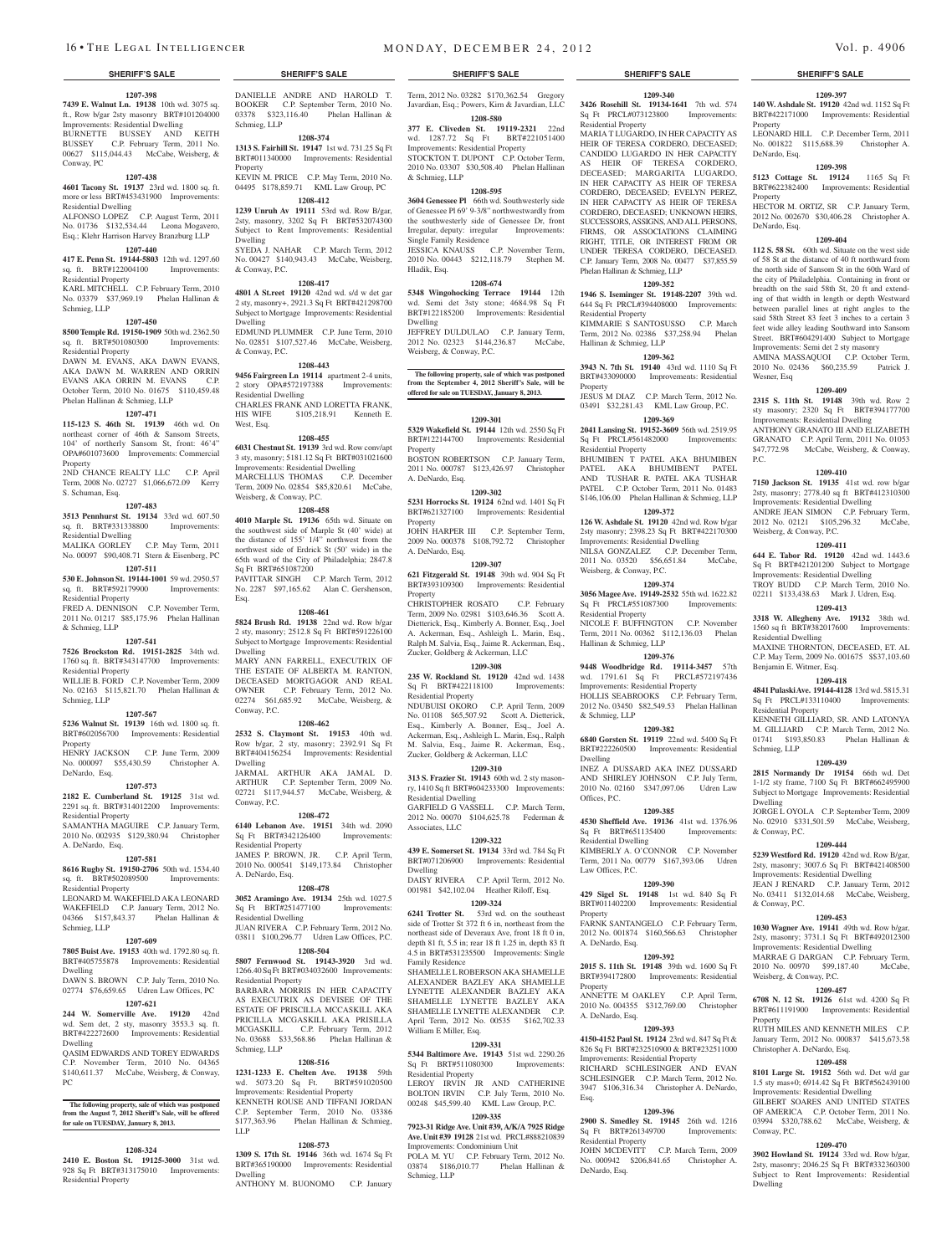DMITRY KIPERVAS C.P. March Term, 2012 No. 01094 \$79,713.12 McCabe, Weisberg, & Conway, P.C.

#### **1209-484**

**362 W. Milne St. AKA 362 Milne St. 19144- 4206** 13rd wd. 1364.16 Sq Ft PRCL#133003400 Improvements: Residential Property BRENDA ESPINOSA C.P. February Term, 2012 No. 03456 \$88,471.87 Phelan Hallinan

& Schmieg, LLP **1209-487 6014 Ogontz Ave. 19141-1312** 17th wd. 1744

Sq Ft PRCL#172253800 Improvements: Residential Property

BELLA WILSON, ADMINISTRATRIX AND HEIR OF THE ESTATE OF DAMIAN WILSON AKA DAMIAN CHRISTOPHER WILSON, UNKNOWN HEIRS, SUCCESSORS, ASSIGNS, AND ALL PERSONS, FIRMS, OR ASSOCIATIONS CLAIMING RIGHT, TITLE, OR INTEREST FROM OR UNDER DAMIAN WILSON AKA DAMIAN CHRISTOPHER WILSON, DECEASED C.P. May Term, 2009 No. 02851 \$139,808.87 Phelan Hallinan & Schmieg, LLP

#### **1209-489**

**1016 S. Chadwick St. 19146-2008** 13rd wd. 800 Sq Ft PRCL#301321100 Improvements: Residential Property

PERRY M JACKSON C.P. March Term, 2010 No. 06069 \$253,296.91 Phelan Hallinan & Schmieg, LLP

#### **1209-504**

**2859 S. Sydenham St. 19145-4920** 26th wd. 712.50 Sq Ft PRCL#261232400 Improvements: Residential Property GEORGE CALLE C.P. March Term, 2012 No. 03386 \$174,381.93 Phelan Hallinan &

#### **1209-505**

Schmieg, LLP

**5334 Willows Ave. 19143-4128** 51st wd. 1232 Sq Ft PRCL#511120400 Improvements: Residential Property

MUZAMIL ELHAG C.P. March Term, 2012 No. 02139 \$81,603.37 Phelan Hallinan & Schmieg, LLP

#### **1209-506**

**1724 Watkins St. 19145-2119** 36th wd. 665 Sq Ft PRCL#365396200 Improvements:

Residential Property RICHARD RHODOMOYER C.P. November Term, 2011 No. 02954 \$44,770.68 Phelan Hallinan & Schmieg, LLP

## **1209-507**

**2131 Montrose St. 19146-2527** 13rd wd. 700 Sq Ft PRCL#302194300 Improvements: Residential Property

TYNETTA S FAUST C.P. March Term, 2012 No. 00217 \$62,156.73 Phelan Hallinan & Schmieg, LLP

#### **1209-517**

**2716 Kirkbride St. 19137-2122** 45th wd. 997.8 Sq Ft PRCL#453121000 Improvements: Residential Property DANIEL A HAWTHORNE AND ANDREA

D. HAWTHORNE C.P. February Term, 2012 No. 03407 \$76,347.87 Phelan Hallinan & Schmieg, LLP

#### **1209-519**

**2414 E. Allegheny Ave. 19134-4403** 25th wd. 2437.26 Sq Ft PRCL#251137300 Improvements: Residential Property JOHN M KOBA C.P. March Term, 2012 No. 02906 \$123,438.31 Phelan Hallinan & Schmieg, LLP

#### **1209-520**

**3412 Crystal St. 19134-1207** 33rd wd. 598.26 Sq Ft PRCL#331256200 Improvements: Residential Property

JOEL W. RILEY JR C.P. March Term, 2012 No. 01875 \$60,757.04 Phelan Hallinan & Schmieg, LLP

#### **1209-521**

**2716 N. 23rd St. 19132-3218** 11st wd. 878.99 Sq Ft PRCL#111370200 Improvements: Residential Property

FRANK W BROOKS, III INDIVIDUALLYAND IN HIS CAPACITY AS HEIR OF THE ESTATE OF LISA Y BROOKS; CAROLE LIVELY IN HER CAPACITY AS ADMINSTRATOR OF THE ESTATE OF LISA Y BROOKS; FAKIRA A. BROOKS IN HER CAPACITY AS HEIR OF THE ESTATE OF LISA Y BROOKS; LIVELY, IN HIS CAPACITY HEIR OF THE ESTATE OF LISA Y BROOKS UNKNOWN HEIRS, SUCCESSORS, ASSIGNS, AND ALL PERSONS, FIRMS, OR ASSOCIATIONS CLAIMING RIGHT, TITLE OR INTEREST FROM OR UNDER LISA Y BROOKS, DECEASED C.P. January Term, 2012 No. 04659 \$21,262.64 Phelan Hallinan & Schmieg, LLP

## **1209-524**

**222 W. Coulter St. 19144-3916** 22nd wd. 2992.80 Sq Ft Improvements: Residential Property

ANTONIO W ZACHARY AND JOANN ZACHARY C.P. February Term, 2012 No. Schmieg, LLP

**1209-525 71 E. Coulter St. 19144-2217** 12nd wd. 1239.48 Sq Ft PRCL#122022700 Improvements: Residential Property WILLIAM J MCKENNEY, CHERYL L MCKENNEY, BILLY C HARPER AND

DOROTHY F HARPER C.P. October Term, 2011 No. 03846 \$91,949.34 Phelan Hallinan & Schmieg, LLP **1209-537**

**2211 S. Woodstock St. 19145-3510** 48th wd. 778.8 Sq Ft PRCL#481335700 Improvements: Residential Property JOSEPH EDWARD LANE, AKA JOE LANE, AKA JOSEPH E LANE, VASHTI FOOTE AND WILLIAM P FOOTE C.P. January Term, 2008 No. 01458 \$50,491.81 Phelan Hallinan & Schmieg, LLP

#### **1209-545**

**8622 Dicks Pl. 19153-1530** 40th wd. 4680 Sq Ft PRCL#405124411 Improvements: Residential Property FRANCIS NELSON C.P. August Term, 2009 No. 00792 \$215,636.79 Phelan Hallinan & Schmieg, LLP

#### **1209-547**

**5120 N. Marvine St.** 49th wd. Beginning at a point on the westerly side of Marvine St at the distance of 267 east six inches southwardly from the southerly side of Duncannon Ave Subject to Mortgage Improvements: Semi det 2 sty masonry

RICHARD NEWSOME C.P. March Term, 2011 No. 01898 \$89,635.71 Chandra M. Arkema, Esq.

### **1209-555**

**1318 Reese St. 19147** 1st wd. 731.25 Sq Ft BRT#01137900 Subject to Mortgage Improvements: row 2 story masonry JOHN TORRES C.P. June Term, 2011 No. 01168 \$50,333.75 Thomas D Kenny, Esq.

**1209-561 3900 Brown St. 19104** 24th wd. 1466.08 Sq Ft BRT#243067200 Improvements: commercial real estate

LEAH M. LEATHERBURY C.P. March Term, 2012 No. 02750 \$144,271.45 Stern & Eisenberg, PC

**1209-562**

**1142 Anchor St. 19124** 62nd wd. 1209.60<br>Sq Ft BRT#621063700 Improvements: Sq Ft BRT#621063700 Residential Real Estate LUCHY ADONIS C.P. March Term, 2012 No. 01295 \$91,798.62 Stern & Eisenberg, PC

#### **1209-566**

**402 Parlin St. 19116** 58th wd. 2841 Sq Ft BRT#582048300 Improvements: Residential Property

MARIAMMA ABRAHAM AND BIJU ABRAHAM C.P. December Term, 2011 No. 3304 \$171,883.52 Scott A. Dietterick, Esq., Kimberly A. Bonner, Esq., Joel A. Ackerman, Esq., Ashleigh L. Marin, Esq., Ralph M. Salvia, Esq., Jaime R. Ackerman, Esq., Zucker, Goldberg & Ackerman, LLC

#### **1209-572**

**173 Fern St. AKA W. Fern St. 19120** 61st wd. 1027 Sq Ft BRT#612209000 Improvements: Residential Property RICARDO KELLY JR C.P. January Term, 2012 No. 0692 \$66,316.37 Scott A. Dietterick, Esq., Kimberly A. Bonner, Esq., Joel A. Ackerman, Esq., Ashleigh L. Marin, Esq., Ralph M. Salvia, Esq., Jaime R. Ackerman, Esq., Zucker, Goldberg & Ackerman, LLC

### **1209-577**

**7342 Hasbrook Ave. 19111** 63rd wd. 5924.32 Sq Ft BRT#631081900 Subject to Mortgage Improvements: Residential Dwelling LOAN THI NGUYEN C.P. August Term, 2010 No. 02871 \$178,153.82 Mark J. Udren, Esq.

### **1209-579**

**7008 W. Passyunk Ave. 19142** 40th wd. 2012 Sq Ft BRT#406301500 Improvements: Residential Dwelling RHONDA BROWN AND VALGENE WEST C.P. October Term, 2010 No. 02424

## \$\$128,454.65 Udren Law Offices, P.C.

**1209-582 1546 N. Felton St. 19151** 34th wd. 1350 Sq Ft BRT#342348000 Subject to Mortgage Improvements: Residential Dwelling SHIRLEY A P HOWARD C.P. October Term, 2010 No. 01696 \$30,872.74 Mark J. Udren,

#### **1209-583**

Esq.

**9968 Bridle Rd. 19115** 58th wd. 2901.6 Sq Ft BRT#581321000 Improvements: Residential Dwelling MAGGIE SH ROBERTSON AKA SHUK HAN ROBERTSON AND CHARLIE A ROBERTSON II C.P. July Term, 2009 No. 00696 \$\$51,439.77 Udren Law Offices, P.C.

**1209-585 4626 Tampa St. 19120-4636** 42nd wd. 1353.6

03119 \$156,909.98 Phelan Hallinan & Sq Ft PRCL#421571200 Improvements: Residential Property CINDY MORALES C.P. February Term, 2012 No. 03877 \$72,821.82 Phelan Hallinan & Schmieg, LLP

### **1209-586**

**541 Unruh Ave. 19111-4653** 35th wd. 3500 Sq Ft PRCL#353129800 Improvements: Residential Property NOVLETTE BROWN MILLER C.P. November Term, 2011 No. 02685 \$151,549.70 Phelan Hallinan & Schmieg, LLP

## **1209-587**

**3247 Salmon St. 19134-5921** 45th wd. 525 Sq Ft PRCL#451169700 Improvements: Residential Property GAYLE S BONNER AKA GAYLE BONNER C.P. February Term, 2012 No. 03633 \$126,647.11 Patrick J. Wesner, Esq.

#### **1209-592**

**12145 Rambler Rd. 19154-1722** 66th wd. 2250 Sq Ft PRCL#663213500 Improvements: Residential Property DAWN MALONE C.P. March Term, 2012 No. 03393 \$79,680.19 Phelan Hallinan & Schmieg, LLP

#### **1209-593 1212 McKinley St. 19111-5834** 53rd wd. 2037.7

Sq Ft PRCL#531018500 Improvements: Residential Property AFTAB UDDIN C.P. March Term, 2012 No. 03112 \$154,219.17 Phelan Hallinan & Schmieg, LLP

#### **1209-595**

**5339 Pine St. 19143-1414** 60th wd. 1264 Sq Ft PRCL#603085500 Improvements: Residential Property VENITA GLOVER C.P. December Term, 2011 No. 02952 \$\$99,699.26 Phelan

### Hallinan & Schmieg, LLP **1209-606**

**314 Gates St. 19128-4617** 21st wd. 4000 Sq Ft PRCL#211446400 Improvements: Residential Property JONATHAN BARKAT AND REBECCA

BRAME BARKAT C.P. November Term, 2011 No. 01616 \$\$168,030.10 Phelan Hallinan & Schmieg, LLP **1209-607**

**247 E. Sheldon St. 19120-3517** 42nd wd. 1180.57 Sq Ft PRCL#421169300 Improvements: Residential Property PATRICIA J GAINES C.P. March Term, 2012 No. 01565 \$\$31,985.97 Phelan Hallinan & Schmieg, LLP.

#### **1209-611**

**6744 Guyer Ave. 19142** 7th wd. 1105 Sq Ft BRT#406327300 Improvements: Residential Dwelling

MARY ANN BYRD C.P. October Term, 2011 No. 000171 \$\$84,313.53 Martha E. Von Rosenstiel, Esq.

#### **1209-612**

**3527 Vinton Rd. 19154** 66th wd. 2000 Sq Ft BRT#663130400 Improvements: Residential Dwelling TIMOTHY ANDREW WEST (MORTGAGOR

AND REAL OWNER) C.P. April Term, 2010 No. 001343 \$178,413.57 Jacqueline F. McNally, Esq.

#### **1209-613**

**618 E. Lippincott St. 19134** 33rd wd. 1064 Sq Ft BRT#331017800 Improvements: Residential Property YITZCHOK MEYER C.P. November Term, 2009 No. 002007 \$36,319.09 Christopher A. DeNardo, Esq.

#### **1209-628**

**32 S. 40th St. 19104** 27th wd. 1775 Sq Ft BRT#271173200 Subject to Mortgage Subject to Rent Improvements: improvements consist of three-story mixed use structure w/commercial space on the ground floor, an apartment unit on the second, and another on the third floor with brick and stucco exterior walls DR. WYATT'S UNIVERSITY HERBS COMPANY C.P. October Term, 2011 No. 04041 \$230,428.40 Jack, J. Seitz, Esq.; Zachary J. Cohen, Esq.; Leavoy Butz & Seitz, LLC

#### **The following property, sale of which was postponed from the October 2, 2012 Sheriff's Sale, will be offered for sale on TUESDAY, January 8, 2013.**

## **1210-319**

**141 W. Delphine St. 19120** 42nd wd. 1050 Sq Ft BRT#422268200 Improvements: Residential Property ESTEBAN GERENA (MORTGAGOR) AND EILEEN GERENA (REAL OWNER) C.P. January Term, 2012 No. 003717 \$127,646.58 Christopher A. DeNardo, Esq.

## **1210-321**

**3635 N. 21 St. 19140** 13th wd. 3034.36 Sq Ft BRT#131294600 Improvements: Residential

Property GARNER BANNISTER C.P. August Term,

#### **SHERIFF'S SALE SHERIFF'S SALE SHERIFF'S SALE SHERIFF'S SALE SHERIFF'S SALE**

2009 No. 02901 \$46,290.08 KML Law Group, P.C.

**1210-408 1517 E. Cheltenham Ave. 19124-1103**  62nd wd. 1320.70 Sq Ft BRT#621083700 Improvements: Residential Property FRENEIC YOUNG C.P. December Term, 2011 No. 3417 \$142,360.59 Scott A. Dietterick, Esq., Kimberly A. Bonner, Esq., Joel A. Ackerman, Esq., Ashleigh L. Marin, Esq., Ralph M. Salvia, Esq., Jaime R. Ackerman, Esq., Zucker, Goldberg & Ackerman, LLC **1210-420 901 E. Phil Eilena St. 19150** 50th wd. 2400 Sq Ft BRT#502355900 Improvements:

ANTHONY STREATER C.P. June Term, 2008 No. 04518 \$162,974.00 KML Law

**1210-422 1362 Fanshawe St. 19111** 53rd wd.(formerly 35th) 1203.53 Sq Ft BRT#532034900 Improvements: Residential Property WAYNE M. CROZIER AKA WYANE M CROZIER AKA WAYNE CROZIE SR C.P. June Term, 2008 No. 04734 \$91,863.48

**1210-427 2647 E. Toronto St. 19134** 25th wd. 763 Sq Ft BRT#251085600 Improvements: Residential

MAUREEN P MCGOVERN C.P. October Term, 2009 No. 00644 \$108,023.46 KML

**1210-434 667 E. Clearfield St.** 33rd wd. 4292 Sq Ft BRT#331008000 Improvements: Residential

CEFFON THORNTON AKA CEFFRON THORNTON AKA C THORNTON C.P. March Term, 2011 No. 000510 \$50,076.98

**1210-467 2812 Chase Rd. 19152-1602** 57th wd. 1164 Sq Ft PRCL#571068400 Improvements:

LOUIS A. THOMAS AND CHRISTINE DELLACROCE-THOMAS C.P. November Term, 2009 No. 04340 \$166,998.11 Phelan

**1210-469 2819 Willits Rd. 19114-3405** 57th wd. 3698 Sq Ft PRCL#572079719 Improvements:

TANIKA ALEXANDER AND PAMELA ALEXANDER C.P. April Term, 2010 No. 02284 \$219,496.23 Phelan Hallinan &

**1210-471 311 Princeton St. AKA 311 Princeton Ave. 19111-3920** 35th wd. 2666.25 Sq Ft PRCL#353172700 Improvements: Residential

REBECCA A KARPINEN AND KEVIN MILLS C.P. March Term, 2012 No. 03377 \$99,303.70 Phelan Hallinan & Schmieg, LLP **1210-472 1209 S. 53rd St. 19143-4815** 51st wd. 1941 Sq Ft PRCL#511222900 Improvements:

MARLENE E HALEY AND DEMORA DOBSON C.P. February Term, 2012 No. 02702 \$64,909.52 Phelan Hallinan &

**1210-479 1827 67th Ave. 19126-2625** 50th wd. 1576.08 Sq Ft BRT#101245700 Improvements:

TAKISHA LEE C.P. February Term, 2012 No. 02164 \$146,287.95 Phelan Hallinan &

**1210-490 2254 N. Sydenham St. 19132-4429** 16th wd. 630 Sq Ft TXPRCL#161051400 Improvements: Residential Property LORENZO ABREU C.P. April Term, 2012 No. 01463 \$59,701.92 Phelan Hallinan &

**1210-502 1737 McKean St.** 48th wd. 960 Sq Ft BRT#481094600 Improvements: Residential

DHARMADI A. LIEM C.P. August Term, 2009 No. 01026 \$154,156.90 Pressman &

**1210-520 125 E. Louden St. 19120** 42nd wd. All that certain lot or piece of ground. Situate on the north side of Louden Street, at the distance of 252 ft westward from the west side of "A" Street in the 42nd Ward of the City of Philadelphia. Containing in front or breadth on said Louden Street, 18 feet and extending of that width in length or depth Northward between parallel lines at right angles with said Louden Street,

WILLIAM WALKER, JR. C.P. September Term, 2011 No. 03754 \$68,016.47 Anthony R. Distasio, Esquire, Linton, Distasio &

Residential Property

KML Law Group, P.C.

Group, P.C.

Property

Dwelling

Law Group, P.C.

Gregory Javardian, Esq.

Residential Property

Hallinan & Schmieg, LLP

Residential Property

Schmieg, LLP

Residential Property

Residential Property

Schmieg, LLP

Schmieg, LLP

Schmieg, LLP

Property

Doyle, LLC

112 feet, 6 inches.

Edwards, P.C.

Property

Two story row, masonry; approx 1152 Sq Ft BRT#592071710 Subject to Mortgage Improvements: Residential Dwelling JAMESCINA WHITAKER; TITLE IS VESTED IN JAMESCINA WHITAKER BY DEED DATED 5/21/96 AND RECORDED 11/25/96 IN BOOK 159, PG 134. C.P. June Term, 2011 No. 002200 \$93,027.68 Federman &

**1210-328 3903 K St. 19124** 3rd wd. 1131.20 Sq Ft BRT#332320900 Improvements: Residential

ADELINE SAINT-CYR C.P. February Term, 2010 No. 03566 \$94,512.64 KML Law

**1210-343 3450 Cottman Ave. 19149-1604** 55th wd. 1600 Sq Ft BRT#551219200 Improvements:

WALTER MARCHOWSKY AKA WALTER MARCHOWSKY, III AND JASON G HARRISON C.P. January Term, 2012 No. 00708 \$136,830.94 Scott A. Dietterick, Esq., Kimberly A. Bonner, Esq., Joel A. Ackerman, Esq., Ashleigh L. Marin, Esq., Ralph M. Salvia, Esq., Jaime R. Ackerman, Esq., Zucker,

**1210-356 1812 Beverly Rd. 19138-1202** 10th wd. 1648.50 Sq Ft TXPRCL#102164200 Improvements: Residential Property ANTHONY MIDDLETON C.P. April Term, 2009 No. 00183 \$100,779.44 Phelan

**1210-361 6028 Belden St. 19149-3232** 53rd wd. 1421.88 Sq Ft PRCL#531295900 Improvements:

LORI S JONES C.P. April Term, 2012 No. 00148 \$108,414.77 Phelan Hallinan &

**1210-365 2215 N. Hobart St. 19131-2204** 52nd wd. 1282.77 Sq Ft PRCL#522241400 Improvements: Residential Property KEITH P GIVENS C.P. August Term, 2009 No. 02509 \$94,372.27 Phelan Hallinan &

**1210-374 2016 Buckius St. 19124-5011** 45th wd. 1078 Sq Ft TXPRCL#452210500 Improvements:

MANUEL RIVERAAND MARIA SANTIAGO C.P. March Term, 2010 No. 04856 \$59,477.21

**1210-384 2119 Vista St. 19152-4214** 56th wd. 1344 Sq Ft TXPRCL#561329100 Improvements:

MAN YING LIAO C.P. June Term, 2010 No. 00578 \$90,270.37 Phelan Hallinan &

**1210-385 5816 Tulip St. 19135-4208** 41st wd. 2000 Sq Ft PRCL#411420800 Improvements:

ANGELIC VIERA C.P. January Term, 2012 No. 00482 \$135,862.71 Phelan Hallinan &

**1210-391 3322 Glenview St. 19149 55th wd. 1706.02**<br> **Sq** Ft BRT#551233500 **Improvements:** 

DENNIS M BRETTLE C.P. February Term, 2010 No. 03178 \$159,091.20 KML Law

**1210-396 1558 McKinley St. 19149** 54th wd.(formerly 35th) 1144.31 Sq Ft BRT#541075100 Improvements: Residential Property ANNA CAPOBIANCHI AND BENNIE A CAPOBIANCHI C.P. January Term, 2012 No. 03752 \$151,192.34 KML Law Group, P.C. **1210-397 2217 N. 33 St. 19132** 28th wd. 1600 Sq Ft BRT#282235300 Improvements: Residential

TRACIE STOKES C.P. May Term, 2010 No. 02542 \$114,583.50 KML Law Group, P.C. **1210-398 9561B James St. #20B 19114** 65th wd. 0 Sq Ft BRT#888651450 Improvements: Residential

KENNY YERETZIAN C.P. March Term, 2012 No. 02550 \$213,416.71 KML Law

**1210-399 1906 Devereaux Ave. 19149** 62nd wd. 1706.25 Sq Ft BRT#621212300 Improvements:

WASHINGTON CUVI C.P. December Term, 2011 No. 03038 \$154,519.43 KML Law

#### **1210-325 129-01 E. Walnut Ln 19144** 22nd wd.

Associates, LLC.

Property

Group, P.C.

Residential Property

Goldberg & Ackerman, LLC

Hallinan & Schmieg, LLP

Residential Property

Schmieg, LLP

Schmieg, LLP

Residential Property

Residential Property

Residential Property

Sq Ft BRT#551233500 Residential Property

Schmieg, LLP

Schmieg, LLP

Group, P.C.

Property

Property

Group, P.C.

Group, P.C.

Residential Property

Phelan Hallinan & Schmieg, LLP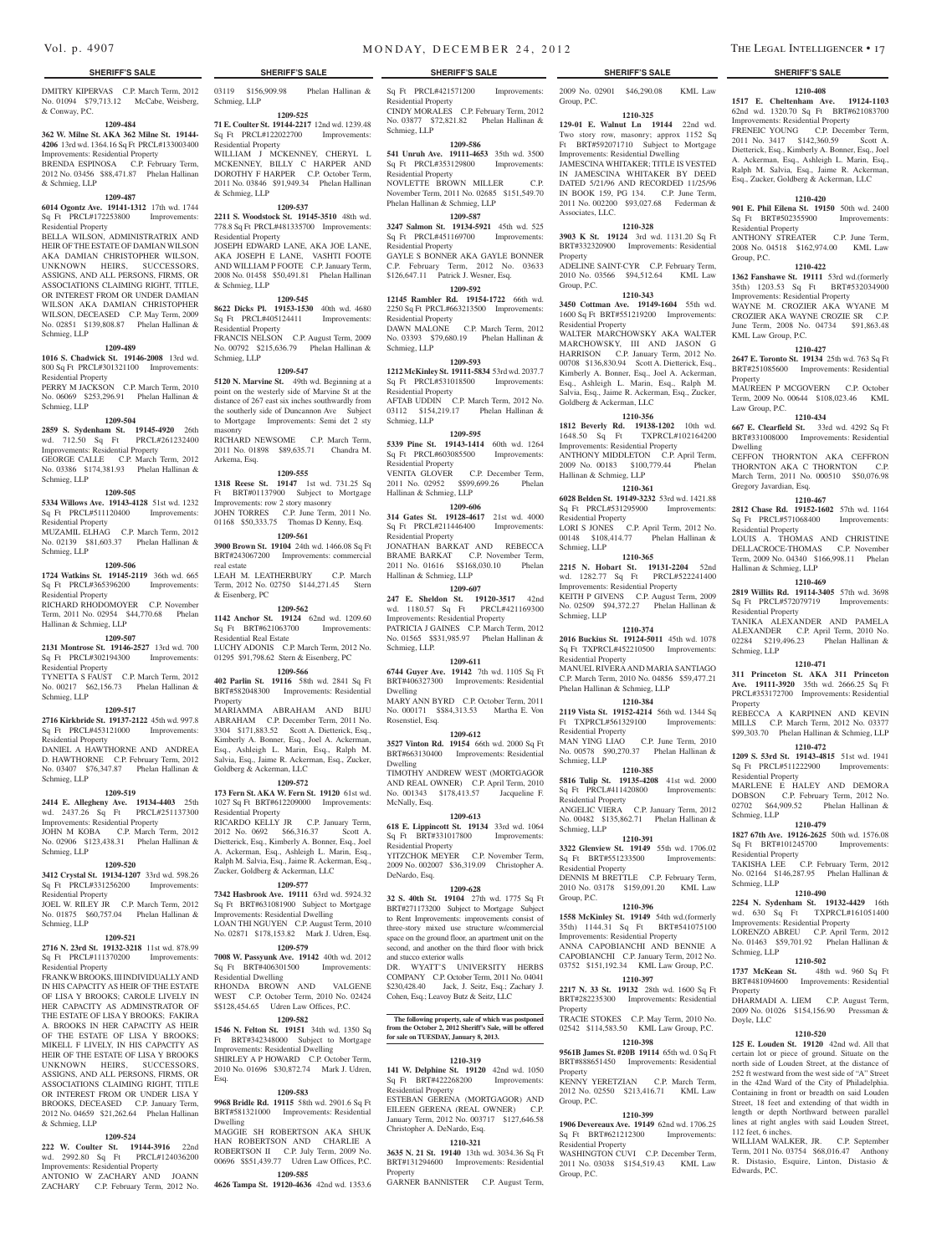#### **1210-523 1916 South 68th St. 19142-1214** 40th wd. 1170 Sq Ft TXPRCL#403188300 Improvements: Residential Property

ANTOINETTE MARSHALL A JONATHAN COUSINS C.P. October Term, 2011 No. 03495 \$66,503.97 Phelan Hallinan & Schmieg, LLP

## **1210-538**

**1702 Wolf St. 19145-4326** 26th wd. 1160 Sq Ft PRCL#262246400 Improvements: Residential Property JUSTIN MENNA C.P. March Term, 2009 No. 05454 \$231,192.40 Phelan Hallinan &

#### Schmieg, LLP **1210-553**

**6319 Horrocks St. 19149** 54th wd. Row B/Gar, 2sty, masonry; 2411.37 Sq Ft BRT#541234500 Improvements: Residential Dwelling

DAN MARINO C.P. August Term, 2011 No. 03458 \$35,416.92 McCabe, Weisberg, & Conway, P.C.

#### **1210-568**

**3850 Woodhaven Rd., Apartment 407 19154**  66th wd. Res condo, 2sty, mas+othe; 1133<br>Sq Ft BRT#888660289 Improvements: Sq Ft BRT#888660289 Condominium

#### IGOR KUDRYAVTSEV C.P. April Term, 2012 No. 03614 \$132,006.32 McCabe, Weisberg, & Conway, P.C.

#### **1210-576**

**130 North Edgewood St. 19139** 34th wd. Row 2 sty, masonry; 2030.5 Sq Ft BRT#341104700 Subject to Rent Improvements: Residential Dwelling

#### GENNADIY GERSHANOVICH AKA GENNADY GERSHANOVICH C.P. January Term, 2012 No. 01889 \$79,622.25 McCabe, Weisberg, & Conway, P.C.

#### **1210-582**

**354 West Ritner St.** 39th wd. Row 2 sty, masonry; Situate on the south side of Ritner Street at the distance of 405 feet Westward from the west side of 3rd Street in the 39th Ward of the City of Philadelphia. Containing in front or breadth on the said Ritner Street 15 feet and extending of that width in length or depth Southward between parallel lines at right angles to the said Ritner Street 58 feet to a 2 feet 6 inches wide alley Eastward and Westward. BRT#392196100 Subject to Mortgage

PROPERTY OF EDWARD WHALIN AND CHRISTINA WHALIN AKA CHRISTINA KELLY C.P. February Term, 2012 No. 03122 \$205,806.23 Patrick J. Wesner, Esq.

#### **1210-592**

**1244 E. Colona St.** 18th wd. Beginning at a point of interesection said point formed by the intersection of the northeasterly side of Susquehanna Avenue (50 feet wide) and the southeasterly side of Thompson Street (50 feet wide), thence extending from said point of beginning, North 67 degrees, 29 minutes, 38 seconds East along the Southeasterly side of said Thompson St, the distance of 108.083 feet to a point at the intersection of the Southeasterly side of said thompson St and the Southwersterly side of Colona St (15 feet wide); thence extending South 20 degrees, 50 minutes, 22 seconds East along the Southwesterly side of said Colona St, the distance of 36.000 feet to a point ; thence extending South 67 degrees, 29 minutes, 38 seconds West, the distance of 46.000 feet to a point; thence extending North 20 degrees, 50 minutes, 22 seconds West, the distance of 18.000 feet to a point ; thence extending South 67 degrees, 29 minutes, 38 seconds West the distance of 62.083 feet to a point on the Northeasterly side of said Susquehanna Ave; thence extending north 20 degrees, 50 minutes, 22 seconds West along the Northeasterly side of Susquehanna Ave, the distance of 18.000 feet to the first mentioned point and place of beginning. BRT#181254605 Subject to Mortgage Improvements: Det 2 sty, masonry<br>MEHMET YILMAZ C.P. October Term,

MEHMET YILMAZ 2009 No. 02792 \$266,286.27 Patrick J. Wesner, Esq.

#### **1210-593**

**1324 Tasker St.** 39th wd. Containing in front or breadth on the said Tasker Street 16 feet and extending of that width in length or depth southward along the said Juniper Street 65 feet. BRT#394524200 Subject to Mortgage Improvements: Row conv/apartment, 3 sty masonry

JOSEPH V. RESTIFO C.P. February Term, 2005 No. 00774 \$185,000.00 Patrick J. Wesner, Esq.

#### **1210-596**

**1514 Levick St.** 54th wd. Beginning at a point on the southwesterly side of Levick St (seventy feet wide) which point is measured north 52 degrees, 18 minutes 7 seconds west 104 ft 10-1/2 inches from a point of intersection of the southwesterly side of Levick Street and the northwesterly side of Everett Avenue (70 feet wide); thence extending South 37 degrees, 41 minutes, 53 seconds West partly passing through the center of the party wall between this premises and the premises adjoin-

ing on the Southeast and crossing the bed of a certain 15 feet wide driveway which extends Southeastwardly into Everett Avenue and communicates at the Northwest end thereof with a certain other 15 feet wide driveway which extends Northeastwardly into Levick Street 207

feet 9-3/8 inches to a point; thence extending North 81 degrees, 4 minutes, 24 seconds West 20 feet 5-3/8 inches to a point; thence extending North 37 degrees, 41 minutes, 53 seconds East recrossing the bed of said driveway and partly passing through the center of the party wall between this premises and the premises adjoining on the Northwest 217 7-1/2 inches to a point on the Southwesterly side of Levick Steet; thence extending along the said side of Levick Street South 52 degrees, 18 minutes, 7 seconds East 17 feet 11 inches to the first mentioned point and place of beginning. BRT#541098200 Subject to Mortgage Improvements: Row b/ gar, 2sty, masonry

JOSE SANCHEZ C.P. July Term, 2011 No. 02352 \$56,513.34 Patrick J. Wesner, Esq.

**1210-603 535 Arthur St. 19111** 63rd wd. Row 2 sty masonry; 3148 Sq Ft BRT#63134390 Improvements: Residential Dwelling FRANCIS ELLIOT AND PATRICIA ELLIOT AKA PATRICIA A MEREDITH C.P. June Term, 2009 No. 03161 \$163,244.76 McCabe, Weisberg, & Conway, P.C.

#### **1210-604**

**5780 Dunlap St. 19131** 52nd wd. Row b/gar 2sty, masonry; 2565 Sq Ft BRT#043238100 Improvements: Residential Dwelling TERITA D MATHIS C.P. April Term, 2012 No. 00819 \$57,434.20 McCabe, Weisberg, & Conway, P.C.

#### **1210-610**

**656 W. Rittenhouse St. 19144** 59th wd. Apt 2-4 units 2sty; mas+O; 5245.25 Sq Ft BRT#593028300 Subject to Rent Improvements: Residential Dwelling RHONDA ALEXANDER C.P. September Term, 2009 No. 02838 \$193,126.30 McCabe, Weisberg, & Conway, P.C.

#### **1210-612**

**6913 Garman St. 19142** 40th wd. Row b/gar 2sty, masonry; 2098 Sq Ft BRT#406262600 Improvements: Residential Dwelling BYRON JONES C.P. June Term, 2009 No. 00559 \$107,773.35 McCabe, Weisberg, & Conway, P.C.

### **1210-617**

**151 Sigel St. 19148** Row 2sty; masonry; 1387.5 Sq Ft BRT#011157300 Subject to Mortgage Improvements: Residential Dwelling THERESA A. AFRICANO C.P. April Term, 2011 No. 00614 \$52,493.49 McCabe, Weisberg, & Conway, P.C.

#### **1210-625 638-672 N. 31st St.; 1300-1340 Fairmount Ave.; 1381-1385 Ridge Ave.; 1363-1377 Ridge Ave.; 1306-1326 Melon St. 19130** 14th wd.

165041 Sq Ft LORRAINE LAND, LP C.P. March Term, 2012 No. 004052 \$10,547,481.01 David R. Augustin, Esq.

#### **The following property, sale of which was postponed from the November 13, 2012 Sheriff's Sale, will be offered for sale on TUESDAY, January 8, 2013.**

#### **1211-301**

**3842 J Street 19124** 33rd wd. 1320 Sq Ft BRT#332225300 Improvements: Residential Property

SPARKLE L. PENDER AKA SPARKLE L. DOLIVIERA C.P. September Term, 2011 No. 1687 \$78,322.61 Scott A. Dietterick, Esq., Kimberly A. Bonner, Esq., Joel A. Ackerman, Esq., Ashleigh L. Marin, Esq., Ralph M. Salvia, Esq., Jaime R. Ackerman, Esq., Zucker, Goldberg & Ackerman, LLC

### **1211-302**

**2333 East Hagert Street 19125** 31st wd. 1325 Sq Ft BRT#313211700 Improvements: Residential Property

THE UNKNOWN HEIRS AND ADMINISTRATORS OF THE ESTATE<br>VIOLA F. HARTMAN C.P. September VIOLA F. HARTMAN Term, 2008 No. 04164 \$76,117.19 Scott A. Dietterick, Esq., Kimberly A. Bonner, Esq., Joel A. Ackerman, Esq., Ashleigh L. Marin, Esq., Ralph M. Salvia, Esq., Jaime R. Ackerman, Esq., Zucker, Goldberg & Ackerman, LLC

## **1211-305**

**592 Alcott Street 19120** 35th wd. 1020 Sq Ft PRCL#352057700 Improvements: Residential Property MARCUS HARRIS C.P. March Term, 2011 No. 03130 \$42,369.77 Phelan Hallinan & Schmieg, LLP

#### **1211-306**

**3549 Tudor Street 19136-3814** 64th wd. 1616 Sq Ft PRCL#642138300 Improvements: Residential Property

SCOTT FRIEDMAN C.P. August Term, 2011 No. 03114 \$123,569.65 Phelan Hallinan &

**1211-307 3462 North Lee Street 19134-1638** 7th wd. 960 Sq Ft PRCL#073020400 Improvements:

KATHLEEN GALLELLI C.P. April Term, 2012 No. 00561 \$24,567.75 Phelan Hallinan

**1211-312 11740 Academy Place 19154-2533** 66th wd. 2341.17 Sq Ft PRCL#662043100 Improvements: Residential Property DANIEL C. OATES AND JOAN OATES C.P. April Term, 2012 No. 01455 \$183,902.49

**1211-314 936 Wolf Street 19148-3132** 39th wd. 1017.76 Sq Ft PRCL#393343400 Improvements:

MIN LIU C.P. April Term, 2012 No. 01147 \$141,354.95 Phelan Hallinan & Schmieg, LLP **1211-315 7616 Rugby Street 19150-2610** 10th wd. 1431.55 Sq Ft PRCL#102463300 Improvements: Residential Property DAYNA PARKER C.P. April Term, 2012 No. 01451 \$99,428.79 Phelan Hallinan &

**1211-316 6058 Loretto Avenue 19149-3209** 53rd wd. 1402.50 Sq Ft PRCL#531313800 Improvements: Residential Property MADILISE GEDEON C.P. April Term, 2012 No. 00026 \$124,163.20 Phelan Hallinan &

**1211-324 10840 Lockart Court 19116** 58th wd. 3630 Sq Ft BRT#582403100 Improvements:

ROMAN KHOLYAVKA C.P. May Term, 2006 No. 003911 \$260,258.37 Mark J.

**1211-325 8418 Forrest Avenue 19150** 50th wd. 2148 Sq Ft BRT#5020208300 Subject to Mortgage Improvements: Residential Dwelling HAZELENE DESHIELDS C.P. November Term, 2007 No. 003198 \$96,135.04 Mark

**1211-327 2130 South Street 19146** 30th wd. 1200 Sq Ft BRT#302001900 Improvements: Residential

JOSEPH C. DEPIANO AND JOSEPH J. DEPIANO C.P. April Term, 2010 No. 02078 \$132,609.60 Udren Law Offices, P.C. **1211-329 5417 Vine Street 19139** 04th wd. 2400 Sq Ft BRT#041034200 Subject to Mortgage Improvements: Residential Dwelling ICILDA E. BRISSETT C.P. September Term, 2007 No. 002707 \$16,920.40 Mark J.

**1211-330 5939 North Franklin Street 19120** 61st wd. 1360 Sq Ft BRT#612227900 Improvements:

CHRISTOPHER NELLONS C.P. April Term, 2012 No. 01080 \$77,971.31 Udren Law

**1211-331 1700 Reed Street 19146** 36th wd. 1044 Sq Ft BRT#365355600 Improvements: Residential

DAMON K. ROBERTS AND ARLINE R. ROBERTS C.P. April Term, 2008 No. 004001 \$213,653.44 Mark J. Udren, Esq. **1211-332 2962 Jasper Street 19134** 25th wd. 702 Sq Ft BRT#252537500 Improvements: Residential

JOSE VILELLA C.P. March Term, 2011 No. 02564 \$49,909.64 KML Law Group, P.C. **1211-333 310 West Wellens Avenue 19120** 42nd wd. 924.28 Sq Ft BRT#422229400 Improvements:

GARFIELD L. GAINES C.P. December Term, 2011 No. 03352 \$35,969.88 KML

**1211-337 404 Walter Street 19111** 35th wd. 2500 Sq Ft BRT#353181200 Improvements: Residential

MARLENE KAPETULA C.P. October Term, 2011 No. 00030 \$170,291.56 KML Law

**1211-338 1133 Pierce Street 19148** 39th wd. 682.50<br>
Sq Ft BRT#394544500 Improvements:

JOANNA LAMBERTI C.P. January Term, 2012 No. 01614 \$152,139.85 KML Law

**1211-340 1345 North Masher Street 19122** 18th

Phelan Hallinan & Schmieg, LLP

Schmieg, LLP

Residential Property

& Schmieg, LLP

Residential Property

Schmieg, LLP

Schmieg, LLP

Udren, Esq.

J. Udren, Esq.

Dwelling

Udren, Esq.

Offices, P.C.

Dwelling

Property

Residential Property

Law Group, P.C.

Property

Group, P.C.

Group, P.C.

Sq Ft BRT#394544500 Residential Property

Residential Dwelling

Residential Dwelling

wd. 1234 Sq Ft BRT#182067005 Subject to Mortgage Improvements: Residential Dwelling ROBERT L. PFLAUMER ADMINISTRATOR OF THE ESTATE OF WILLIAM H. PFLAUMER, DECEASED. C.P. April Term, 2012 No. 01842 \$164,898.91 Gregory Javardian, Powers, Kirn & Javardian, LLC

#### **1211-341 2122 South 65th Street 19142** 65th wd. 1344

Sq Ft BRT#403012000 Improvements: Residential Dwelling

MOHAMMED A. CHOWDHURRY C.P. April Term, 2012 No. 01865 \$75,815.85 Gregory Javardian, Powers, Kirn & Javardian, LLC

### **1211-349**

**6742 Tulip Street 19135** 41st wd. 3750 Sq Ft BRT#412448000 Improvements: Residential Property MARGO L. HUDSON AKA MARGO L.

GRADY C.P. May Term, 2012 No. 02765 \$122,741.91 KML Law Group, P.C.

#### **1211-350**

**7969 Temple Road 19150** 50th wd. 1620 Sq Ft BRT#501095700 Improvements: Residential Property GORDON WILLIAMS AND JACQUELINE

WILLIAMS C.P. September Term, 2009 No. 01283 \$97,471.50 KML Law Group, P.C. **1211-351**

#### **2226 South Shields Street 19142** 40th wd.

1720.50 Sq Ft BRT#403042200 Improvements: Residential Property EDLINA THOMAS C.P. January Term, 2012 No. 01581 \$88,599.78 KML Law Group, P.C.

#### **1211-353**

**2170 Cumberland Street 19152** 31st wd. Row 3 story, masonry, approx 1908 Sq Ft BRT#314011500 Improvements: Residential Dwelling MICHAEL BRINSON AND KAREN

BRINSON C.P. May Term, 2012 No. 001244 \$143,938.53 Federman & Associates, LLC **1211-358**

**2037 South Garnet Street 19145** 48th wd. 684 Sq Ft BRT#481295000 Improvements: Residential Dwelling

AIMEE M. SKALAMERA C.P. April Term, 2012 No. 02478 \$70,417.60 Udren Law Offices, P.C.

## **1211-363**

**3511 North 22nd Street 19140** 38th wd. 2925 Sq Ft BRT#112307100 Improvements: Residential Property

SHALIMAR BLAKELY C.P. March Term, 2010 No. 00870 \$89,402.55 KML Law Group, P.C.

## **1211-365**

**1510 East Mohican Street 19138** 10th wd. (formerly 50th) 1440 Sq Ft BRT#102230100 Improvements: Residential Property KIA HANDY C.P. May Term, 2010 No. 01682 \$127,328.49 KML Law Group, P.C.

#### **1211-367**

**1335 Dyre Street 19124** 62nd wd. 1510.32 Sq Ft BRT#621007200 Improvements: Residential Property ELWOOD G. THOMAS C.P. March Term, 2010 No. 05118 \$99,885.06 KML Law

Group, P.C. **1211-368**

#### **509 West Tabor Road 19120** 61st wd. (formerly part of the 42nd) on North side of

Tabor Road 85 ft 0" westwardly from the westerly side of Fifth Street front 25'0", depth 0'0" BRT#612006500 FREDRICK D. HAMIEL AND JOHNAY S.

GREENE C.P. September Term, 2010 No. 03926 \$107,234.60 Louis P. Vitti, Esq. **1211-370**

**2650 South 62nd Street 19142** 40th wd. 1141.85 Sq Ft BRT#402112300 Improvements: Residential Dwelling JACK JANES AKA JACK L. JANES C.P. March Term, 2012 No. 01130 \$65,076.56 Udren Law Offices, P.C.

**1211-371 6359 Cottage Street 19135** 55th wd. 1458 Sq Ft BRT#552410100 Improvements: Residential Dwelling

ALL UNKNOWN HEIRS OF THE ESTATE OF RICHARD WRIGHT C.P. July Term, 2010 No. 01647 \$164,140.48 Mark J. Udren, Esq. **1211-373**

## **2647 South Felton Street 19142** 40th wd.

1144 Sq Ft BRT#402116200 Improvements: Residential Dwelling JACK JANES AKA JACK L. JANES C.P.

February Term, 2012 No. 02098 \$63,619.15 Udren Law Offices, P.C. **1211-375**

#### **5016 D Street 19120** 42nd wd. 1160 Sq Ft BRT#421461300 Improvements: Residential Dwelling

JUAN C. CARMONA AND SONIA R. CARMONA C.P. February Term, 2012 No. 02248 \$86,036.61 Udren Law Offices, P.C.

## **SHERIFF'S SALE SHERIFF'S SALE SHERIFF'S SALE SHERIFF'S SALE SHERIFF'S SALE 1211-380**

**5621 North 11th Street 19141** 49th wd. (formerly part of the 42nd) 1440 Sq Ft BRT#492238100 Improvements: Residential Property

KARMA WATSON C.P. May Term, 2010 No. 02313 \$100,938.14 KML Law Group, P.C. **1211-391**

## **5714 Harbison Avenue 19135** 62nd wd. 1246.08 Sq Ft BRT#622402200 Improvements:

Residential Property KOWANA MANLEY C.P. May Term, 2012 No. 02171 \$67,484.33 KML Law Group, P.C.

### **1211-395**

**2438 77th Avenue 19150** 50th wd. 1894.80 Sq Ft BRT#501420200 Subject to Mortgage Improvements: Residential Property RICHARD H JORDAN C.P. June Term, 2011 No. 01342 \$45,418.00 KML Law Group, P.C.

**1174 East Dorset Street 19150** 50th wd. 1616 Sq Ft BRT#502371900 Improvements:

CHARLES H. EMERY C.P. February Term, 2012 No. 03335 \$132,535.34 KML Law

**1211-400 1533 North 28th Street 19121** 29th wd. 1044.67 Sq Ft BRT#292097000 Improvements:

EDWARD J. O'FLYNN JR. C.P. May Term, 2012 No. 00157 \$72,479.40 KML Law

**1211-403 6731 North Sydenham Street 19126** 10th wd. (formerly part of the 50th) 1490 Sq Ft BRT#101022400 Improvements: Residential

LEMUEL SCOTT COLTER C.P. January Term, 2012 No. 04569 \$149,336.62 KML

**1211-415 1764 S. 65th St. 19146** 3rd Wd. 1,320 sq. ft. BRT#403002300 Improvements: Residential

BRIAN C. AUSTIN, C.P. July Term, 2011 No. 02262 \$79,849.11 Michael S. Bloom, Esq. **1211-417 2913 Rorer Street 19134** 33rd wd. 1010 Sq Ft BRT#071528300 Improvements: Residential

BORIS SKYLAR C.P. May Term, 2012 No. 000669 \$62,559.82 Christopher A.

**1211-420 2014 South Garnet Street 19145** 48th wd. 962 Sq Ft BRT#481298800 Improvements:

NAGHAMANA JAMAL AKA NAGHM JAMAL C.P. January Term, 2012 No. 4222 \$83,302.76 Christopher A. DeNardo, Esq. **1211-425 2767 Kirkbride Street 19137** 45th wd. 1316 Sq Ft BRT#453127700 Improvements:

LAWRENCE J. LUDWIG AND CHARLEEN M. LUDWIG C.P. April Term, 2012 No. 02210 \$56,508.16 Gregory Javardian, Powers, Kirn

**1211-426 7556 Overbrook Avenue 19151** 34th wd. Two story masonry; 1152 Sq Ft BRT#343253900 Improvements: Residential Dwelling NO AGENT PROPERTIES, LLC AND DEAN ROSSI C.P. April Term, 2012 No. 003173 \$92,097.70 Federman & Associates, LLC **1211-429 4324 Pilling Street 19124** 23rd wd. 1406.50<br>Sq Ft BRT#234239900 Improvements:

ANTONIO NEVAREZ AND JESSICA NEVAREZ C.P. February Term, 2010 No. 02186 \$65,581.72 KML Law Group, P.C. **1211-431 2652 East Tioga Street 19134** 45th wd. 864

QUINN C. KAZARNOWICZ C.P. April Term, 2012 No. 00769 \$113,659.59 KML Law

**1211-434 242 West Abbottsford Avenue 19144** 13th wd. (formerly 22nd) 1772.62 Sq Ft BRT#133036700 Improvements: Residential Property MABLE TRIPPETT AND MARK A TRIPPETT C.P. March Term, 2008 No. 05725 \$115,747.52

**1211-436 3624 North Percy Street 19140** 43rd wd. 879.60 Sq Ft BRT#432120900 Improvements:

LUVENIA L. BROWN C.P. October Term, 2010 No. 03823 \$67,208.69 KML Law

#### **1211-399**

Residential Property

Residential Property

Group, P.C.

Group, P.C.

Property

Property

Property

DeNardo, Esq.

Residential Property

Residential Dwelling

& Javardian, LLC

 $Sq$  Ft BRT#234239900 Residential Property

Sq Ft BRT#451059700 Residential Property

KML Law Group, P.C.

Residential Property

Group, P.C.

Group, P.C.

Law Group, P.C.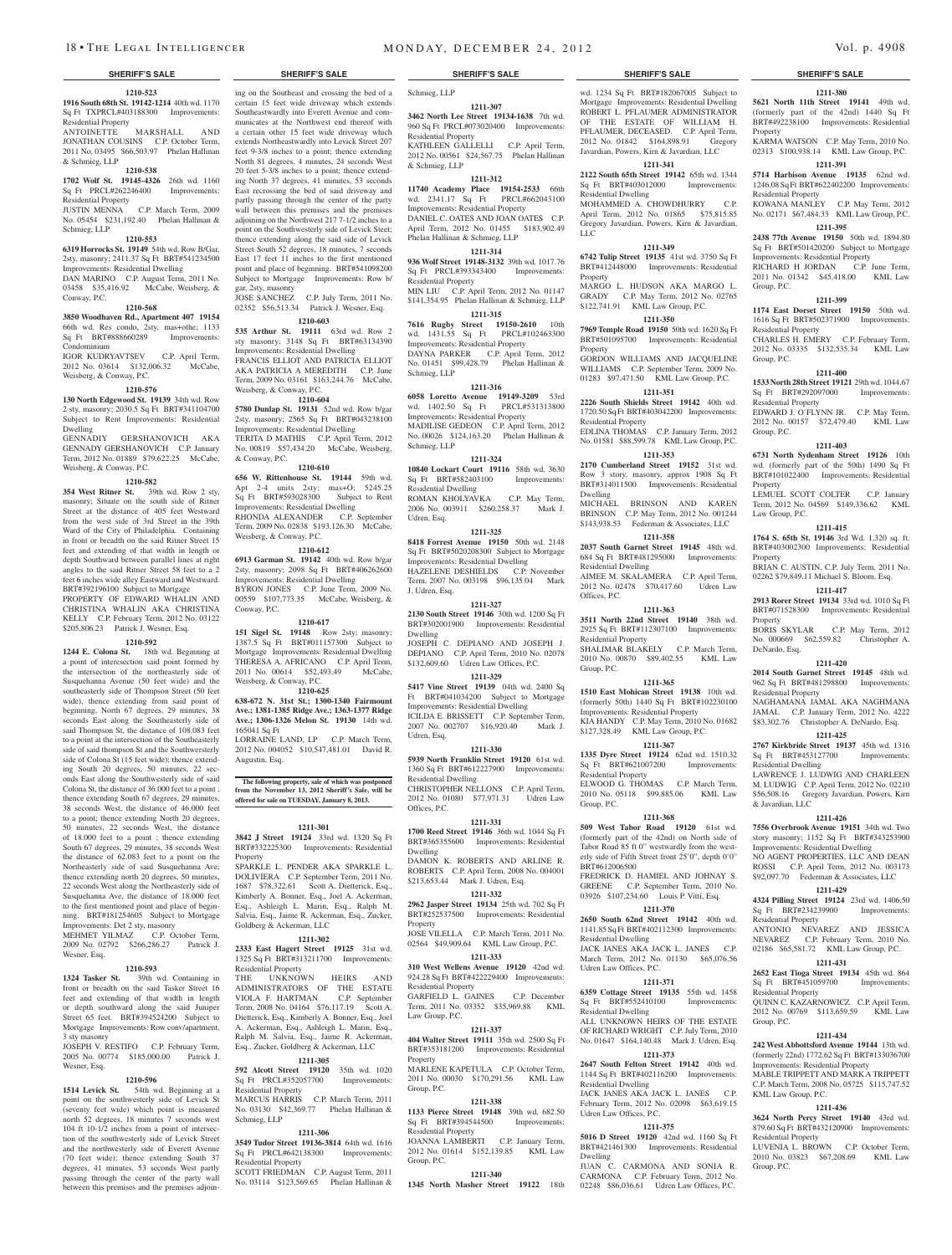#### **SHERIFF'S SALE SHERIFF'S SALE SHERIFF'S SALE SHERIFF'S SALE SHERIFF'S SALE**

**1211-437 437 East Mount Pleasant Avenue 19119**  22nd wd. 18,500 Sq Ft BRT#222148900 Improvements: Residential Property KHADRI ABDUS-SABOOR AND RASHIDA PATIENCE C.P. August Term, 2009 No. 02451 \$766,346.11 KML Law Group, P.C.

## **1211-448**

**6656 Edmund Street 19135** 41st wd. 1280 Sq Ft BRT#411399600 Improvements: Residential Dwelling

TRACY WANINGER C.P. May Term, 2010 No. 00937 \$64,184.31 Benjamin E. Witmer, Esq. **1211-450 1555 N. Orkney Street** 17th wd. Row 3 sty,

masonry; situate no the eastside of Orkney Street (25 feet wide) at the distance of 28'7-3/8" southward from the south line of Oxford Street (50 ft wide). Subject to Mortgage

RAQUEL MANGUAL C.P. March Term, 2012 No. 01971 \$79,756.37 Chandra M. Arkema, Esq.

#### **1211-452**

**3137 W. Thompson Street 19121** 29th wd. 1367 Sq Ft together with a proportionate undivided interest in the common elements of 0.694% BRT#888290036 Improvements: Residential Property

EDWARD AYZENBERG C.P. March Term, 2012 No. 01611 \$247,070.26 KML Law Group, P.C.

#### **1211-454**

**3302 Fairdale Rd 19154** 66th wd. 1800 Sq Ft BRT#663022000 Improvements: Residential Property

BOHDAN CHAC AND LINDA RAUDENBUSH C.P. January Term, 2012 No. 02337 \$104,609.68 KML Law Group, P.C.

## **1211-457**

**4039 Neilson Street 19124** 33rd wd. 900 Sq Ft BRT#332527500 Improvements: Residential Property LANEESHIA CHASE AKA LENEESHIA

CHASE C.P. October Term, 2010 No. 02538 \$44,526.97 KML Law Group, P.C.

### **1211-458**

**6306 Leonard Street 19149** 62nd wd. 1510.52 Sq Ft BRT#621512800 Improvements: Residential Dwelling MOON JEKARL AND HYE KYUNG

BAXTER C.P. September Term, 2010 No. 04011 \$129,379.36 Mark J. Udren, Esq. **1211-459**

**4313 Ludlow Street 19104** 27th wd. 1204 Sq Ft BRT#272006800 Improvements: Residential Dwelling BASHISHA SHERROD C.P. January Term,

2007 No. 001374 \$68,697.74 Mark J. Udren, Esq.

#### **1211-461**

**4829 Hazel Avenue 19143** 46th wd. 2310 Sq Ft BRT#461063000 Improvements: Residential Dwelling

DAVID TIBBS AND DENISE E. TIBBS C.P. May Term, 2010 No. 04558 \$159,324.03 Udren Law Offices, P.C.

#### **1211-464**

**2311 Loney Street 19152** 56th wd. 1486 Sq Ft BRT#561566000 Improvements: Residential Property

JOSEPH K. KELLER AND MARGARET A. KELLER C.P. June Term, 2012 No. 0677 \$133,880.04 Christopher A. DeNardo, Esq.

## **1211-465**

**1427 Marlborough Street 19125** 18th wd. 1329 Sq Ft BRT#181070600 Improvements: Residential Property

HECTOR O. RODRIGUEZ C.P. March Term, 2012 No. 00513 \$264,382.57 Christopher A. DeNardo, Esq.

#### **1211-469**

**6822 Paschall Street AKA 6822 Paschall Avenue 19142-1817** 40th wd. 3772.80 Sq Ft PRCL#403320700 Improvements:

Residential Property LINDA WILLIAMS C.P. October Term, 2011 No. 04684 \$167,811.09 Phelan Hallinan & Schmieg, LLP

#### **1211-473**

**6252 Tackawanna Street 19135** 55th wd. 1994.64 Sq Ft BRT#552243800 Improvements: Residential Property JOHN S. MAHONEY AND CARA STEARS C.P. February Term, 2012 No. 04086 \$140,206.55 KML Law Group, P.C.

### **1211-474**

**2441 South Alder Street 19148** 39th wd. (formerly known as 3rd) 714 Sq Ft BRT#394122500 Improvements: Residential Property JAMIE DEVITO AND JOHN M. DEVITO C.P. March Term, 2008 No. 01030 \$55,972.93 KML Law Group, P.C.

#### **1211-477**

**257 East Haines Street 19144-5769** 59th wd. 2191.28 Sq Ft PRCL#592003805 Improvements: Residential Property

PATRICIA RAMSEY C.P. August Term, 2009

No. 04203 \$73,521.61 Phelan Hallinan & & Schmieg, LLP Schmieg, LLP

**1211-481 902 Bridge Street 19124-1711** 35th wd. 1140 Sq Ft PRCL#351147200 Improvements: Residential Property STEPHANIE LUNDY C.P. May Term, 2009 No. 00491 \$77,494.11 Phelan Hallinan & Schmieg, LLP

### **1211-483**

**6339 Glenloch Street 19135-3203** 41st wd. 1046 Sq Ft PRCL#411211700 Improvements: Residential Property DONNA M. BALLARD C.P. May Term, 2009 No. 01944 \$118,941.41 Phelan Hallinan & Schmieg, LLP

## **1211-484**

**3308 Aldine Street 19136-3802** 56th wd. 1623.64 Sq Ft PRCL#642107500 Improvements: Residential Property UNKNOWN HEIRS, SUCCESSORS, ASSIGNS, AND ALL PERSONS, FIRMS, OR ASSOCIATIONS CLAIMING RIGHT, TITLE, OR INTEREST FROM OR UNDER VERONICA MULCAHY, DECEASED C.P. June Term, 2010 No. 03143 \$124,960.81 Phelan Hallinan & Schmieg, LLP

#### **1211-486**

**6547 Theodore Street 19142-2821** 14th wd. 1042.60 Sq Ft PRCL#406239800 Improvements: Residential Property NYIMA J. HARRIS C.P. July Term, 2010 No. 01079 \$45,316.03 Phelan Hallinan & Schmieg, LLP

#### **1211-488**

**6739 Gillespie Street 19135-2205** 41st wd. 1440 Sq Ft PRCL#552452000 Improvements: Residential Property OLENA MALAYDAKH C.P. June Term, 2010 No. 03251 \$151,655.40 Phelan Hallinan & Schmieg, LLP

#### **1211-497**

**160A Fountain Street 19127-1924** 21st wd. 2550 Sq Ft PRCL#212288800 Improvements: Residential Property CHRISTOPHER CAMPBELL C.P. February Term, 2012 No. 03449 \$324,994.95 Phelan Hallinan & Schmieg, LLP

**1211-502**

**6549 Ditman Street 19135-2704** 41st wd. 1182.22 Sq Ft PRCL#411241700 Improvements: Residential Property SERGEY MUSHEYEV AKA SERGY MUSHEYEV AND EDVARD MUSHEYEV C.P. March Term, 2012 No. 00554 \$87,295.29 Phelan Hallinan & Schmieg, LLP

#### **1211-503**

**926 Borbeck Ave. 19111-2603** 35th wd. 5562.50 Sq Ft PRCL#631251300 Improvements: Residential Property UNKNOWN HEIRS, SUCCESSORS, ASSIGNS, AND ALL PERSONS, FIRMS, OR ASSOCIATIONS CLAIMING RIGHT TITLE, OR INTEREST FROM OR UNDER ROBERT R. KULLMAN AKA ROBERT R. KULLMANN, DECEASED C.P. October Term, 2010 No. 00936 \$158,983.30 Phelan Hallinan & Schmieg, LLP

### **1211-507**

**2519 Nicholas Street AKA 2519 West Nicholas Street 19121-2816** 32nd wd. 751.54<br>Sq Ft PRCL#324030900 Improvements: Sq Ft PRCL#324030900 Residential Property JAMES RICE AND DENISE M. PATTERSON C.P. June Term, 2011 No. 00660 \$22,752.52 Phelan Hallinan & Schmieg, LLP

## **1211-509**

**1117 Custis Place 19122-4141** 20th wd. 1800 Sq Ft PRCL#141447100 Improvements: Residential Property HELENE SLOAN C.P. November Term, 2011 No. 02554 \$46,304.26 Phelan Hallinan & Schmieg, LLP

#### **1211-511**

**1926 North Patton Street 19121-1719**  32nd wd. 679.68 Sq Ft PRCL#323310000 Improvements: Residential Property

UNKNOWN HEIRS, SUCCESSORS, ASSIGNS, AND ALL PERSONS, FIRMS, OR ASSOCIATIONS CLAIMING RIGHT, TITLE, OR INTEREST FROM OR UNDER ERVIN TOLAND, DECEASED C.P. December Term, 2011 No. 02846 \$33,757.66 Phelan Hallinan & Schmieg, LLP

### **1211-514**

**2243 Dickinson Street 19146-4204** 36th wd. 868 Sq Ft PRCL#364028300 Improvements: Residential Property BONNIE KUSHNER AND PETER DISSIN

C.P. March Term, 2012 No. 02146 \$90,509.80 Phelan Hallinan & Schmieg, LLP **1211-515**

**810 North Uber Street 19130-2018** 15th wd. 2840.80 Sq Ft PRCL#151067410 Improvements: Residential Property MIGDALIA M RAMIREZ C.P. July Term, 2011 No. 00616 \$52,422.01 Phelan Hallinan

#### **1211-517**

**8061 Cresco Avenue 19136-2226** 64th wd. 4175.10 Sq Ft PRCL#642001000 Improvements: Residential Property

**1211-564 132 North 55th Street 19139** 04th wd. 1844 Sq Ft BRT#041170002 Improvements:

2011 No. 00500 \$136,656.78 Udren Law

**1211-597 2624 South 73rd Street 19153** 40th wd. 1258.91 Sq Ft BRT#404076400 Improvements:

LASHON ROPER C.P. June Term, 2011 No. 01172 \$76,590.80 Udren Law Offices, P.C. **1211-600 2650 North Bancroft Street 19132-3933**  28th wd. 672 Sq Ft PRCL#161115000 Improvements: Residential Property BRANTLEY T. TAYLOR C.P. March Term, 2012 No. 01564 \$68,723.35 Phelan Hallinan

**1211-602 1924 South Bouvier Street 19145-2908**  26th wd. 605.41 Sq Ft PRCL#481243400 Improvements: Residential Property JOHN CHEATLEY C.P. May Term, 2012 No. 00267 \$64,142.79 Phelan Hallinan &

**1211-603 1335 Friendship Street 19111-4205** 35th wd. 2713.50 Sq Ft PRCL#532308400 Improvements: Residential Property NAZMUL I CHOWDHURY C.P. February Term, 2012 No. 03460 \$150,821.04 Phelan

**1211-606 4617 Chester Ave. 19143** 46th wd. 4544 Sq Ft BRT#461122900 Improvements: Residential

SUI L. JONES AKA SUI LIN JONES C.P. May Term, 2012 No. 01763 \$423,430.81

**1211-609 9197 Ryerson Road** 57th wd. all that certain lot or piece of ground with buildings and improvements thereon erected, situate in the 57th ward of the City of Philadelphia, described in accordance with a survey and plan of property made for Ashton Park, Inc, by John J. McKeough, Jr. surveyor and regulator of the First district dated March 18, 1966, to wit: Beginning at a point on the Northeasterly side of Ryerson Road (50 feet wide) measured South 51 degrees, 3 minutes, 18 seconds East along the said northeasterly side of Ryerson Road the distance of 15 feet 3 and 1/2 inches, from a point of tangent is measured southwardly on the arc of a circle curving to the left connecting the said northeasterly side of Ryerson Road and the southeasterly side of ashton road(64 feet wide) having radius of 20 feet the arc distance of 31 feet 5 inches from a point of curve on the ssaid southeasterly side of Ashton Road. Containing in front or brreadth along said Ryerson Road 18 feet and 1 inch and extending of that width in length or depth northeastwardly between parallel lines at right angles to the said Ryerson Road 90 feet. The southeasterly and northwesterly lines passing through the centers of party walls between the aid premises and the premisis adjoining on the southeast and northwest. BRT#572197200 Subject to Mortgage Improvements: Row b/

Offices, P.C.

Residential Dwelling

& Schmieg, LLP

Schmieg, LLP

Real Estate

Hallinan & Schmieg, LLP

Stern & Eisenberg, PC

gar 2sty masonry

gar 2sty masonry

JOSE SANCHEZ C.P. July Term, 2011 No. 02350 \$63,047.85 Patrick J. Wesner, Esq. **1211-611 740 Susquehanna Road** 63rd wd. containing in front or breadth on the said 66th Ave north 28 feet and extending of that width in length or depth southward on the west line thereof 90

MICHAEL J. MCSORLEY, JR. AND MARY E MCSORLEY C.P. March Term, 2012 No. 00959 \$172,284.03 Patrick J. Wesner, Esq. **1211-610 1514 Levick Street** 54th wd. Beginning at a point on the southwesterly side of Levick street (seventy feet wide), which point is measured north 52 degrees, 18 minutes, 7 seconds west 104 feet 10-1/2 inches from a point of intersection of the southwesterly side of Levick St and the northwesterly side of Everett Ave (70 ft wide); thence extending south 37 degrees, 41 minutes, 53 seconds west partly passing through the center of the party wall between this premisis and the premisis adjoining on the southeast and crossing the bed of a certain 15 ft wide driveway which extends southeaswardly into Everett Ave and communicates at the Northwest end thereof with a certain other 15 ft wide driveway which extends northeastwardly into Levick St 207 ft 9-3/8 inches to a point; thence extending north 81 degrees, 4 minutes, 24 seconds west 20 ft 5-3/8 inches to a point; thence extending north 37 degrees, 41 minutes, 53 seconds east recrossing the bed of said driveway and partly passing through the center of the party wall between this premisis and the premisis adjoining on the northwest 217 7-1/2 inches to a point on the southwesterly side of Levick St; thence extending along the side of Levick St south 52 degrees, 18 minutes, 7 seconds east 17 ft 11 inches to the first mentioned point and place of beginning. BRT#541098200 Subject to Mortgage Improvements: Row b/

KAREN LEMON C.P. May Term, 2007 No. 001043 \$68,965.15 Mark J. Udren, Esq. **1211-568 49 West Carpenter Lane 19119** 22nd wd. 4324.92 Sq Ft BRT#223114600 Improvements: Residential Dwelling CORINTHIA CALHOUN AND RONNIE CALHOUN C.P. September Term, 2011 No. 00670 \$244,668.07 Udren Law Offices, P.C. **1211-570 2133 South Chadwick Street 19145** 26th wd. 745.16 Sq Ft BRT#261311600 Improvements:

ROBERT DELVISCIO C.P. February Term, 2011 No. 03103 \$103,459.81 Udren Law

**1211-571 6412 Chelwynde Avenue 19143** 40th wd. 1120 Sq Ft BRT#406273900 Subject to Mortgage Improvements: Residential Dwelling EUGENE D. LOGAN BRIGGS C.P. January Term, 2011 No. 02936 \$146,475.54 Mark

**1211-573 6447 North 12th Street FKA 6415 North 12th Street 19126** 49th wd. BRT#493132400 Subject to Mortgage Improvements: Residential

RENEE LIFE C.P. July Term, 2011 No. 03117 \$354,616.09 Udren Law Offices, P.C. **1211-574 1723 South Street AKA 1720 Rodman Street 19146** 30th wd. 1360 Sq Ft BRT#303067400 Improvements: Residential Dwelling RONALD J. PRESSLEY C.P. October Term, 2007 No. 00419 \$385,352.79 Udren Law

**1211-575 337 Leverington Ave. 19128** 21st wd. 1463.72<br>Sq Ft BRT#211402100 Improvements:

BRYAN FULGINITTI AND HEATHER MODRES C.P. October Term, 2007 No. 02148 \$120,078.95 Udren Law Offices, P.C. **1211-577 5823 Malvern Avenue 19131** 52nd wd. 1296 Sq Ft BRT#522120300 Improvements:

HOWARD WILKS AKA HOWARD WILKES C.P. February Term, 2006 No. 000077 \$123,000.35 Mark J. Udren, Esq. **1211-580 8022 Buist Avenue 19153** 40th wd. 1290 Sq Ft BRT#405766700 Improvements: Residential

PAULA A. CLARK AND GREGORY S. CLARK C.P. November Term, 2009 No. 02248 \$137,401.83 Mark J. Udren, Esq. **1211-581 5234 Irving Street 19139** 60th wd. 1360 Sq Ft BRT#602101300 Improvements: Residential

AMIN AMENRA C.P. January Term, 2012 No. 02031 \$101,284.28 Udren Law Offices, P.C. **1211-582 6246 North Camac Street 19141** 49th wd. 3192 Sq Ft BRT#493190200 Improvements:

RAYMOND E. SMITH C.P. March Term, 2009 No. 001503 \$23,573.41 Mark J.

**1211-584 5753 Pemberton Street 19143** 46th wd. 909.60 Sq Ft BRT#463064300 Improvements:

STEVEN SIMS C.P. March Term, 2010 No. 05145 \$62,998.54 Udren Law Offices, P.C. **1211-585 2019 Stanwood Street 19152** 56th wd. 5400 Sq Ft BRT#562036800 Improvements:

FERNANDA C. DEFREITAS C.P. May Term, 2012 No. 03937 \$358,430.33 Udren Law

**1211-586 1657 North Robinson Street 19151** 34th wd. 1434.56 Sq Ft BRT#342277800 Subject to Mortgage Improvements: Residential Dwelling WENDY STOWE C.P. September Term, 2003 No. 004389 \$55,923.47 Mark J. Udren, Esq. **1211-587 3002 Agate Street 19134** 25th wd. 672 Sq Ft BRT#252340800 Improvements: Residential

WILLIAM WING AKA WILLIAM O WING C.P. June Term, 2012 No. 02056 \$41,083.49

**1211-590 6228 Cottage Street 19135** 41st wd. 1440

TIMOTHY S. BRILL C.P. October Term,

Residential Dwelling

Residential Dwelling

Offices, P.C.

J. Udren, Esq.

Dwelling

Offices, P.C.

 $Sq$  Ft BRT#211402100 Residential Dwelling

Residential Dwelling

Dwelling

Dwelling

Residential Dwelling

Residential Dwelling

Residential Dwelling

Offices, P.C.

Dwelling

Udren Law Offices, P.C.

Sq Ft BRT#552385200 Residential Dwelling

Udren, Esq.

CHRISTOPHER HENNIGAR AND TIFFANY A. MARYANSKI AKA TIFFANY MARYANSKI C.P. November Term, 2010 No. 04614 \$271,419.13 Phelan Hallinan & Schmieg, LLP

#### **1211-522**

**1727 S. 16th Street** 36th wd. 896 Sq Ft BRT#365126800 Improvements: Residential Property MULJANTI LILIJAN C.P. August Term,

2011 No. 02661 \$124,822.04 Pressman & Doyle, LLC

### **1211-530**

**7118 Rising Sun Avenue** 35th wd. Situate at the corner formed by the intersection of the northwesterly side of Friendship Street (50 ft wide) Subject to Mortgage Improvements: S/D w det gar 2 sty masonry LINDA G. SMITH C.P. February Term, 2012 No. 00351 \$146,073.20 Chandra M. Arkema, Esq.

#### **1211-535**

**813 Knorr Street 19111-4825** 53rd wd. 3328 Sq Ft PRCL#532131700 Improvements: Residential Property FRANK R. DOYLE, III AND DEBORAH ANN DOYLE C.P. April Term, 2012 No. 03371 \$182,069.80 Phelan Hallinan & Schmieg, LLP **1211-536**

**6511 Walnut Park Drive 19120-1031** 61st wd. 2048 Sq Ft PRCL#611029400 Improvements: Residential Property TOSHIKA SALMONS-GREEN C.P. March

Term, 2009 No. 03245 \$91,404.88 Phelan Hallinan & Schmieg, LLP **1211-537**

#### **1825 West Ashdale Street 19141-1006** 17th wd. 900 Sq Ft PRCL#171054800 Improvements: Residential Property

GUY M. SCHOOLFIELD AND MELISSA V. SCHOOLFIELD C.P. March Term, 2012 No. 02611 \$32,439.42 Phelan Hallinan & Schmieg, LLP

#### **1211-541**

**2008 Carpenter Street 19146-2617** 30th wd. 960 Sq Ft PRCL#301241800 Improvements: Residential Property JOHN J. CHEATLEY C.P. May Term, 2012

No. 00588 \$227,126.32 Phelan Hallinan & Schmieg, LLP **1211-542**

**90 West Sharpnack Street 19119-2723** 5th wd. 2000 Sq Ft PRCL#223035800 Improvements: Residential Property

YASMINE PERKINS, IN HER CAPACITY AS HEIR OF MARY H. PERKINS AKA MARY C PERKINS, DECEASED, YVETTE PERKINS IN HER CAPACITY AS HEIR OF MARY H. PERKINS AKA MARY C. PERKINS, DECEASED STEWART PERKINS, IN HIS CAPACITY AS HEIR OF MARY H. PERKINS AKA MARY C. PERKINS, DECEASED KARL PERKINS, IN HIS CAPACITY AS HEIR OF MARY H. PERKINS AKA MARY C. PERKINS, DECEASED UNKNOWN HEIRS, SUCCESSORS, ASSIGNS, AND ALL PERSONS, FIRMS, OR ASSOCIATIONS CLAIMING RIGHT, TITLE OR INTEREST FROM OR UNDER MARY H. PERKINS, DECEASED. C.P. June Term, 2010 No. 00963 \$130,586.25 Phelan Hallinan & Schmieg, LLP

#### **1211-552**

**9955 Alicia Street 19115** 58th wd. 2899.20 Sq Ft BRT#581225800 Improvements: Residential Dwelling ERIC PATRICK AND SONDRA BACHMANN

C.P. April Term, 2012 No. 001043 \$221,728.99 Martha E. Von Rosenstiel, Esq.

## **1211-554**

**642 North 56th Street 19131** 4th wd. (formerly part of the 34th) 1,440 Sq Ft BRT#043047700 Improvements: Residential Dwelling ROBYN D. BROTHERS C.P. August Term, 2011 No. 04286 \$78,756.74 Udren Law Offices, P.C.

#### **1211-562**

**611 E. Courtland Street 19124** 42nd wd. 1083.22 Sq Ft BRT#421028900 dential Dwelling NATHANIEL HEADAND SHARLENE HEAD AKA SHARLENE R HEAD (INDIVIDUALLY AND AS EXECUTRIX OF THE ESTATE OF WALTER A. SAUNDERS, JR.) C.P. August Term, 2011 No. 03300 \$28,198.74 Udren Law Offices, P.C.

**122 West Sharpnack Street 19119** 22nd wd. 2002 Sq Ft BRT#223037400 Improvements:

MARCEL C. FRANKLIN C.P. May Term, 2010 No. 04319 \$212,340.53 Udren Law

#### **1211-563**

Residential Dwelling

Offices, P.C.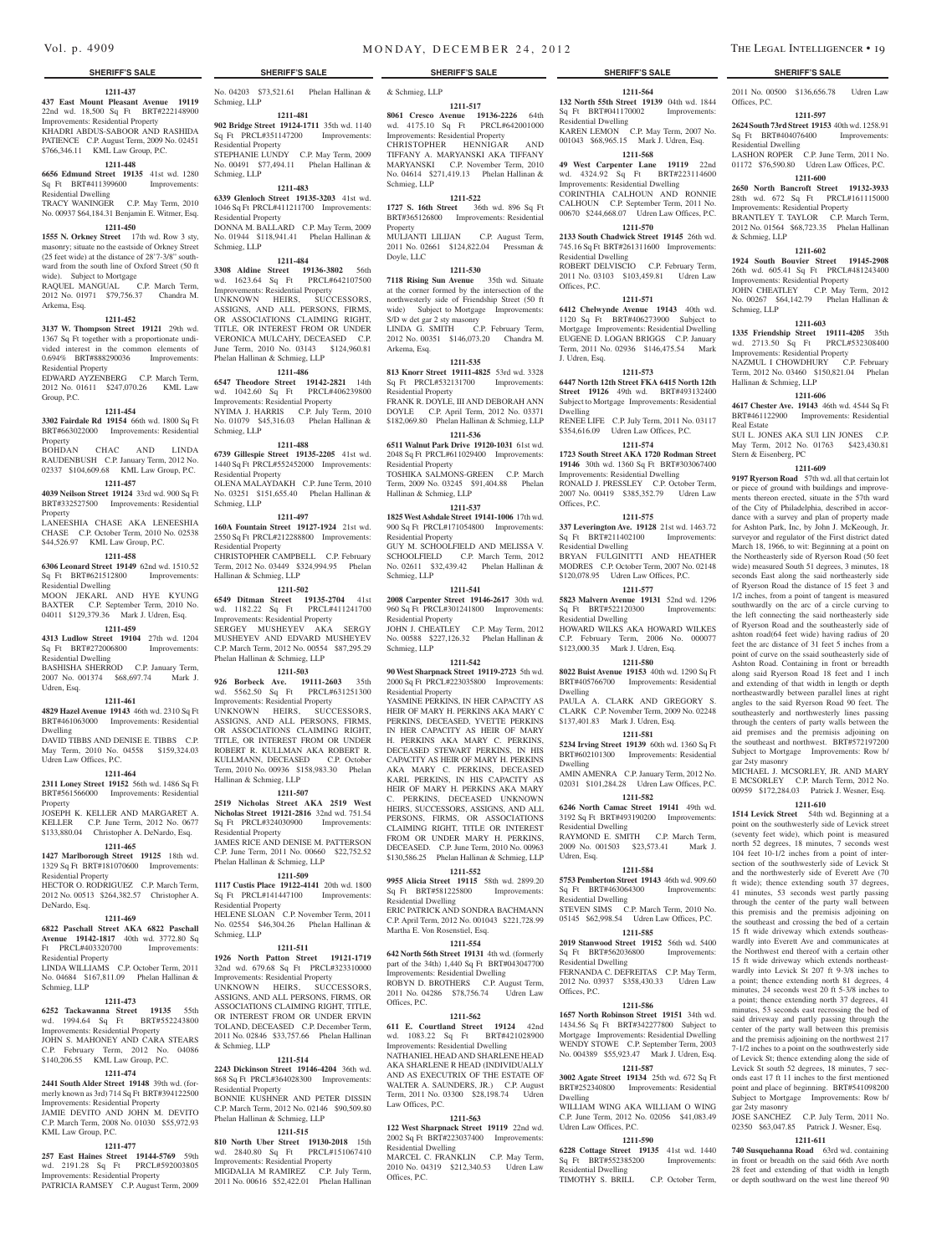Term, 2010 No. 3552 \$82,965.27 Scott A. Dietterick, Esq., Kimberly A. Bonner, Esq., Joel A. Ackerman, Esq., Ashleigh L. Marin, Esq., Ralph M. Salvia, Esq., Jaime R. Ackerman, Esq., Zucker, Goldberg & Ackerman, LLC **1211-628 921 Alburger Ave. 19115** 57th wd. 49140 Sq Ft land, 1144 Sq Ft improvement OPA#632153100 Improvements: Residential Real Estate - Single

GOSS FAMILY TRUST C.P. June Term, 2012 No. 02779 \$220,669.28 Robert J. Wilson,

**1211-629 3302 Princeton Avenue 19149** 55th wd. 1815 Sq Ft BRT#551383900 Improvements:

EDWARD S. NUGENT C.P. April Term,<br>2008 No. 01273 \$126,110.45 Scott A. 2008 No. 01273 \$126,110.45 Dietterick, Esq., Kimberly A. Bonner, Esq., Joel A. Ackerman, Esq., Ashleigh L. Marin, Esq., Ralph M. Salvia, Esq., Jaime R. Ackerman, Esq., Zucker, Goldberg & Ackerman, LLC **1211-631 349 East Albanus Street 19120** 42nd wd. Row conv/apt 2sty, masonry; 2371.42 Sq Ft BRT#421157700 Improvements: Residential

HERTILYN CARTHY C.P. April Term, 2011 No. 01280 \$98,560.14 McCabe, Weisberg,

**1211-632 5431 Sansom Street 19139** 60th wd. Apt 2-4 units 2sty masonr; 3546 Sq Ft BRT#603019000 Improvements: Residential Dwelling PROPERTY OF RAVEN O'JOY LEIGERTWOOD, ADMINISTRATRIX OF THE ESTATE OF VENO E. LEIGERTWOOD, DECEASED MORTGAGOR AND REAL OWNER C.P. March Term, 2011 No. 00537 \$72,609.16 McCabe, Weisberg, & Conway, P.C. **1211-633 2205 North Bouvier Street 19132** 16th wd. Row 2 sty, masonry; 1693.68 Sq Ft BRT#161210600

Improvements: Residential Dwelling

McCabe, Weisberg, & Conway, P.C. **1211-634 2601 South Dewey Street 19142** 40th wd. Row conv/apt 2sty masonry; 2660.6 Sq Ft BRT#402074400 Improvements: Residential

Weisberg, & Conway, P.C.

& Conway, P.C.

Dwelling

Conway, P.C.

& Conway, P.C.

Dwelling

PROPERTY OF GUY BROWN, ONLY KNOWN SURVIVING HEIR OF JOSEPHINE GREEN, DECEASED MORTGAGOR AND REAL OWNER AND UNKNOWN SURVIVING HEIRS OF JOSEPHINE GREEN, DECEASED MORTGAGOR AND REAL OWNER C.P. August Term, 2010 No. 01884 \$57,145.52

MOHAMMAD SHOKROLLAH C.P. February Term, 2011 No. 00662 \$57,640.54 McCabe,

**1211-636 1245 South 20th Street 19146** 36th wd. Row 2 sty masonry; 2346 Sq Ft BRT#361185500 Improvements: Residential Dwelling DAREN FINCH C.P. September Term, 2009 No. 02161 \$98,895.94 McCabe, Weisberg,

**1211-637 7102 Bustleton Avenue 19149** 54th wd. Row b/gar 2sty masonry; 2064.70 Sq Ft BRT#542454500 Improvements: Residential

RAYMOND G BROWN AND PATRICIA A. BROWN C.P. February Term, 2012 No. 02988 \$81,739.86 McCabe, Weisberg, &

**1211-638 2767 Island Avenue 19153** 40th wd. Row b/gar 1sty masonry; 2655.50 Sq Ft BRT#406717400 Improvements: Residential Dwelling HUSSEIN O FASASI C.P. March Term, 2012 No. 00241 \$136,850.71 McCabe, Weisberg,

**1211-639 757 South 22nd Street 19146** 30th wd. Row 3 sty masonry; 3096 Sq Ft BRT#302145700 Improvements: Residential Dwelling VALERIE L LIPFORD C.P. November Term,<br>2009 No. 04759 \$693 495 96 McCabe 2009 No. 04759 \$693,495.96 Weisberg, & Conway, P.C.

**1211-642 6144 Nassau Road 19151** 34th wd. S/D w b/g 3s masonry; 5248.75 Sq Ft BRT#342079300 Improvements: Residential Dwelling HAROLD E. PARKER AKA HAROLD PARKER AND BERNADETTE C. PARKER AKA BERNADETTE PARKER C.P. April Term, 2008 No. 03041 \$111,784.16 McCabe,

**1211-643 236 Roumfort Rd 19119** 09th wd. Det 2.5 sty stone; 9751 Sq Ft BRT#091052300 Improvements: Residential Dwelling ARTHUR TANSKY C.P. October Term, 2011 No. 2943 \$55,450.06 McCabe, Weisberg, &

Weisberg, & Conway, P.C.

Conway, P.C.

Family Dwelling

Esq., Wilson Law Firm

Residential Property

Dwelling

& Conway, P.C.

feet 8 and 3/4 inches and on the easterly line thereof, which extends along the westerly side of Park Ave 88 ft, 4-3/4 inches to a certain 16 ft wide driveway which extends eastwardly into Park Ave and west into broad St and containing in width along the rear line thereof 28 ft 1-3/16 inches. BRT#632040200 Subject to Mortgage Improvements: S/D w b/g 2s masonry DANIEL CAMPBELL AKA DANIEL J CAMPBELL C.P. December Term, 2011 No.

## 02362 \$214,507.58 Patrick J. Wesner, Esq.

**1211-615**

2013 Spruce Street 8th wd. Beginning at a point on the northerly side of Spruce Street (56 feet wide) measured westwardly along the said northerly side of Spruce Street. Subject to Mortgage Improvements: Row 4 sty masonry MARVIN GALFAND AND MYRNA WEISS GALFAND C.P. March Term, 2010 No. 06387 \$1,178,260.20 Chandra M. Arkema, Esq.

### **1211-616**

**5400 Regent Street 19143-4919** 51st wd. 1140 Sq Ft BRT#514144100 Improvements: Residential Property DONNA M. COOPER AKA DONNA COOPER

AND DONELL COOPER C.P. December Term, 2011 No. 3416 \$50,471.83 Scott A. Dietterick, Esq., Kimberly A. Bonner, Esq., Joel A. Ackerman, Esq., Ashleigh L. Marin, Esq., Ralph M. Salvia, Esq., Jaime R. Ackerman, Esq., Zucker, Goldberg & Ackerman, LLC

### **1211-617**

**1235 Levick Street 19111** 53rd wd. 1530 Sq Ft BRT#531082900 Improvements: Residential **Property** 

KAMIKA L. SUDLER, ADMINSTRATRIX OF THE ESTATE OF CHARLES A. SUDLER, JR., AKA CHARLES ALLEN SUDLER, DECEASED. C.P. June Term, 2011 No. 3184 \$78,299.32 Scott A. Dietterick, Esq., Kimberly A. Bonner, Esq., Joel A. Ackerman, Esq., Ashleigh L. Marin, Esq., Ralph M. Salvia, Esq., Jaime R. Ackerman, Esq., Zucker, Goldberg & Ackerman, LLC

#### **1211-618**

**4912 North Smedley Street 19141** 17th wd. Row b/gar 2 sty masonry; 1955 Sq Ft BRT#172164300 Subject to Mortgage Improvements: Residential Dwelling IVAN PERRY AKA IVAN PERRY, JR. C.P. January Term, 2012 No. 04857 \$57,396.41 McCabe, Weisberg, & Conway, P.C.

#### **1211-619**

**5141 North 6th Street** 42nd wd. Containing in front or breadth on the said Sixth Street, fourteen feet eleven inches and extending of that width in length or depth eastwardly between lines parallel with the said Duncannon Ave, partly passing through the center brick party walls, 116 ft 7-1/2 inches to a point in the bed of a certain 15 ft wide driveway which extends northwardly and southwardly and communicates at its northernmost end thereof with a certain other 10 ft wide driveway which extends westwardly into the said 6th St. BRT#492105400 Subject to Mortgage Improvements: Row b/gar 2sty masonry

SOUDCHAI SENOUTHAI AKA SOUDCHAI SENONTHAI AND VORA DOUANGPRASEUTH C.P. October Term,<br>2011 No. 03363 \$46.427.15 Patrick I 2011 No. 03363 \$46,427.15 Wesner, Esq.

#### **1211-620A-B**

**49th wd. (5912 North 11th Street - Premises A)** 120'N of Nedro; 400 Sq Ft BRT#493075500 Subject to Mortgage Improvements: Priv gar 1 sty masonry

**49th wd. (5914 North 11th Street - Premises B)**  140' N of Nedro; 1280 Sq Ft BRT#493075600 Subject to Mortgage Improvements: Apt 2-4 units 2sty, masonr

BETTY B. BLUE C.P. September Term, 2008 No. 05189 \$93,732.13 Patrick J. Wesner, Esq.

#### **1211-621**

**5435 Upland Way** 34th wd. Containing in front or breadth on the said Upland Way fifteen feet, seven inches, and extending of that width in length or depth northeastwardly between parallel lines at right angles with the said Upland Way Eighty-eight feet, cr BRT#522001000 Subject to Mortgage Improvements: Row b/ gar 2sty masonry

PROPERTY OF GREG CLARK, KNOWN HEIR OF EDWARD CLARK, DECEASED MORTGAGOR AND REAL OWNER, UNKNOWN HEIRS, SUCCESSORS, ASSIGNS, AND ALL PERSONS, FIRMS, OR ASSOCIATIONS CLAIMING RIGHT, TITLE, OR INTEREST FROM OR UNDER EDWARD, AND KAREN THORPE, ADMINISTRATRIX OF THE ESTATE OF EDWARD CLARK, DECEASED MORTGAGOR AND REAL OWNER. C.P. March Term, 2009 No. 03282 \$49,744.69 Patrick J. Wesner, Esq.

#### **1211-624**

**6838 Gorsten Street 19119** 22nd wd. 5400 Sq Ft BRT#222260400 Improvements: Residential Property

FERNWOOD M JONES, III; EILEEN A JONES AKA EILEEN JONES C.P. May

#### **SHERIFF'S SALE SHERIFF'S SALE SHERIFF'S SALE SHERIFF'S SALE SHERIFF'S SALE**

**1211-644 6364 Marsden Street 19135** 41st wd. Row 2 sty masonry; 2366.50 Sq Ft BRT#411253200 Improvements: Residential Dwelling MARIO STAGLIANO JR. C.P. June Term, 2012 No. 00188 \$85,481.35 McCabe, Weisberg, & Conway, P.C.

### **1211-645**

**4916 Hoopes Street 19139** 44th wd. Row conv/apt 2sty masonry; 1921.08 Sq Ft BRT#442032100 Improvements: Residential Dwelling JENNIFER A. MOLNAR Docket #51595423

\$30,121.32 McCabe, Weisberg, & Conway, P.C. **1211-646**

**2411 Kimball Street 19146** 30th wd. Row 2 sty masonry; 2061 Sq Ft BRT#302246200 Improvements: Residential Dwelling JOHN J. CHEATLEY C.P. June Term, 2012 No. 02808 \$234,917.47 McCabe, Weisberg, & Conway, P.C.

#### **1211-647**

**2651 South 7th Street 19148** 39th wd. Row 2 sty, masonry; 1710 Sq Ft Subject to Mortgage Improvements: Residential Dwelling KATHLEEN LUDY C.P. April Term, 2008 No. 04545 \$33,586.09 McCabe, Weisberg, & Conway, P.C.

## **1211-648**

**30 North Preston Street 19104** 06th wd. Row 3 sty masonry; 3256 Sq Ft BRT#061191400 Improvements: Residential Dwelling PURNIMA SOM C.P. June Term, 2012 No. 01688 \$166,646.76 McCabe, Weisberg, & Conway, P.C.

#### **1211-649**

**1206 South Bonsall Street 19146** 36th wd. Row 2 sty masonry; 1929 Sq Ft BRT#361349500 Improvements: Residential Dwelling PAMELA STROMAN-GIBSON, ADMINISTRATRIX OF THE ESTATE OF LEROY STROMAN, DECEASED MORTGAGOR AND REAL OWNER C.P. October Term, 2011 No. 04435 \$93,884.56 McCabe, Weisberg, & Conway, P.C.

#### **1211-652**

**4650 Edmund Street 19124** 23rd wd. Row 2 sty masonry; 2681.27 Sq Ft BRT#232386600 Improvements: Residential Dwelling FRANCIS X. DALEY C.P. January Term, 2010 No. 00744 \$64,164.67 McCabe, Weisberg, & Conway, P.C.

#### **1211-655**

**1802 North 77th Street 19151** 34th wd. Row b/ gar 2sty masonry; 2816 Sq Ft BRT#343357900 Improvements: Residential Dwelling NICOLE F. MITCHELL C.P. May Term, 2012 No. 00709 \$110,998.01 McCabe, Weisberg, & Conway, P.C.

#### **1211-656**

**1259 South Peach Street 19143** 51st wd. Row 2 sty masonry; 1602 Sq Ft BRT#511237200 Subject to Rent Improvements: Residential Dwelling JACOB HASIS C.P. June Term, 2012 No. 01876

\$48,793.21 McCabe, Weisberg, & Conway, P.C. **1211-659**

**5306 Lebanon Avenue 19131** 53rd wd. Row b/ gar 2sty masonry; 3576 Sq Ft BRT#521134900 Subject to Mortgage Improvements: Residential

Dwelling DENEANE HUGHES, ADMINSTRATRIX OF THE ESTATE OF EDNA T CURTIS, DECEASED MORTGAGOR AND REAL OWNER C.P. October Term, 2011 No. 01652 \$75,300.24 McCabe, Weisberg, & Conway, P.C.

#### **1211-660**

**1311 Wakeling Street 19124** 62nd wd. Semi/ det 3 sty masonry; 5345 Sq Ft BRT#621000700 Improvements: Residential Dwelling SHAMAINE JONES C.P. June Term, 2012 No. 01269 \$177,268.67 McCabe, Weisberg, & Conway, P.C.

#### **1211-661**

**324 North Edgewood Street 19139-1116** 34th wd. S/D w det gar 2 sty mason; 3367 Sq Ft BRT#341109700 Improvements: Residential Dwelling

SHEILA WALLER C.P. May Term, 2012 No. 00285 \$95,692.69 McCabe, Weisberg, & Conway, P.C.

#### **1211-659**

**5306 Lebanon Avenue 19131** 53rd wd. Row b/ gar 2sty masonry; 3576 Sq Ft BRT#521134900 Subject to Mortgage Improvements: Residential Dwelling

DENEANE HUGHES, ADMINSTRATRIX OF THE ESTATE OF EDNA T CURTIS, DECEASED MORTGAGOR AND REAL OWNER C.P. October Term, 2011 No. 01652 \$75,300.24 McCabe, Weisberg, & Conway, P.C.

#### **1211-660**

**1311 Wakeling Street 19124** 62nd wd. Semi/ det 3 sty masonry; 5345 Sq Ft BRT#621000700 Improvements: Residential Dwelling

SHAMAINE JONES C.P. June Term, 2012

No. 01269 \$177,268.67 McCabe, Weisberg, & Conway, P.C. **1211-661**

**324 North Edgewood Street 19139-1116** 34th wd. S/D w det gar 2 sty mason; 3367 Sq Ft BRT#341109700 Improvements: Residential Dwelling SHEILA WALLER C.P. May Term, 2012 No.

00285 \$95,692.69 McCabe, Weisberg, & Conway, P.C. **1211-663**

#### **2804 Sebring Rd 19152** 57th wd. 2717 Sq

Ft OPA#571056500 Subject to Mortgage Improvements: Residential Property ELIZABETH E WILDING C.P. April Term, 2012 No. 2830 \$28,523.56 Lauren Berschler Karl, Esq.

#### **1211-665**

**4023 J Street 19124-5211** 33rd wd. 1260 Sq Ft BRT#332244900 Improvements: Residential **Property** 

JOSE A. PENA; MARIA I. PENA C.P. January Term, 2012 No. 0713 \$114,704.31 Scott A. Dietterick, Esq., Kimberly A. Bonner, Esq., Joel A. Ackerman, Esq., Ashleigh L. Marin, Esq., Ralph M. Salvia, Esq., Jaime R. Ackerman, Esq., Zucker, Goldberg & Ackerman, LLC

## **1211-668**

**236 Dorset Street AKA 236 E. Dorset Street 19119** 22nd wd. 80 ft x 15 ft (1200 total Sq Ft) BRT#222017900 Improvements: Row 2 sty masonry SWEET HOME REAL ESTATE, LLC C.P.

May Term, 2012 No. 02308 \$83,184.19 Janet L. Gold, Esq. **1211-669**

**1802 North 22nd Street 19121** 32nd wd. 1360 Sq Ft BRT#322089300 Improvements: Residential Property WILL A. PITT, JR. C.P. May Term, 2010

No. 002716 \$141,173.01 Christopher A. DeNardo, Esq. **1211-673**

**1423 Lardner Street 19149** 54th wd. 868.60 Sq Ft BRT#541033900 Improvements: Residential Property

RICARDO JOHNSON C.P. March Term, 2012 No. 00466 \$124,889.56 KML Law Group, P.C.

#### **1211-674**

**1930 West Sparks Street 19141** 17th wd. (formerly part of the 49th, formerly party of the 42nd) 1470 Sq Ft BRT#171272500 Improvements: Residential Property

THE UNKNOWN HEIRS OF HELEN BUNTING, DECEASED AND MICHAEL BUNTING, INDIVIDUALLY AND IN HIS CAPACITY AS HEIR OF HELEN BUNTING, DECEASED C.P. January Term, 2012 No. 02435 \$125,394.79 KML Law Group, P.C.

**1211-676 6709 Caster Ave.** 54th wd. on the Southeast side of Castor Ave 83 ft 0 in of Unruh Ave front:

18 ft 0 in depth: 106 ft 1/4 in CUI MEI ZHEN AKA CUI MEI ZEHN C.P. June Term, 2012 No. 0126 \$24,729.30 McGrath Law Group

#### **1211-682**

**5109 Oxford Ave. 19124** 62nd wd. 15,638.84<br>
Sq Ft BRT#621309700 Improvements: Sq Ft BRT#621309700 Residential Dwelling

MARIE DELLER C.P. September Term, 2010 No. 03234 \$132,241.53 Udren Law Offices, P.C.

#### **1211-687**

**6451 Grays Ave. 19142** 40th wd. All that certain lot or piece of ground. Situate on the northwest side of Grays Avenue (80 ft wide) and the northeast side of 65th St (70 ft wide) in the 40th Ward of the City of Philadelphia. Containing in front or breadth on the said Grays Avenue (16 ft) and extending of that width in length or depth Northwestward between lines parallel with and along the East side of the said 65th St (56 ft) to a certain 3 feet wide alley which extends Westward from 64th St to 65th St . Together with the free and common use, right, liberty and privilege of the said alleys as and for passageways and watercourses at all times hereafter, forever. Improvements: row w-off/ Str 2 sty masonr

O=LRANDO CHIARADONNA AND OHAMED A. MOHAMED UNKNOWN HEIRS, SUCCESSORS, ASSIGNS, AND ALL PERSONS, FIRMS, OR ASSOCIATIONS CLAIMING RIGHT, TITLE, OR INTEREST FROM OR UNDER KOSAI A. BAROUKI 40-6184300 \$145.890.18 Anthony R. Distasio, Esq.

#### **1211-688**

**7510 Sherwood Road 19151-2114** 34th wd. 1381.40 Sq Ft BRT#343235700 Improvements: Residential Dwelling ALI SEIDLE C.P. December Term, 2011 No.

03679 \$90,403.56 Kristen D. Little, Esq. **1211-689 2650 Miller Street 19125** 31st wd. on the

**1539 E. Tulpehocken Street 19138-1626** 

50th wd. 1680.36 Sq Ft BRT#102211800 Improvements: Residential Dwelling DENISE M. HALL C.P. April Term, 2012 No. 03352 \$179,489.05 Kristen D. Little, Esq.

#### **1211-692**

**2126 65th Avenue 19138** 17th wd. 1277 Sq Ft BRT#171357100 Improvements: Residential **Property** GERTRUDE HAMBY C.P. May Term, 2012 No. 02006 \$97,164.11 Kristine M. Anthou, Esq.

## **1211-693**

**6910 Henley Street 19119** 22nd wd. 3500 Sq Ft BRT#223256600 Improvements:

Residential Property C.P. December Term, 2007 No. 2971 \$95,011.77

Kristine M. Anthou, Esq. **1211-697**

Weisberg, & Conway, P.C.

Improvements: Condominium

Weisberg, & Conway, P.C.

Residential Dwelling

Conway, P.C.

Dwelling

Dwelling

Property

Property

Matthew A. Lipman, Esq.

Residential Dwelling

P.C.

Conway, P.C.

Sq Ft BRT#881054630

Banks, Esq., Banks & Banks

& Conway, P.C.

Weisberg, & Conway, P.C.

**831 North Beechwood St 19130** 15th wd. row 2 sty masonry; 2317.50 Sq Ft BRT#151132400 Improvements: Residential Dwelling JAROSLAW A KRUPA C.P. August Term, 2011 No. 01317 \$157,251.14 McCabe,

**1211-698 9514 James Street, Apartment B 19114**  88th wd. Res. Condo 2 sty masonry; 1056 Sq Ft BRT#888651328 Subject to Mortgage

WILLIAM J. BIGLER, JR. C.P. December Term, 2011 No. 02355 \$188,471.15 McCabe,

**1211-700 5810 Master St 19131** 34th wd. Row 2 sty masonry; 3007.5 Sq Ft BRT#043032900 Subject to Mortgage Subject to Rent Improvements:

TALIBA FOSTER C.P. May Term, 2009 No. 02247 \$96,863.43 McCabe, Weisberg, &

**1211-702 1700 Roselyn St 19141** 17th wd. (formerly the 49th) 2364.92 Sq Ft BRT#171217200 Improvements: Residential Property DEBRA DIGGS C.P. May Term, 2012 No. 02349 \$133,015.95 KML Law Group, P.C. **1211-707 1812 Manton Street 19146** 36th wd. Row 2 sty masonry; 2176 Sq Ft BRT#361056900 Subject to Mortgage Improvements: Residential

MANNIE COOK C.P. October Term, 2011 No. 01252 \$203,099.01 McCabe, Weisberg,

**1211-711 6015 Palmetto St 19111** 35th wd. Semi det 2 sty masonry; 3650 Sq Ft BRT#352296000 Improvements: Residential Dwelling NANCY KANITA THIANG C.P. June Term, 2011 No. 02114 \$120,663.61 McCabe,

**1211-712 617 Washington Ave. 19147** 02nd wd. Row conv/apt 3 sty masonry; 3488 Sq Ft BRT#021144500 Improvements: Residential

LEE QUACH C.P. June Term, 2009 No. 03444 \$413,526.71 McCabe, Weisberg, &

**1211-714 1234-40 Rising Sun Avenue 19140** 43rd wd. Land area 4894 Sq Ft, improvement area 8656

RISING SUN REALTY CORP, LLC C.P. June Term, 2012 No. 01209 \$283,819.12 David

**1211-715 898 Sanger St. AKA 898 East Sanger St. 19124** 35th wd. Corner of southwest side of Sanger Street and northwest side of Summerdale Avenue, front 17'1-7/8", depth 70'1/2" OPA#351126801 Improvements: Commercial

EMILY MCKEE C.P. July Term, 2012 No. 02909 Kerry S. Schuman, Esq. **1211-716 6032 N. 19th Street 19141** 17th wd. 1360 Sq Ft BRT#172351600 Improvements: Residential

ELAINE COLLIER, ONLY KNOWN SURVIVING HEIR OF IDA P. COLLIER, DECEASED MORTGAGOR AND REAL OWNER AND UNKNOWN SURVIVING HEIRS OF IDA P. COLLIER, DECEASED MORTGAGOR AND REAL OWNER C.P. September Term, 2011 No. 3002 \$34,883.08

**1211-723 3463 Princeton Avenue 19149** 55th wd. 1554.30 Sq Ft BRT#138N150410 Improvements:

MARIAN C. MENOW C.P. May Term, 2010 No. 02021 \$181,977.68 Udren Law Offices,

**1211-724**

Northwest side of Miller St 78' 4-1/4" south-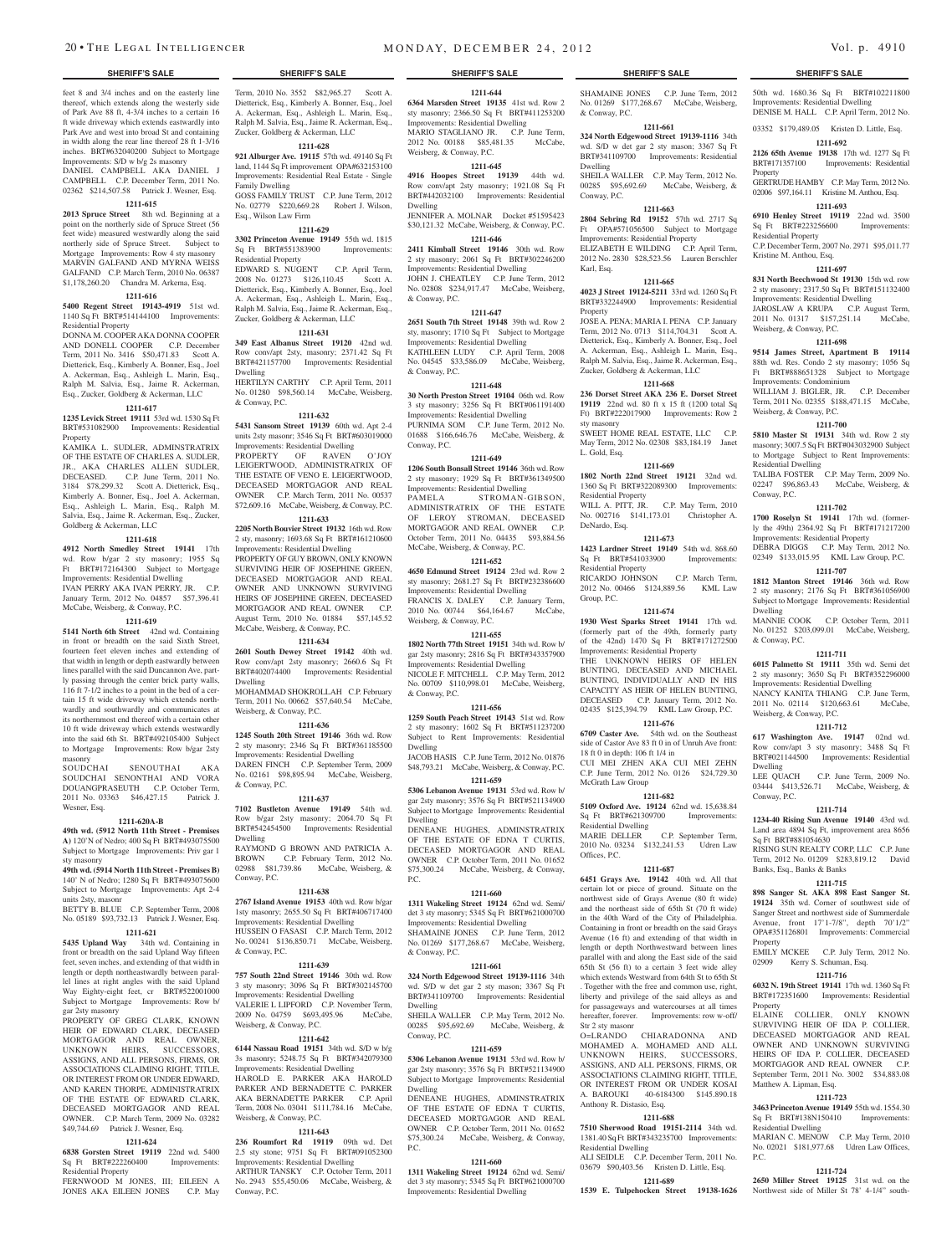#### westwardly from the southwesterly side of Oakdale St; front 58' 3/8", depth 16' 10-5/8" BRT#312072900

PRISCILLA KOCH AND NICHOLAS FATIGA C.P. December Term, 2011 No. 03558 \$192,132.94 Louis P. Vitti, Esq.

## **1211-727**

**1401-25 North 5th Street 19122** 18th wd. 50'x226' BRT#884589370 Instrument #51852986 LIBERTY PROPERTY ASSOCIATES, LLC C.P. March Term, 2012 No. 01173

\$4,619,350.20 William Jon Henry Taylor **1211-738 641 Mayfair Street 19120-2645** 35th

#### wd. 2567.25 Sq Ft PRCL#351071900 Improvements: Residential Property ESTHA JACQUE LO GRIFFITH AND MILORY MUZALIER C.P. April Term, 2012 No. 01459 \$63,248.39 Phelan Hallinan & Schmieg, LLP

#### **1211-739**

**2049 E. Susquehanna Ave. 19125-1519**  31st wd. 1629.72 Sq Ft PRCL#313039100

Improvements: Residential Property RONALD FAGGINS C.P. July Term, 2010 No. 00873 \$210,843.79 Phelan Hallinan & Schmieg, LLP

#### **1211-742**

#### **644 North 32nd Street 19104** 24th wd. 2053.50 Sq Ft BRT#242135500 Improvements: Residential Dwelling KERA RITTER C.P. January Term, 2012 No.

003475 \$249,814.57 Heather Riloff, Esq. **1211-743 4909 Knorr Street 19135** 41st wd. 2004.75

Sq Ft BRT#412023100 Improvements: Residential Dwelling

WILLIAM WITSMAN AND CATHLEEN PRICE C.P. April Term, 2012 No. 003510 \$130,807.64 Heather Riloff, Esq.

## **1211-748A-B**

## **34th wd. (437 North 63rd Street – Premises A)** 3,125 sq ft BRT#341272000 Improvements:

3 story brick messuage **34th wd. (439-441 North 63rd Street – Premises B)** 9000 sq ft BRT#341272100 Improvements: vacant land RODERICK FOXWORTH C.P. April Term,

2012 No. 003556 \$186,940.01 Janet L. Gold, Esq.

#### **1211-750**

**3901-3903 Kensington Avenue Premises "A & B" 19134** All That certain tract, piece or parcel of land, situate in the City of Philadelphia, County of Philadelphia and Commonwealth of Pennsylvania BRT#882932030 Improvements: JANET M DUNPHY AND MICHAEL B DUNPHY, JR. C.P. April Term, 2010 No. 01278

**The following property, sale of which was postponed from the December 4, 2012 Sheriff's Sale, will be offered for sale on TUESDAY, January 8, 2013.**

#### **1212-308**

**865 Perkiomen Street 19130** 15th wd. 854 Sq Ft PRCL#151373900 Improvements: Residential Property

ERIC B. MCCOY AND VERA D. SCOTT C.P. April Term, 2008 No. 02248 \$337,318.43 Phelan Hallinan & Schmieg, LLP

### **1212-317**

#### **323 North 56th Street 19139-2051** 52nd wd. 1245 Sq Ft TXPRCL#041209900

Improvements: Residential Property SOMER PUGH C.P. January Term, 2009 No. 03259 \$96,667.97 Phelan Hallinan & Schmieg, LLP

#### **1212-318**

**440 Edgermore Road AKA 440 North Edgemore Road 19151-4017** 34th wd. 1843 Sq Ft PRCL#343140300 Improvements: Residential Property

MARTIN HUTLEY C.P. December Term, 2011 No. 02114 \$134,628.16 Phelan Hallinan & Schmieg, LLP

#### **1212-323**

**3266 North Marston Street 19129-1821**  38th wd. 1103.41 Sq Ft TXPRCL#381241700 Improvements: Residential Property ANTOINETTE HUGHES AKA ANTOINETTE CHISOLM AND JAMES E. CHISOLM C.P. December Term, 2011 No. 00240 \$33,677.06 Phelan Hallinan & Schmieg, LLP

#### **1212-328**

#### **2208 South 10th Street 19148-3005** 39th wd. 729 Sq Ft PRCL#393502000 Improvements:

Residential Property EMMY YAN THON C.P. February Term, 2012 No. 00505 \$130,569.48 Phelan Hallinan & Schmieg, LLP

#### **1212-336**

**3045 North Bonsall Street 19132** 38th wd. 784 Sq Ft BRT#111394400 Improvements: Residential Dwelling

MARGARET THOMAS C.P. January Term, 2012 No. 003272 \$41,266.91 Gregory

Javardian, Esq.; Powers, Kirn & Javardian, LLC

## **1212-345**

**2239 S. Clarion Street 19148** 39th wd. Situate in the 39th ward of the City of Philadelphia on the east side of Clarion Street at the distance of 315' southward from the south side of Jackson st. Containing in front or breadth on the said Clarion Street 13 feet and extending of that width in length or depth eastward between parallel lines at right angles to the said Clarion Street 48'4-3/4" to a certain 4' wide alley, which extends northward and southward and communicates with a certain other alley 4' wide, which extends eastward and westward from the said Clarion Street to 13th Street at the distance of 68' south of Jackson Street. Situate in the 39th ward of the City of Philadelphia on the east side of Clarion Street at the distance of 315' southward from the south side of Jackson St. Containing in front or breadth on the said Clarion Street 13 feet and extending of that width in length or depth eastward between parallel lines at right angles to the said Clarion Street  $48'4-3/4''$  to a certain 4' wide alley, which extends northward and southward and communicates with a certain other alley 4' wide, which extends eastward and westward from the said Clarion Street to 13th Street at the distance of 68' south of Jackson Street. PAULINE A. GALATI AKA PAULINE A.

HANLY AKA PAULINE HANLY October Term, 2011 No. 03351 \$159,871.90 Anthony R. Distasio, Esq.; Linton, DiStasio & Edwards, P.C.

#### **1212-347**

**1438 Alcott Street 19149** 62nd wd. 2 story masonry BRT#621100500 Improvements: Residential Dwelling

AMARA KESSELLY AKA AMARA C. KESSELLY C.P. February Term, 2010 No. 03495 \$127,494.74 Federman & Associates, LLC

#### **1212-351**

**11833 Academy Road, Apartment A AKA Unit B-7 19154** 66th wd. residential condo BRT#888660411 Improvements: A Residential Dwelling WILLIAM P. DOMARADSKI C.P. December Term, 2011 No. 001195 \$63,405.41 Federman & Associates, LLC

#### **1212-353**

**1956 Kohl Street 19115-3805** 58th wd. 2500 Sq Ft TXPRCL#581023800 Improvements: Residential Property VICTOR L. RIOS AND VICTOR S. RIOS C.P. October Term, 2011 No. 02618 \$78,303.74 Phelan Hallinan & Schmieg, LLP

#### **1212-357**

**1730 Lombard Street 19146-1519** 30th wd. 1341.22 Sq Ft TXPRCL#303004304 Improvements: Residential Property STEVEN J. ROSENBERG C.P. June Term, 2012 No. 00561 \$662,490.36 Phelan Hallinan & Schmieg, LLP

#### **1212-377**

**1918 West Hunting Park Avenue 19140-2807**  13th wd. 1200 Sq Ft TXPRCL#131104900 Improvements: Residential Property EASTERN NATIONAL INVESTMENTS LLC AND THOMAS M. HIGGINS C.P. February Term, 2012 No. 03684 \$58,338.21 Phelan Hallinan & Schmieg, LLP

#### **1212-385**

**2131 South Woodstock Street 19145-3508**  48th wd. 783.75 Sq Ft TXPRCL#481334000 Improvements: Residential Property MARIA FOKTAVIANA C.P. November Term, 2011 No. 01398 \$77,905.67 Phelan Hallinan & Schmieg, LLP

#### **1212-393**

**4145 East Roosevelt Boulevard 19124-3003**  23rd wd. 1355.70 Sq Ft BRT#233017800 Improvements: Residential Property SOKDARY MAO AND CHIN LAO C.P. October Term, 2011 No. 4069 \$110,465.37 Scott A. Dietterick, Esq., Kimberly A. Bonner, Esq., Joel A. Ackerman, Esq., Ashleigh L. Marin, Esq., Ralph M. Salvia, Esq., Jaime R. Ackerman, Esq.; Zucker, Goldberg & Ackerman, LLC

#### **1212-395**

**2991 Frankford Avenue 19134** 25th wd. 3366 Sq Ft BRT#252470110 Improvements: Residential Real Estate EDUVIGES SANCHEZ, EDWIN CRUZ AND THE UNKNOWN HEIRS, EXECUTORS, AND DEVISEES OF THE ESTATE OF MIGUEL A. PEREZ C.P. April Term, 2012 No. 04345 \$40,300.23 Stern & Eisenberg,

#### **1212-399**

PC

**3225 North 25th Street 19129** 38th wd. 1092 Sq Ft BRT#381058400 Improvements:

Residential Real Estate KEITH JONES AKA KEITH JONES, II AKA KEITH T. JONES C.P. October Term, 2009 No. 00673 \$59,969.54 Stern & Eisenberg, PC

**1212-408 5612 Cherry Street 19139-2554** 4th wd. 708

Sq Ft TXPRCL#042046800 Improvements: Residential Property OLIVIA GABRIEL C.P. May Term, 2012 No. 03170 \$55,615.73 Phelan Hallinan & Schmieg, LLP

#### **1212-411**

**5518 Willows Avenue 19143-4025** 51st wd. 1336 Sq Ft TXPRCL#513216200 Improvements: Residential Property RICHARD A. CHRISTIE AND MARCIA DIXON C.P. January Term, 2012 No. 03718 \$27,262.06 Phelan Hallinan & Schmieg, LLP

#### **1212-412**

**2601 Pennsylvania Avenue, Unit 422, AKA 2601 Parkway Condominium Unit 422 19130-2325** 88th wd. Together with a proportionate undivided interest in the Common Elements (as defined in such Declaration) of 0.164628%. TXPRCL#888072690 Improvements: Condominium Unit

DANIEL BUCCERONI AND SONYA BUCCERONI C.P. October Term, 2011 No. 03310 \$171,516.07 Phelan Hallinan & Schmieg, LLP

#### **1212-424**

**1834 Brandywine Street 19130-3902**  15th wd. 1080 Sq Ft TXPRCL#152009900 Improvements: Residential Property THERESA PURCELL AKA THERESA J. PURCELL C.P. November Term, 2010 No. 00583 \$498,629.41 Phelan Hallinan & Schmieg, LLP

#### **1212-461**

**7612 Thouron Avenue 19150** 50th wd. 1440 sq Ft BRT#102496900 Improvements: Residential Property FRANCIS R. JONES C.P. March Term, 2012 No. 02115 \$111,532.95 KML Law Group, P.C.

#### **1212-467**

**2519 Memphis Street 19125** 31st wd. 756 Sq Ft BRT#312024300 Improvements: Residential Property MICHAEL ZIMNEY C.P. May Term, 2012 No. 02343 \$286,538.94 KML Law Group, P.C.

#### **1212-469**

**5217 North Hope Street AKA 5217 Hope Street 19120-3415** 42nd wd. 1341.02 Sq Ft TXPRCL#422324600 Improvements: Residential Property ANGELA A. PHILLIP C.P. December Term, 2011 No. 03640 \$142,093.53 Phelan Hallinan & Schmieg, LLP

#### **1212-474**

**2149 Disston Street 19149-1808** 35th wd. 1497.41 Sq Ft PRCL#542071200 Improvements: Residential Property MICHAEL EPSTEIN C.P. August Term, 2008 No. 103051 \$115,257.79 Phelan Hallinan & Schmieg, LLP

#### **1212-476**

**6614 Gillespie Street 19135-2717** 55th wd.  $1473.3$  Sq Ft Improvements: Residential Property PEDRO PIMENTEL AND RAMONA PEGUERO C.P. September Term, 2009 No. 02058 \$162,928.41 Phelan Hallinan & Schmieg, LLP

### **1212-493**

**4515 Tudor Street 19136-4013** 41st wd. 1441.66 Sq Ft PRCL#412140600 Improvements: Residential Property EDWARD FOY AND ANN M. MERK C.P. January Term, 2006 No. 03373 \$81,781.81 Phelan Hallinan & Schmieg, LLP

#### **1212-499**

**1808 South 9th Street 19148-1660** 1st wd. 912 Sq Ft PRCL#012387900 Improvements: Residential Property MOHAMED A. MENADLI C.P. February

Term, 2012 No. 03243 \$227,644.39 Phelan Hallinan & Schmieg, LLP **1212-509**

## **4316 Waln Street 19124-4050** 19th wd. 840.75

Sq Ft TXPRCL#232301100 Improvements: Residential Property KENNETH J. HAINES, SR. C.P. January Term, 2012 No. 04912 \$44,131.52 Phelan Hallinan & Schmieg, LLP

#### **1212-511 2128 Magee Avenue 19149 54th wd. 1211.71**<br> **Sq** Ft **OPA#541133700** Improvements: Sq Ft OPA#541133700

Residential Property ADEL ALAMERI C.P. June Term, 2012 No. 525 \$122,433.87 Lauren Berschler Karl, Esq.

## **1212-517**

**2246 East Washington Lane 19138** 50th wd. Row b/gar 2 sty masonry; 3232 Sq Ft BRT#501393300 Improvements: Residential Dwelling

LISA N. PACE C.P. February Term, 2012 No. 03629 \$177,109.10 McCabe, Weisberg, & Conway, P.C.

#### **SHERIFF'S SALE SHERIFF'S SALE SHERIFF'S SALE SHERIFF'S SALE SHERIFF'S SALE**

## **1212-520**

CHARLES L. NICHOLSON C.P. May Term, 2008 No. 002416 \$382,470.31 Mark J.

**1212-587 6630 Doral Street 19142** 40th wd. 1143.10 Sq Ft BRT#406347900 Improvements:

FRANK N. MESSINA C.P. August Term, 2010 No. 4820 \$92,615.61 Scott A. Dietterick, Esq., Kimberly A. Bonner, Esq., Joel A. Ackerman, Esq., Ashleigh L. Marin, Esq., Ralph M. Salvia, Esq., Jaime R. Ackerman, Esq.; Zucker, Goldberg & Ackerman, LLC **1212-592 1241 East Fletcher Street 19125** 18th wd. 1833.66 Sq Ft BRT#181260900 Improvements: Residential Dwelling JOHN DOOLEY AND COLLEEN DOOLEY AND JACOB J. BOOTH AND KATHLEEN D. BOOTH C.P. March Term, 2008 No. 05799 \$198,159.45 Heather Riloff, Esq. **1212-595 10908 Lockart Road 19116** 58th wd. 2269.50 Sq Ft BRT#582407702 Improvements:

STEPHEN DEITCH AND JOYCE DEITCH C.P. March Term, 2011 No. 003590 \$226,695.12 Martha E. Von Rosenstiel, Esq. **1212-599 1721 East Maryland Street 19138** 10th wd.(formerly part of the 15th) 1232 Sq Ft BRT#102266200 Improvements: Residential

DEBORAH R. SUMPTER C.P. February Term, 2012 No. 00032 \$48,610.24 Stern &

**1212-603 5634 Lebanon Avenue 19131** 52nd wd. 1260 sq ft BRT#522074300 Improvements:

ANTOINE GARDINER C.P. January Term, 2012 No. 04104 \$78,846.01 Stern &

**1212-607 5926 Weymouth Street** 35th wd. Containing in front or breadth on said Weymouth Street 15'6" of that width extending in length or depth northwestwardly between parallel lines at right angles to said Weymouth Street 75' to the middle of a certain 14' wide driveway, which extends northeastwardly from Vankirk Street and communications within a certain other 13'6" wide driveway which extends from Weymouth Street to Crystal Street. BRT#352225500 Subject to Mortgage Improvements: Row B/gar 2 Sty

SURETHA LIPSCOMB AND ERNEST LERICHE C.P. August Term, 2007 No. 03202 \$101,042.66 Patrick J. Wesner, Esq. **1212-610 5303 Arlington Road** 49th wd. SITUATE on the north side of Arlington Street at the distance of 29'5-1/2" westward from the west side of 53rd Street in the 52nd (formerly part of the 34th) Ward of the City of Philadelphia. CONTAINING in front or breadth on the said Arlington Street 16' and extending of that width in length or depth northward between parallel lines at right angles to said Arlington Street 105' to the middle of a certain 15' wide driveway, leading from 53rd St to George Lane. BRT#521129500 Subject to Mortgage Improvements: Row Conv/apt 2 Sty Masonry AGATHA AWELE NZEH AND GHANDY NZEH C.P. November Term, 2009 No. 05027 \$190,255.40 Patrick J. Wesner, Esq. **1212-622 6155 Algard Street** 41st wd. on the Southeast side of Algard St 171'6" southwest from the southwest side of Devereaux St, front 14'3",

depth 65'0" OPA#552361000

Residential Property

Property

ERIC J. CLARK C.P. September Term, 2010 No. 0887 \$117,166.28 Louis P. Vitti, Esq. **1212-624 5918 Magnolia Street 19144-1114** 59th wd. 1148 Sq Ft BRT#592233200 Improvements:

DARYL PRAY, ADMINISTRATOR OF THE ESTATE OF SUSAY PRAY C.P. June Term, 2009 No. 000311 \$60,674.37 Scott A. Dietterick, Esq., Kimberly A. Bonner, Esq., Joel A. Ackerman, Esq., Ashleigh L. Marin, Esq., Ralph M. Salvia, Esq., Jaime R. Ackerman, Esq.; Zucker, Goldberg & Ackerman, LLC **1212-626 11924 Alberta Drive 19154** 66th wd. 50x64 BRT#62173200 Improvements: Residential

JOSHUA J. TRIESTMAN; TITLE TO SAID PREMISES IS VESTED IN JOSHUA J. TRIESTMAN BY FIDUCIARY DEED FROM MITCHELL SAUL TRIESTMAN, ACTING AS EXECUTOR OF SYLVIA TRIESTMAN AND BENJAMIN TRIESTMAN, DANIEL J. TRIESTMAN, JOSHUA J. TRIESTMAN AND BETHANY J. TRIESTMAN SURVIVING CHILDREN OF MITCHEL SAUL TRIESTMAN, DATED JUNE 14, 2003 AND

Udren, Esq.

Residential Property

Residential Dwelling

Real Estate

Eisenberg, PC

Eisenberg, PC

Masonry

Residential Real Estate

**6340 Algard Street 19135** 55th wd. Row b/gar 2 sty, masonry; 2333 Sq Ft BRT#552347200 Subject to Mortgage Improvements: Residential Dwelling MARY ANN RIVERA C.P. January Term,

2011 No. 02982 \$145,251.88 McCabe, Weisberg, & Conway, P.C. **1212-523**

#### **1012 West Rockland Street 19141** 49th wd. Semi det 2 sty masonry; 3576.50 Sq Ft BRT#491115400 Subject to Mortgage Improvements: Residential Dwelling LISA BISHOP AKA LISA E. BISHOP, DANIEL BISHOP AKA DANIEL L. BISHOP, III AND UNITED STATES OF AMERICA C.P. September Term, 2011 No. 01314 \$71,187.82 McCabe, Weisberg, & Conway, P.C.

**1212-528 2327 Catherine Street 19146** 30th wd. Row conv/apartment 3 sty, masonry; 2678 Sq Ft BRT#302086100 Improvements: Residential

JAMILAH WASHINGTON AND JOHN WASHINGTON C.P. July Term, 2012 No. 00319 \$246,741.53 McCabe, Weisberg, &

**1212-533 8718 Alicia Street 19115** 63rd wd. Det w/d gar 1.5 sty mas+0; 10446 Sq Ft BRT#632229200 Improvements: Residential Dwelling KENNETH D. STEVENS C.P. April Term, 2009 No. 00771 \$261,821.41 McCabe,

**1212-536 7705 Woolston Avenue 19150** 50th wd. 4730 Sq Ft, Apartment 2-4 Units 2 sty, masonry BRT#502065400 Improvements: Residential

FERN ANDREWS C.P. March Term, 2012 No. 00779 \$126,468.76 McCabe, Weisberg,

**1212-543 1554 North Alden Street 19131** 4th wd. 1380 Sq Ft BRT#043297200 Improvements:

2012 No. 2682 \$63,587.85 Christopher A.

**1212-547 2120 66th Avenue 19138** 50th wd. (formerly the 42nd) 1176 Sq Ft BRT#102365000 Improvements: Residential Property UNKNOWN HEIRS, SUCCESSORS ASSIGNS, AND ALL PERSONS , FIRMS OR ASSOCIATIONS CLAIMING RIGHT, TITLE OR INTERST FROM OR UNDER ROLEL COLEMAN. C.P. January Term, 2012 No. 4761 \$106,871.51 Christopher A. DeNardo,

**1212-554 4104 I Street 19124** 33rd wd. 1083.38 Sq Ft BRT#332150900 Improvements: Residential

ALEXANDER RAMOS-ECHEVARRIA C.P. May Term, 2012 No. 01097 \$121,440.48

**1212-560 7237 Mallard Place 19153** 40th wd. 2342.70 Sq Ft BRT#406649008 Improvements:

CHARLES HAVENS AKA CHARLES P HAVENS AND JOAN HAVENS AKA JOAN C. HAVENS C.P. June Term, 2012 No. 01185 \$138,532.43 Udren Law Offices, P.C. **1212-562 1517 South Stanley Street 19146** 36th wd. 858 Sq Ft BRT#364425900 Improvements:

LAZARUS A. ANGBAZO C.P. June Term, 2012 No. 03475 \$42,298.74 Udren Law

**1212-563 12039 Sewell Rd 19116** 35th wd. 7500 Sq Ft BRT#582587800 Improvements: Residential

WILLIAM E. EGENOLF C.P. May Term, 2009 No. 03805 \$111,811.71 Mark J.

**1212-564 6208 Dickens Avenue 19142** 40th wd. 1455.00 Sq Ft BRT#402240800 Improvements:

ROBERT M. BUTLER C.P. June Term, 2012 No. 03744 \$69,083.95 Udren Law

**1212-569 2955 Tremont Street 19136** 57th wd. 3200 Sq Ft BRT#572060500 Improvements:

MICHAEL KIRLIN C.P. April Term, 2012 No. 00346 \$251,855.26 Udren Law Offices, P.C. **1212-572 1412 Ellsworth Street 19146** 36th wd. 1360 Sq Ft BRT#365271100 Improvements:

C.P. February Term,

Dwelling

Conway, P.C.

Dwelling

& Conway, P.C.

DeNardo, Esq.

Esq.

Property

KML Law Group, P.C.

Residential Dwelling

Residential Dwelling

Offices, P.C.

Dwelling

Udren, Esq.

Offices, P.C.

Residential Dwelling

Residential Dwelling

Residential Dwelling

Residential Property<br>JOEL WILLIAMS

Weisberg, & Conway, P.C.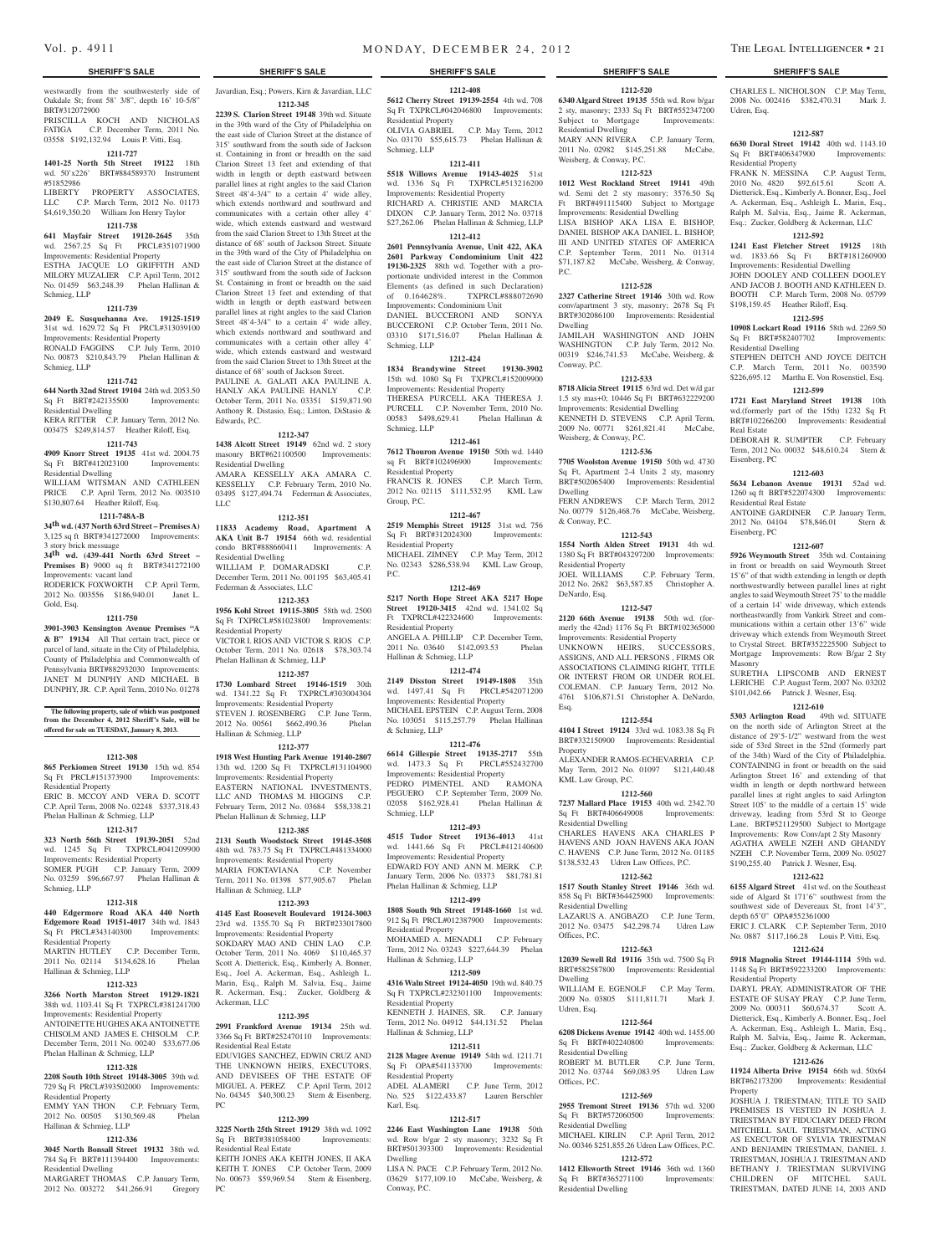#### **SHERIFF'S SALE SHERIFF'S SALE SHERIFF'S SALE SHERIFF'S SALE SHERIFF'S SALE**

RECORDED OCTOBER 14, 2004 IN THE OFFICE OF THE RECORDER OF DEEDS IN AND FOR PHILADELPHIA COUNTY AS INSTRUMENT #51035424. C.P. April Term, 2009 No. 02379 \$189,980.33 Martin S. Weisberg, Esq.

#### **1212-635**

**1703 Anchor Street** 62nd wd. 1456 Sq Ft BRT#622159211 Improvements: Residential Dwelling JAMES D. GRUNINGER AND MARILYN

GRUNINGER C.P. April Term, 2012 No. 001398 \$194,347.34 Gregory Javardian, Esq. **1212-637A-B 61st Wd. (6919-29 North Broad Street -** 

**Premises A - 19126)** Land area 30,000 Sq Ft, BRT#611210306 Improvements: 29,209 Sq Ft **61st Wd. (6926-28 Old York Road - Premises B - 19126)** Land 35208 Sq Ft BRT#611203301 Improvements: 0 Sq Ft

THE INTERNATIONAL MISSION CHURCH OF NEW YORK C.P. August Term, 2012 No. 01766 \$991,582.12 Charles N. Shurr, Jr., Esq.

#### **1212-642A-B**

**30th Wd. (1903 Kimball Street - Premises A)** 390 Sq Ft BRT#301244500 Improvements: Row 3 Sty Masonry

**30th Wd. (2012 Kimball St. - Premises B)** 30th wd. 660 Sq Ft BRT#301253100 Improvements: Row 2 Sty Masonry FAY MANHEIMER AKA FEIGIE MANHEIMER C.P. June Term, 2011 No.

## 02591 \$677,680.22 William J. Levant, Esq. **1212-645**

**78 W. Godfrey Avenue** 61st wd. 1290 Sq Ft BRT#611284300 Subject to Mortgage Improvements: Residential

DIONNE N. JACKSON AKA DIONNE N. SINGLETON C.P. January Term, 2012 No. 00819 \$97,780.90 Thomas A Capehart, Esq. **1212-652**

#### **704 North Preston Street 19104** 6th wd. 1592 Sq Ft BRT#061198000 Improvements: Residential Dewlling REINETTA COLEMAN C.P. April Term,

2012 No. 00142 \$107,463.98 Udren Law Offices, P.C.

## **SHERIFF'S SALE OF TUESDAY, January 8, 2013**

#### **1212-603**

**5634 Lebanon Avenue 19131** 52nd wd. 1260 Sq. Ft. BRT#522074300 Improvements: Residential Real Estate ANTOINE GARDINER C.P. January Term,

2012 No. 04104 \$78,846.01 Stern & Eisenberg, PC **1301-301**

**7225 Ditman Street 19135** 41st wd. 1957.50 Sq. Ft. BRT#412367900 Improvements: Residential Property

BRIAN M. HIRST C.P. January Term, 2012 No. 02725 \$141,741.30 KML Law Group, P.C.

#### **1301-302**

**2839 Stevens Street 19149** 62nd wd.(formerly part of the 55th wd.) 926.90 Sq. Ft. BRT#621210800 Improvements: Residential Property KATIRIA GARCIA C.P. May Term, 2012 No.

00126 \$89,494.29 KML Law Group, P.C. **1301-303**

#### **345 Daly Street 19148** 39th wd. 812 Sq. Ft.

BRT#392141700 Improvements: Residential Property PETER P. CONWAY C.P. July Term, 2012 No.

03254 \$130,463.58 KML Law Group, P.C.

## **1301-304**

**5959 Malta Street 19120** 35th wd. 960 Sq. Ft. BRT#352286500 Improvements: Residential Property

COLETTE POWELL C.P. January Term, 2012 No. 04336 \$103,504.46 KML Law Group, P.C.

### **1301-305**

**4430 Hurley Street 19120** 42nd wd. 1157.62 **2522 N. 18th Street 19132** 16th wd. 1038.50 Ft. BRT#421432100 Improvements Residential Property

#### CHERYL Y. WITHERSPOON C.P. September Term, 2009 No. 03355 \$37,317.80 KML Law Group, P.C.

#### **1301-306**

**7028 Vandike Street 19135** 41st wd. 1643.25 Sq. Ft. BRT#412422200 Improvements: Residential Property PAUL KOIMENE, JR C.P. May Term, 2012

#### No. 02323 \$164,378.08 KML Law Group, P.C.

## **1301-307**

**4921 Walnut Street 19139** 46th wd. 924 Sq. Ft. BRT#364431100 Improvements:

Residential Property HEAVYWEIGHT MANAGEMENT LLC AND NOEL P. COHEN, III INDIVIDUALLY AND AS VICE PRESIDENT OF HEAVYWEIGHT MANAGEMENT LLC C.P. May Term, 2010 No. 02810 \$232,293.38 KML Law Group, P.C.

**1301-308**

**5577 Blakemore Street 19138** 12th wd. 850.20 Sq. Ft. BRT#122284300 Improvements: Residential Property<br>MEKEBA JONES

#### C.P. December Term, 2011 No. 03191 \$80,361.71 KML Law Group, P.C.

**1301-309 1500 East Walnut Lane 19138** 50th wd. 2420 Sq. Ft. BRT#102148300 Improvements: Residential Property JANICE JESSUP C.P. January Term, 2012 No.

02686 \$133,549.37 KML Law Group, P.C. **1301-310 2323 East Boston Street 19125** 31st wd. 938

Sq. Ft. BRT#313182800 Improvements: Residential Property GINA BATTAGLINI AND ROD BENJAMIN C.P. February Term, 2010 No. 03685 \$128,732.10 KML Law Group, P.C.

#### **1301-311**

**4434 Ernie Davis Circle 19154** 66th wd. 2448 Sq. Ft. BRT#662618122 Improvements: Residential Property MELISSA S. TULIN C.P. June Term, 2010 No. 01042 \$142,174.67 KML Law Group, P.C.

#### **1301-312**

**3904 Pulaski Avenue 19140** 13th wd. 1002.82 Sq. Ft. BRT#131209000 Improvements: Residential Property MICHAEL WILLIAMS C.P. July Term, 2012 No. 03046 \$60,477.45 KML Law Group, P.C.

#### **1301-313**

**6120 Hasbrook Avenue 19111** 35th wd. 1566.33 Sq. Ft. BRT#352256800 Improvements: Residential Property YARDLEY CALIXTE AND CHARLES D. CALIXTE C.P. April Term, 2012 No. 02826 \$107,997.31 KML Law Group, P.C.

**1301-314**

**7343 Ogontz Avenue 19138** 50th wd. 1891.32 Sq. Ft. BRT#501309400 Improvements: Residential Property MICHELLE LAMB AS ADMINSTRTRIX OF THE ESTATE OF MAUREEN E. LAMB DECEASED C.P. March Term, 2012 No. 02555 \$39,131.37 KML Law Group, P.C.

**1301-315 6955 Pawling Street 19128** 21st wd. 5000 Sq. Ft. BRT#212453200 Improvements: Residential Property STUART M. SCOTT AND CAROLYN T

SCOTT C.P. September Term, 2008 No. 01164 \$257,771.91 KML Law Group, P.C. **1301-316**

**1667 Worrell Street 19124** 33rd wd. 1245 Sq. Ft. BRT#332042500 Improvements: Residential Property MARCELINO CAMPIS C.P. June Term,

2012 No. 03535 \$89,208.95 KML Law Group, P.C. **1301-317**

**6350 Eastwood Street 19149** 54th wd. 1107.01 Sq. Ft. BRT#541267600 Improvements: Residential Property MARSHA POWELL C.P. July Term, 2012 No. 00062 \$140,688.42 KML Law Group, P.C.

#### **1301-318**

**6532 Lansdowne Avenue 19151** 34th wd. 1395 Sq. Ft. BRT#344019500 Improvements: Residential Property BASIL A. SCOTT AND JANICE V. SCOTT C.P. March Term, 2011 No. 03346 \$141,283.09 KML Law Group, P.C.

#### **1301-319**

**3147 Agate Street 19134** 25th wd. 693.84 Sq. Ft. BRT#252335800 Improvements: Residential Property MARKEYES ANDERSON C.P. February

Term, 2007 No. 01597 \$38,619.36 KML Law Group, P.C. **1301-320**

Sq. Ft. BRT#1620111000 Improvements: Residential Property EUGENE D. DAVIS C.P. October Term, 2007 No. 00451 \$63,544.26 KML Law Group, P.C.

#### **1301-321**

**4015 M Street 19124** 33rd wd. 1125 Sq. Ft. BRT#332467700 Improvements: Residential Property YSA MEDINA C.P. June Term, 2012 No. 03349 \$98,382.80 KML Law Group, P.C.

**1301-322 576 Rosalie Street 19120** 35th wd. 1033.60

Sq. Ft. BRT#352025200 Improvements: Residential Property GEORGE HENDRICKS, INDIVIDUALLY AND AS ADMINSTRATOR OF THE ESTATE OF BONNIE S. SANDER C.P. April Term,

HAROLD FORD C.P. May Term, 2012 No. 03545 \$48,384.66 KML Law Group, P.C.

2012 No. 04158 \$142,143.06 KML Law

**1301-350 1618 W. Westmoreland Street 19140** 11th wd. 2522 Sq. Ft. BRT#112018800 Subject To Mortgage Improvements: Residential Property UNITED REAL ESTATE INVESTMENT GROUP, LLC A DEFENDANT IN THE REFERENCED CONFESSION OF JUDGMENT IS THE PRIOR OWNER OF 1618 W. WESTMORELAND STREET, PHILADELOPHIA PA 19140 C.P. May Term, 2012 No. 2995 \$64,078.03 Susan M.

**1301-351 802 North 16th Street 19130** 15th wd. 1499.16 Sq. Ft. (land); 2637 Sq. Ft. (improved) BRT#151023610 Subject To Mortgage Improvements: Residential Property C.P. February Term, 2010 No. 1361 \$340,002.28

**1301-352 898 Granite Street 19124** 35th wd. 1292.90 Sq. Ft.; lot 110, block 139N2 BRT#351133100 Improvements: Commercial Real Estate CHRISTOPHER A. WILLIAMS C.P. Term, 2012 No. 001819 \$47,679.42 Bruce S.

**1301-353 1324 Locust Street, Unit 422** All that certain unit in the property known, named, and identified in the Declaration referrd to below as the Arts Condominium, which has heretofore been submitted to the provisions of the Pennsylvania Uniform Condominium Act 68, PA CS 3101 et seq by the recording in the Philadelphia Department of Records of a certain Declaration for the Arts Condominium, dated October 3, 2006. Subject to Mortgage Improvements:

DEBORAH L. WINIK AND JAY L. WINIK C.P. February Term, 2012 No. 02522 \$89,145.92 Briane E. Caine, Esq. **1301-354 6062 N. American Street** 61st wd. Beginning at a point on the westserly side of American Street at the distance of 464 feet, 11 inches northwardly from the northerly side of Champlost Avenue Subject to Mortgage Improvements: Row B/gar 2sty Masonry JANET HOLLAND C.P. January Term, 2012 No. 04684 \$84,086.70 Chandra M.

**1301-355 6047 North 13th Street 19141** 49th wd. 2382.81 Sq. Ft. BRT#493207100 Improvements:

VONDALEAH M. DOANE C.P. April Term, 2012 No. 003513 \$47,739.32 Heather

**1301-356 1212 Kerper Street 19111** 53rd wd. 1681.74 Sq. Ft. BRT#532088700 Improvements:

JOSEPH F. ESTINVILLE AND JEANNE M. ESTINVILLE C.P. March Term, 2011 No. 002435 \$145,163.94 Heather Riloff, Esq. **1301-357 1268 South Newkirk Street 19146** 36th wd. 712.50 Sq. Ft. BRT#362151500 Improvements: Residential Dwelling KEVIN TAYLOR C.P. July Term, 2010 No. 001478 \$55,532.32 Heather Riloff, Esq. **1301-358 1902 Conlyn Street 19141** 17th wd. 1695.11 Sq. Ft. BRT#171134100 Improvements:

ROSLYN A. WILLIAMS C.P. July Term, 2012 No. 002960 \$36,617.04 Heather

**1301-359 1660 E Walnut Lane** 10th wd. 1537.55 Sq. Ft. BRT#102154100 Improvements: Residential

STEPHANIE L. SMITH C.P. February Term, 2012 No. 2432 \$89,939.67 Gregory

**1301-360 709-717 North Penn Street** 11th wd. 92,640 Sq. Ft. or 2.12673 acres BRT#884018923 & BRT#055003620 Subject To Mortgage VTE PHILADELPHIA, LP C.P. September Term, 2011 No. 00298 \$16,876,972.36

**1301-361 8643 Williams Ave. 19150** 50th wd. 1462.50 Sq. Ft. BRT#502281300 Improvements:

JOHN MUHLANGA C.P. April Term, 2012 No. 001710 \$121,157.73 Stern & Eisenberg,

**1301-362 4840 Unruh Avenue 19135** 41st wd. 1072 Sq. Ft. BRT#411187900 Improvements:

WAYNE WILDONGER C.P. June Term, 2012 No. 03127 \$90,320.52 Stern & Eisenberg,

Heimbecker, Esq.

Luckman, Esq.

Susan M. Heimbecker, Esq.

Res Condo 5+ Sty, Masonry

Arkema, Esq.

Riloff, Esq.

Residential Dwelling

Residential Dwelling

Residential Dwelling

Riloff, Esq.

Dwelling

Javardian, Esq.

Gregory L. Taddonio, Esq.

Residential Real Estate

Residential Real Estate

PC

PC

**1301-338 4635 Sansom Street 19139** 60th wd. 2000

THOMAS L. O. CRENSHAW C.P. February Term, 2012 No. 02607 \$219,131.15 KML

**1301-339 5904 N Park Avenue 19141** 49th wd. 1935 Sq. Ft. BRT#493238100 Improvements:

ROBERT J LEE AND LINDA POWERS-LEE C.P. April Term, 2012 No. 01798 \$115,636.50

**1301-340 1301 Devereaux Avenue 19149** 53rd wd. 1406 Sq. Ft. BRT#531013500 Improvements:

ELENA SANTIAGO C.P. March Term, 2011 No. 02796 \$149,251.41 KML Law

**1301-341A-B 3359 Tilden Street – Premises A - 19129**  16'x92' BRT#382139400 and city registry #107N6282 Improvements: Residential **3461 Tilden Street – Premises B - 19129**  15'10" x 62" 6" BRT#382142800 Subject To Mortgage; Citizens Bank Improvements:

FREDA GOWLING, 3461 TILDEN STREET, PHILADELPHIA PA 19129 C.P. March Term, 2010 No. 00842 \$320,653.97 Dana

**1301-342 1436 North 61st Street** 34th wd. 1500 Sq. Ft. BRT#342257100 Subject To Mortgage Improvements: Residential Property EBODEAME MARY AGBUGUI-WALKER C.P. January Term, 2012 No. 01781 \$53,214.41

**1301-343 7186 Andrews Avenue 19138** 10th wd. 1818.72 Sq. Ft. BRT#101146200 Improvements:

PORTIA SPEAKES C.P. January Term, 2011 No. 02202 \$129,213.96 Mark J. Udren, Esq. **1301-344 1937 South Iseminger Street 19148**  39th wd. 674.63 Sq. Ft. BRT#394396300 Improvements: Residential Dwelling PROPERTY OF KRISTEN ACROS (KNOWN HEIR OF DOMINIC L. SPADACCINI, LAST RECORD OWNER); DONNA BUCKLEY (KNOWN HEIR OF DOMINIC L. SPADACCINI, LAST RECORD OWNER); DOMINIC SPADACCINI (KNOWN HEIR OF DOMINIC L. SAPDACCINI, LAST RECORD OWNER); MICHAEL SPADACCINI (KNOWN HEIR OF DOMINIC L. SAPDACCINI, LAST RECORD OWNER); MICHELLE SPADACCINI AKA MICHELE SPADACCINI (KNOWN HEIR OF DOMINIC L. SAPDACCINI, LAST RECORD OWNER); DOMENIC SPADACCINI AKA DOMINIC SPADACCINI (LAST RECORD OWNER) C.P. October Term, 2010 No. 01175 \$25,293.72

Sq. Ft. BRT#601024500 Residential Property

Group, P.C.

Law Group, P.C.

Residential Property

KML Law Group, P.C.

Residential Property

Group, P.C.

Residential

S. Plon, Esq.

Pressman & Doyle, LLC

Residential Dwelling

Udren Law Offices, P.C.

Residential Property

Residential Property

Associates, LLC

Squire & Associates, LLC

**Property** 

and/or Kimberly A. Bonner, Esq.

P.C.

Esq.

**1301-345 1610 South Orkney Street 19148** 1st wd. 729 Sq. Ft. BRT#011444600 Subject To Mortgage Improvements: Residential Dwelling ANGELO AUDDINO C.P. July Term, 2012 No. 04477 \$180,548.46 Udren Law Offices,

**1301-346 2331 East Cambria Street 19134** 25th wd. 940.8 Sq. Ft. BRT#252112800 Improvements:

GEORGE SOWDEN C.P. July Term, 2012. No. 0663 \$54,617.24 Kristine M. Anthou,

**1301-347 2805 Solly Avenue 19152** 25th wd. 3079 Sq. Ft. BRT#641233200 Improvements:

FRANK MCANENY AND PATRICIA B. MCANENY C.P. September Term, 2008 No. 4440 \$139,353.14 Scott A. Dietterick, Esq.

**1301-348 4755 C Street 19120** 42nd wd. 15'4" frontage x 85' 3-1/8" depth OPA#421371200 Improvements: Residential Property JENNIFER M. PORTALATIN AKA JENNIFER M. ZAYAS C.P. December Term, 2010 No. 03097 \$109,049.42 Richard M. Squire &

**1301-349 5215 Oakland Street 19124** 62nd wd. 17 ft 9.5 inches, frontage x 99 ft 9 inches depth OPA#621401300 Improvements: Residential

JEFFREY A. WILSON C.P. January Term, 2011 No. 03815 \$161,380.52 Richard M.

#### **1301-323**

**2031 East Cheltenham Avenue 19124**  41st wd. 1255.60 Sq. Ft. BRT#411077900 Improvements: Residential Property EVELIO IRIZARRY III C.P. June Term, 2012 No. 02021 \$78,840.56 KML Law Group, P.C.

#### **1301-324**

**4841 North 8th Street 19120** 49th wd. 1090.73 Sq. Ft. BRT#491252900 Improvements: Residential Property Residential Property<br>GLENDA DE JESUS C.P. May Term, 2012 No. 02174 \$144,877.94 KML Law Group, P.C.

#### **1301-325**

**1130 Longshore Avenue 19111** 53rd wd. (formerly part of the 35th wd.) 2697.81 Sq. Ft. BRT#532172100 Improvements: Residential Property USHA DEVASIA AND DEVASIA C DEVASIA C.P. July Term, 2012 No. 01777 \$172,735.85 KML Law Group, P.C.

## **1301-326**

**4010 Gilham Street 19135** 55th wd. (formerly part of the 41st wd.) 975 Sq. Ft. BRT#552128200 Improvements: Residential Property RICHARD D. HARWATH AND MARIA L.

HARWATH C.P. July Term, 2012 No. 02745 \$121,778.89 KML Law Group, P.C.

## **1301-327**

**419 Lemonte Street 19128** 21st wd. 1953 Sq. Ft. BRT#212316002 Improvements: Residential Property LAUREN OSWALD C.P. July Term, 2012 No. 02102 \$225,025.75 KML Law Group, P.C.

**1301-328 2930 Mckinley Street 19149** 62nd wd. 991.25 Sq. Ft. BRT#621250000 Improvements: Residential Property

FRANK E BATCHELOR III C.P. January Term, 2012 No. 01573 \$95,477.14 KML Law Group, P.C.

**1301-329**

**3323 Kip Street 19134** 7th wd. 862.20 Sq. Ft. BRT#073094600 Improvements: Residential Property HECTOR GUZMAN AND PROVIDENCIA GUZMAN C.P. April Term, 2012 No. 02550 \$8,833.47 KML Law Group, P.C.

**1301-330 7712 Summerdale Avenue 19111** 56th wd. 3291.54 Sq. Ft. BRT#561144100 Improvements: Residential Property KAREN FULLER C.P. June Term, 2012 No. 00864 \$260,890.31 KML Law Group, P.C.

**1301-331 2506 South Carroll Street 19142** 40th wd. 1232 Sq. Ft. BRT#406107100 Improvements: Residential Property ANITA K. TYLER C.P. May Term, 2012 No.

00665 \$80,991.04 KML Law Group, P.C. **1301-332**

**3306 Bleigh Avenue 19136** 64th wd. 1892.13 Sq. Ft. BRT#642139100 Improvements: Residential Property<br>SAMERA AHMAD C.P. February Term,

2010 No. 03567 \$130,039.80 KML Law Group, P.C. **1301-333**

#### **6012 Lawndale Avenue 19111** 35th wd. 1533 Sq. Ft. BRT#352317800 Improvements: Residential Property

KEVIN THOMAS AKA KEVIN L. THOMAS C.P. February Term, 2010 No. 01480 \$130,241.59 KML Law Group, P.C.

## **1301-334**

**6035 Lansdowne Avenue 19151** 34th wd. 1520 Sq. Ft. BRT#342051800 Improvements: Residential Property CHARLES TROTTER C.P. October Term,

2008 No. 02556 \$77,154.22 KML Law Group, P.C. **1301-335**

Property

Residential Property

 $PC$ .

**1404 South 28th Street 19146** 36th wd. 800.04 Sq. Ft. BRT#364343000 Improvements: Residential Property ROSE T. BRETT C.P. August Term, 2009 No.

#### 03944 \$39,776.07 KML Law Group, P.C. **1301-336 2648 Lloyd Street 19142** 40th wd. 1120 Sq. Ft.

BRT#404019700 Improvements: Residential

HAZEL FERREIRA C.P. August Term, 2010 No. 04774 \$54,392.19 KML Law Group,

**1301-337 3522 Wellington Street 19149** 55th wd. 1408 Sq. Ft. BRT#551467300 Improvements: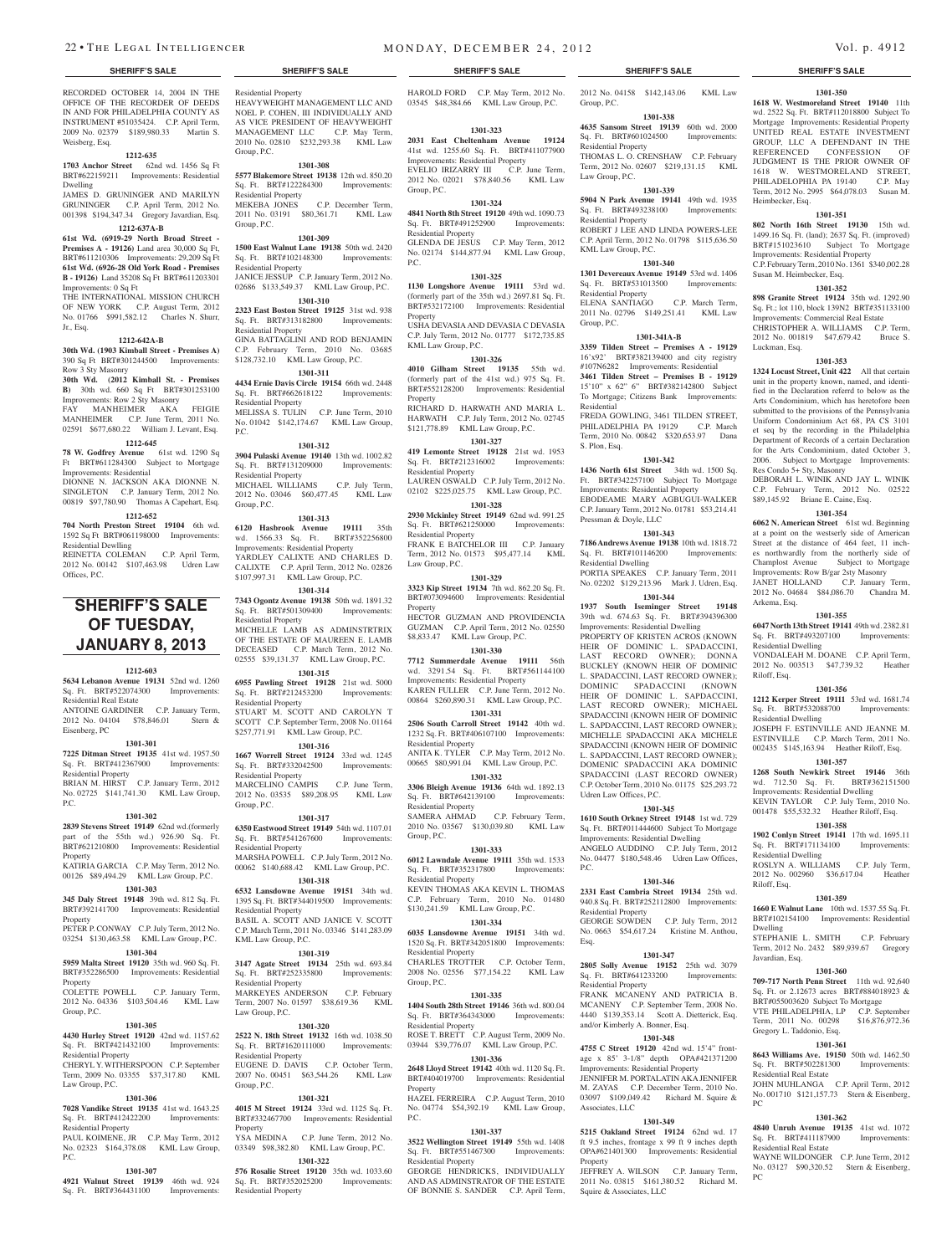**1301-363 1103 Dorset St** 50th wd. 1648.20 Sq. Ft. BRT#502377100 Improvements: Residential Real Estate

Frame

Chandra M. Arkema, Esq.

B/g 1 Sty Masonry

Esq.

Esq.

Berger, Esq

Family Row

Mixed Use Property

Residential Property

Christopher A. DeNardo, Esq.

Property<br>ANDREW SCHWALM

DeNardo, Esq.

Property

DeNardo, Esq.

Residential Property

Esq.

**1301-377 2804 Fuller Street** 64th wd. Beginning at a point on the southwest side of Fuller Street (50 feet wide) which point is measured South 53 degrees 6 minutes 37 seconds east 35 feet 10-1/2 inches from a point which is meaured on the arc of the circle curving to the right. Subject to Mortgage Improvements: S/d W

JOHN SULLICK C.P. April Term, 2012 No. 03662 \$165,550.81 Chandra M. Arkema,

**1301-378 7243 Rupert Street** 54th wd. Situate on the southeasterly side of Rupert Street (fifty feet wide) at the distance of four hundred three feet seven and one-half inches northwestwardly from the northeastwardly side of St. Vincent Street (sixty feet wide). Subject to Mortgage Improvements: Row B/gar 2 Sty Masonry RICHARD CAPPELLA AND LENORA CAPPELLA C.P. December Term, 2011 No. 00763 \$118,163.32 Chandra M. Arkema,

**1301-379 2051 Church Lane** 17th wd. on the northwest side of Church Lane, front 51 ft 3/4", depth 57 ft 2-1/8" Improvements: Commercial Property FAMILY FIRST BAR, INC. C.P. April Term, 2012 No. 003472 \$190,510.27 Phillip D.

**1301-380 2313 S. 17th Street 19145** 26th wd. All that certain lot or piece of ground, situate on the east side of Seventeenth Street at the distance of ninety-six feet southward from the south side of Wolf Street in the twenty-sixth ward of the City of Philadelphia. Containing in front or breadth on the said Seventeenth Street sixteen feet and extending of that width in length or depth between line at right angles to the said Seventeenth Street sixty-two feet or a four feet wide alley which extends northward and southward and communicates at each end with another four feet wide alley extending eastward into Chadwick Street. Together with the free and common use, right, liberty, and privilege of the aforesaid alleys as and for passageways and watercourses at all times hereafter forever. Subject to Mortgage Improvements: Single

ROBERT M. EDGAR C.P. August Term, 2011 No. 04375 \$110,235.14 Anthony R. Distasio, Esq.; Linton, DiStasio & Edwards, P.C. **1301-381 641 West Allegheny Avenue 19133** 37th wd. 2400 Sq. Ft. BRT#372448300 Improvements:

641 SANTIAGO REAL ESTAET VENTURES, LLC C.P. July Term, 2011 No. 1790<br>\$177,982.10 Weber Gallagher Simpson

Stapleton Fires & Newby, LLP; Sarah A. Elia,

**1301-382 2319 S. Beulah Street 19148** 39th wd. 944 Sq. Ft. BRT#393195700 Improvements:

ABRAHAM N. VALLADARES AKA ABRAHAM NAPOLEON VALLADARES C.P. July Term, 2012 No. 1437 \$162,338.58

**1301-383 756 South Darien Street AKA 10 Lincoln Avenue, #9R 19147** 2nd wd. 585 Sq. Ft. BRT#022277000 Improvements: Residential

ANDREW SCHWALM C.P. May Term, 2012 No. 3093 \$128,295.87 Christopher A.

**1301-384 4227 Ormond Street 19124** 33rd wd. 930 Sq. Ft. BRT#332540700 Improvements:

PROPERTY OF UNKNOWN HEIRS, SUCCESSORS, ASSIGNS, AND ALL PERSONS, FIRMS, OR ASSOCIATIONS CLAIMING RIGHT, TITLE, OR INTEREST FROM OR UNDER GLORIA MARRERO C.P. November Term, 2007 No. 003665 \$44,876.08 Christopher A. DeNardo, Esq. **1301-385 8130 Leon Street 19136** 35th wd. 1132 Sq. Ft. BRT#642041300 Improvements: Residential

PROPERTY OF UNKNOWN HEIRS, SUCCESSORS, ASSIGNS, AND ALL PERSONS, FIRMS, OR ASSOCIATIONS CLAIMING RIGHT, TITLE, OR INTEREST FROM OR UNDER NELLIE MCGINN, DECEASED AND ANNE KINNEY, INDIVIDUALLY AND AS HEIR OF NELLIE MCGINN, DECEASED. C.P. July Term, 2012 No. 728 \$136,317.32 Christopher A.

Weber Gallagher Simpson

ODELL DEBOSE JR AND LORRIE DEBOSE C.P. July Term, 2012 No. 00206 \$24,004.84 Stern & Eisenberg, PC

#### **1301-364**

**5848 Sansom Street 19139** 60th wd. 1420.73 Sq. Ft. BRT#604160800 Improvements: Residential Dwelling

LISA THOMAS C.P. March Term, 2010 No. 5458 \$81,758.46 Gregory Javardian,

## **1301-365**

Powers, Kirn & Javardian, LLC

**238 West Olney Avenue 19120** 42nd wd. 1011.75 Sq. Ft. BRT#422305100

Improvements: Residential Property GLADYS PEREZ, SOLELY IN HER CAPACITY AS HEIR OF ISABEL VAZQUEZ, DECEASED AND UNKNOWN HEIRS OF ISABEL VAZQUEZ, DECEASED. C.P. December Term, 2009 No. 02511 \$81,985.95 KML Law Group, P.C.

#### **1301-366**

**4614 Greene Street 19144** 22nd wd. 1926.92 Sq. Ft. BRT#123157300 Improvements: Residential Property UNKNOWN HEIRS OF MORRIS FERRELL, DECASED AND LATOYA WILLOGHBY, SOLELY IN HER CAPACITY AS HEIR OF MORRIS FERRELL, DECEASED. C.P. November Term, 2008 No. 00380 \$168,090.48 KML Law Group, P.C.

#### **1301-367**

**6415 North 20th Street 19138** 17th wd. 4000 Sq. Ft. BRT#172376900 Improvements: Residential Property

SYEIDAH THORN AKA SYEIDAH THOORN C.P. June Term, 2010 No. 03193 \$55,342.72 KML Law Group, P.C.

#### **1301-368**

**1652 North Robinson Street 19151** 34th wd. 1434.56 Sq. Ft. BRT#342289300 Improvements: Residential Property RODNEY J. KEITT, AS ADMINISTRATOR TO THE ESTATE OF EDWARD KEITT, JR. DECEASED. C.P. April Term, 2012 No. 01045 \$78,502.20 KML Law Group, P.C.

#### **1301-369**

**829 Mcclellan Street 19148** 1st wd. 700 Sq. Ft. BRT#012357400 Improvements: Residential Property NELSON MARTINEZ C.P. September Term,

2009 No. 02893 \$40,447.84 KML Law Group, P.C.

#### **1301-370**

**212 West Apsley Street 19144** 13th wd. 1392 Sq. Ft. BRT#133028700 Improvements: Residential Property METRO REDEVELOPMENT LLC AND JARRET S BYRD MEMBER OF METRO REDEVELOPMENT LLC C.P. June Term, 2008 No. 02786 \$93,914.77 KML Law

Group, P.C.

**1301-371 4622 Pilling Street 19124** 23rd wd. 3750 Sq. Ft. BRT#234240800 Improvements: Residential Property GLENN A. HUTCHINSON C.P. December

Term, 2009 No. 03461 \$60,082.67 KML Law Group, P.C. **1301-372**

**5732 North 12th Street 19141** 49th wd. 1469.70 Sq. Ft. BRT#493141300 Improvements: Residential Property CHERIE JOHNSON C.P. January Term, 2011 No. 01616 \$66,595.59 KML Law

#### Group, P.C. **1301-373**

**6910 Rising Sun Avenue 19111** 35th wd. 20762.50 Sq. Ft. BRT#353246500 Improvements: Residential Property THINH TRUONG C.P. February Term,

## 2010 No. 01814 \$284,581.94 KML Law Group, P.C.

## **1301-374**

**2111 Fraley Street 19124** 41st wd. 941.12 Sq. Ft. BRT#411027600 Improvements: Residential Property

STUART R. KULLA C.P. December Term, 2009 No. 02189 \$16,363.12 KML Law Group, P.C.

## **1301-375**

**3150 Wellington Street 19149** 55th wd. on southwesterly side of Wellington St 60 ft 0 in, front  $16$  ft 4 in, depth  $16$  ft 4 in BRT#551457400 Subject to Mortgage COLLEEN M. KARASINSKI C.P. December Term, 2011 No. 00131 \$176,027.66 Louis P. Vitti, Esq.

#### **1301-376**

**3408 Arthur Street** 64th wd. Containing in front or breadth on the said Arthur Street, 20 feet and extending of that width in length or depth southwestwardly between parallel lines at right angles to the said Arthur Street. Subject

to Mortgage Improvements: Semi/det 2sty JOSEPH J. BRETT AND ROCHELLE BRETT C.P. May Term, 2011 No. 00526 \$131,095.41 **1301-386 4320 North Hicks Street 19140** 13th wd. 944 Sq. Ft. BRT#132078700 Subject To Mortgage; Bank of America, N.A. Improvements: Residential Property

BANK OF AMERICA, N.A. C.P. December Term, 2011 No. 11201380 \$55,691.75 David J. Demers, Esq.

## **1301-387**

**5834 Filbert Street 19139** 4th wd. 1248 Sq. Ft. BRT#042018100 Subject To Mortgage; United States Bank National Association as Trustee on Behalf of SASCO Mortgage Loan Trust 2007-RNP1 Improvements: Residential Property UNITED STATES BANK NATIONAL

ASSOCIATION AS TRUSTEE ON BEHALF OF SASCO MORTGAGE LOAN TRUST 2007-RNP1 C.P. December Term, 2011 No. 11200941 \$53,471.56 David J. Demers, Esq. **1301-388**

**5843 Florence Avenue 19143** 40th wd. BRT#034068300 Improvements: Residential Dwelling

ETHEL E EDWARDS BY DEED DATED 11/6/00 AND RECORDED 1/30/03 IN INSTRUMENT #50605243. C.P. October Term, 2010 No. 00464 \$52,676.23 Federman & Associates, LLC

#### **1301-389**

**7224 Ditman Street 19135** 41st wd. row home with basement and garage 2sty with masonry BRT#412356000 Improvements: Residential Dwelling ISMAEL APONTE AND LILIANA APONTE,

BY DEED DATED 4/28/06 AND RECORDED 5/11/06 IN INSTRUMENT #51439559. C.P. August Term, 2010 No. 01812 \$110,787.97 Federman & Associates, LLC

## **1301-390**

**4033 Dungan Street** 33rd wd. 14'3" x 60' BRT#332420200 JG REAL ESTATE DEVELOPMENT, LLC C.P. March Term, 2012 No. 02595 \$70,401.77

Jenifer G. Fowler, Esq. **1301-391**

**3042 Aramingo Avenue** 25th wd. 14'1" x 75' BRT#251476600 JG REAL ESTATE DEVELOPMENT, LLC C.P. March Term, 2012 No. 02601 \$102,831.37 Jenifer G. Fowler, Esq.

**1301-392**

**3098 Aramingo Avenue** 25th wd. 15' x 68'6" BRT#251479400 JG REAL ESTATE DEVELOPMENT, LLC C.P. March Term, 2012 No. 02596 \$108,920.10

### Jenifer G. Fowler, Esq. **1301-393**

**3157 Aramingo Avenue** 25th wd. 14'4" x 68' 3-3/4" BRT#251465300 JG REAL ESTATE DEVELOPMENT, LLC C.P. March Term, 2012 No. 02599 \$124,739.37 Jenifer G. Fowler, Esq.

#### **1301-394**

**3126 Aramingo Avenue** 25th wd. 14' x 71' x 3-3/4" BRT#251480600 JG REAL ESTATE DEVELOPMENT, LLC C.P. March Term, 2012 No. 02598 \$110,798.62 Jenifer G. Fowler, Esq.

## **1301-395**

**3132 Agate Street** 25th wd. 15'6"x47'6" BRT#252347500 JG REAL ESTATE DEVELOPMENT LLC C.P. March Term, 2012 No. 02600 \$75,587.21 Jenifer G. Fowler, Esq.

#### **1301-396**

**1716 Widener Place 19141** 17th wd. 1536 Sq. Ft. TXPRCL#171183400 Improvements: Residential Property STEPHEN V. JOHNSON C.P. September Term, 2005 No. 02224 \$66,062.52 Phelan

#### Hallinan & Schmieg, LLP **1301-397**

**3925 Henry Avenue 19129** 38th wd. 11947 Sq. Ft. BRT#383134500 Subject To Mortgage; Luzerne Bank, formerly Luzerne National Bank, 5/4/01, Instrument #50251521, \$271,600.00 Improvements: Single Dwelling TERESA O. BITTENBENDER BY VIRTUE

OF A WRIT OF EXECUTION FILED BY LUZERNE BANK, FORMERLY LUZERNE NATIONAL BANK C.P. April Term, 2011 No. 02002 \$239,501.16 Hourigan, Kluger, & Quinn PC

#### **1301-398**

**662 Artwood Drive 19115-2807** 63rd wd. 3596.25 Sq. Ft. TXPRCL#632168400 Improvements: Residential Property KIMBERLY M. RUDDICK C.P. April Term,<br>2010 No. 02052 \$354.155.73 Phelan 2010 No. 02052 \$354,155.73 Hallinan & Schmieg, LLP

#### **1301-399**

**6 East Johnson Street 19144-1917** 59th wd. 2814.38 Sq. Ft. PRCL#884351000 Improvements: Commercial KHOI N. DANG C.P. April Term, 2007 No. 03836 \$118,500.64 Phelan Hallinan &

#### Schmieg, LLP **1301-400**

**2435 South Garnet Street 19145** 48th wd. 665.52 Sq. Ft. BRT#262133400 Improvements: Residential Dwelling SAMANTHA RICCI C.P. October Term, 2011 No. 00513 \$224,042.26 Udren Law Offices, P.C.

No. 003442 \$75,580.10 Christopher A.

**1301-415 7331 Tabor Avenue 19111** 56th wd. 1320 Sq. Ft. BRT#561039000 Improvements:

THOMAS J. NEVROTSKI AKA THOMAS J. NERVOTSKI AND TERESA ZAFFINO NEVROTSKI AKA TERESA ZAFFINO NERVOTSKI C.P. July Term, 2012 No. 1970 \$139,842.63 Christopher A. DeNardo, Esq. **1301-416 4716 A Street 19120** 42nd wd. 1800 Sq. Ft. BRT#421290300 Improvements: Residential

LINADALEN SUON C.P. July Term, 2012 No. 1146 \$175,445.20 Christopher A.

**1301-417 3125 Weikel Street 19134** 25th wd. 840 Sq. Ft. BRT#252389000 Improvements: Residential

DONNA M. RUSSELL C.P. May Term, 2012 No. 3558 \$26,921.07 Christopher A.

**1301-418 5024 Arch Street 19139** 44th wd. 2240 Sq. Ft. BRT#441012600 Improvements: Residential

MAURICE P. THOMAS C.P. June Term, 2008 No. 004711 \$96,018.96 Christopher A.

**1301-419 1632 HaworthStreet 19124** 62nd wd. 1836<br>Sq. Ft. BRT#622015900 Improvements:

BRIDGETTE A. TINNIN C.P. May Term, 2012 No. 1603 \$71,748.73 Christopher A.

**1301-420 2619 South Fairhill Street 19148** 39th wd. 940 Sq. Ft. BRT#392316300 Improvements:

ERNEST WILKIE C.P. July Term, 2012 No. 1433 \$70,346.53 Christopher A. DeNardo,

**1301-421 7248 Montour Street 19111** 23rd wd. 1425 Sq. Ft. BRT#532411700 Improvements:

ALFRED WILLIAMS AND REBECCA WILLIAMS C.P. May Term, 2012 No. 3552 \$240,979.08 Christopher A. DeNardo, Esq. **1301-422 2827 Glenview Street 19149** 55th wd. 1164 Sq. Ft. BRT#551235600 Improvements:

RICHARD A. TORRES AND DIANA V. TORRES C.P. May Term, 2012 No. 000678 \$158,752.17 Christopher A. DeNardo, Esq. **1301-423 3350 Emerald Street 19134** 45th wd. 1148 Sq. Ft. BRT#452336200 Improvements:

JEFFREY DULDULAO C.P. July Term, 2012 No. 4654 \$64,579.12 Christopher A.

**1301-424 5030 Market Street 19139** 60th wd. 1380 Sq. Ft. BRT#602001700 Improvements:

ANDREA SCLAFFORD C.P. May Term, 2012 No. 000020 \$129,308.06 Christopher

**1301-425 6718 Rutland Street 19149** 54th wd. 1681.12 Sq. Ft. BRT#542151500 Improvements:

EVELYN SHORE C.P. April Term, 2012 No. 001354 \$137,414.11 Martha E. Von

**1301-426 6814 Paschall Avenue 19142** 40th wd. 3772.80 Sq. Ft. BRT#403320300 Improvements:

EUGENE GARFIELD, JR C.P. July Term, 2012 No. 03919 \$85,431.13 Stern &

**1301-427 7615 Thouron Street 19150** 50th wd. 2000 Sq. Ft. BRT#502163600 Improvements:

JOHN L. BAILEY C.P. July Term, 2012 No. 01797 \$96,921.82 Stern & Eisenberg, PC **1301-428 303 Forest Hills Avenue 19116** 58th wd. 6555

EDWARD F. O'TOOLE AND KATIE L. O'TOOLE C.P. March Term, 2012 No. 02370 \$140,809.75 Stern & Eisenberg, PC **1301-429 5302 Spruce Street 19139** 60th wd. 1501 Sq. Ft. BRT#603064700 Improvements:

PERRY BOLDEN JR. C.P. July Term, 2012

DeNardo, Esq.

Property

Property

**Property** 

DeNardo, Esq.

DeNardo, Esq.

DeNardo, Esq.

DeNardo, Esq.

Residential Property

Residential Property

Residential Property

Residential Property

Residential Property

A. DeNardo, Esq.

Residential Dwelling

Residential Real Estate

Residential Real Estate

Sq. Ft. BRT#583028600 Residential Real Estate

Residential Property

Rosenstiel, Esq.

Eisenberg, PC

DeNardo, Esq.

Esq.

Sq. Ft. BRT#622015900 Residential Property

Residential Property

## **1301-401**

**6165 Delancey Street 19143** 3rd wd. 1085 Sq. Ft. BRT#032017900 Improvements: Residential Dwelling JOSEPH PERLOW C.P. July Term, 2012 No.

03092 \$111,487.45 Udren Law Offices, P.C. **1301-402**

#### **623 C South American Street 19147-2300**  2nd wd. 230.32 Sq. Ft. BRT#023108010 Improvements: Residential Dwelling SUSAN B. FARRELL C.P. January Term, 2012 No. 01842 \$54,601.57 Udren Law Offices, P.C.

## **1301-403**

**1934-36 E. Passyunk Avenue 19148** 39th wd. land, 2053 Sq. Ft.; total dwelling livable area 4737 Sq. Ft. BRT#871182950 MAURICE T. PISANO C.P. May Term, 2007 No. 002386 \$711,660.40 Fleisher & Associates LLC

#### **1301-404**

**3724 North 8th Street 19140** 43rd wd. 736 Sq. Ft. BRT#432304700 Improvements: Residential Real Estate THE UNKNOWN HEIRS, EXECUTORS, AND DEVISEES OF THE ESTATE OF RUTH JACKSON. C.P. November Term, 2011 No.

#### 001411 \$51,566.01 Stern & Eisenberg, PC **1301-405**

**2322 South Franklin Street 19148** 39th wd. 672 Sq. Ft. BRT#393225800 Improvements: Residential Real Estate

JAMES A. PATRICK C.P. July Term, 2012 No. 01037 \$49,171.57 Stern & Eisenberg, PC **1301-406**

**1529 Sellers Street 19124** 23rd wd. 1299.90 Sq. Ft. BRT#232063100 Improvements: Residential Real Estate DONNELL COOPER AND DONNA M.

COOPER C.P. May Term, 2012 No. 01324 \$84,297.25 Stern & Eisenberg, PC **1301-407**

### **6826 North Gratz Street 19126** 10th wd.

1608 Sq. Ft. BRT#101108700 Improvements: Residential Real Estate THE UNKNOWN HEIRS, EXECUTORS, AND DEVISEES OF THE ESATE OF ANN PRICE C.P. June Term, 2012 No. 01904 \$25,605.16 Stern & Eisenberg, PC

### **1301-408**

**327 East Upsal Street 19119** 22nd wd. 440<br>Sq. Ft. BRT#221096400 Improvements: Sq. Ft. BRT#221096400 Residential Property

SUSIE A. HOOKS C.P. April Term, 2012<br>No. 001415 \$108,684.19 Christopher A. No. 001415 \$108,684.19 DeNardo, Esq.

#### **1301-409**

**2122 South Woodstock Street 19145** 48th wd. 1064 Sq. Ft. BRT#481340600 Improvements: Residential Property JIMMY S. TJOENG C.P. October Term, 2011

No. 003166 \$91,100.66 Christopher A. DeNardo, Esq. **1301-410**

## **1535 Foulkrod Street 19124** 23rd wd. 1125

Sq. Ft. BRT#232177100 Improvements: Residential Property KOWANA MANLEY C.P. June Term, 2012 No. 2606 \$106,190.64 Christopher A. DeNardo, Esq.

## **1301-411**

**1510 Cardeza Street 19150** 10th wd. 1458 Sq. Ft. BRT#102317400 Improvements: Residential Property RICHARD LOWE, III, ADMINISTRATOR OF THE ESTATE OF RICHARD LOWE, JR. C.P. May Term, 2012 No. 1600 \$61,613.37 Christopher A. DeNardo, Esq.

**1301-412 3035 West Norris Street 19121** 32nd wd. 1378 Sq. Ft. BRT#323080000 Improvements:

JOURDAIN DAMAS C.P. June Term, 2012 No. 3641 \$72,557.56 Christopher A.

**1301-413 3325 Fuller Street 19136** 64th wd. 1400 Sq. Ft. BRT#642306851 Improvements: Residential

RICHARD J. DENNELL C.P. July Term, 2012 No. 1800 \$205,646.47 Christopher A.

**1301-414 1609 Christian Street AKA 1609 South Christian Street 19146** 30th wd. 2655 Sq. Ft. BRT#301170800 Improvements: Residential

JOANNE THORNTON C.P. May Term, 2011

Residential Property

DeNardo, Esq.

DeNardo, Esq.

Property

Property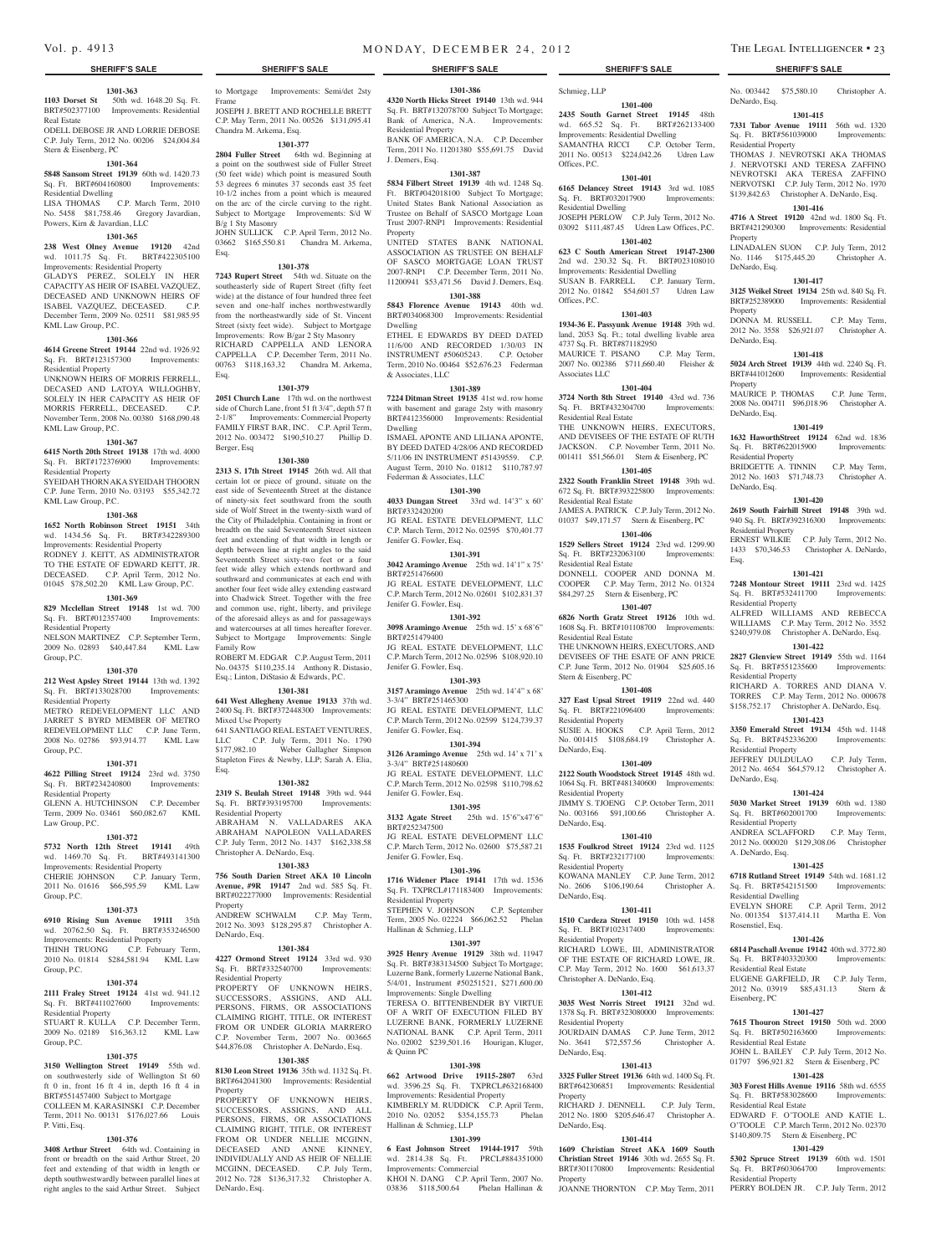No. 03347 \$106,387.65 KML Law Group, P.C.

#### **1301-430**

\$77,027.81 KML Law Group, P.C.

**3618 North Gratz Street 19140** 13th wd. 1280 Sq. Ft. BRT#131264200 Improvements: Residential Property FAYETTA ADAMS AKA FAYETTA PORTER ADAMS C.P. February Term, 2009 No. 03261

## **1301-431**

**2434 South Milan Street 19153** 40th wd. 1158.56 Sq. Ft. BRT#404128800 WQ. 1156.50 5q. 1.. DK1#70<br>Improvements: Residential Property

MALIK SNELL AND TAWANDA A. SNELL C.P. June Term, 2012 No. 03107 \$142,129.79 KML Law Group, P.C. **1301-432**

### **5452 Stewart Street AKA 5452 Merion Avenue**

**19131** 4th wd. 973.50 Sq. Ft. BRT#041267300 Improvements: Residential Property BARTON D. GOODWIN C.P. March Term, 2012 No. 03082 \$60,405.62 KML Law

## **1301-433**

Group, P.C.

**4347 Tackawanna Street 19124** 23rd wd. 1706.90 Sq. Ft. BRT#232347100 Improvements: Residential Property ROSARIO R. TAYLOR C.P. April Term, 2012 No. 02707 \$95,137.87 KML Law Group, P.C.

#### **1301-434**

**258 West Somerville Avenue 19120** 42nd wd. 2203.30 Sq. Ft. BRT#422273300 Improvements: Residential Property TYRONE HILL AS ADMINISTRATOR OF THE ESTATE OF DIANA OWENS, DECEASED C.P. October Term, 2011 No. 04117 \$78,597.71 KML Law Group, P.C.

#### **1301-435**

**2309 South Hemberger Street** 48th wd. 696.43 Sq. Ft. BRT#482235300 Improvements: Residential Property MARGARITA RASING AND NARCISO RASING C.P. July Term, 2012 No. 03824 \$147,272.36 KML Law Group, P.C.

## **1301-436**

**3313 Aldine Street 19136** 64th wd. (formerly part of the 35th wd.) 1618.59 Sq. Ft. BRT#642114800 Improvements: Residential Property BRETT-JOHNSON CHRISTOPHER JOHNSON C.P. July Term, 2012 No. 00170 \$163,415.34 KML Law

#### **1301-437**

Group, P.C.

**2446 South Hutchinson Street 19148** 39th wd. 665 Sq. Ft. BRT#393478400 Improvements: Residential Property

#### JOHN TREROTOLA C.P. August Term, 2011 No. 04271 \$156,234.44 KML Law Group, P.C.

#### **1301-438**

**5927 Bingham Street 19120** 35th wd. 990 Sq. Ft. BRT#352310600 Improvements:

Residential Property MIRTA I. ANGLERO AND LUIS R. ANGLERO C.P. August Term, 2012 No. 02060 \$126,604.26 KML Law Group, P.C.

#### **1301-439**

**1842 West Thompson Street 19121** 47th wd. 960 Sq. Ft. BRT#471066200 Improvements: Residential Property

### ALICE L. SMITH C.P. May Term, 2009 No. 02151 \$185,703.05 KML Law Group, P.C.

## **1301-440**

**4133 Hellerman Street 19135** 55th wd. 1373.94 Sq. Ft. BRT#552111200 Improvements: Residential Property

SAYEDA BEGUM AKA SYEDA R. BEGUM AKA SYEDA BEGUM C.P. February Term, 2008 No. 02575 \$112,358.08 KML Law Group, P.C.

#### **1301-441**

**229 Widener Street 19120** 61st wd. (formerly part of the 42nd wd.) 1024.07 Sq. Ft. BRT#612122300 Improvements: Residential Property

NOELIA ANDINIO-TORO C.P. February Term, 2012 No. 04034 \$85,351.83 KML Law Group, P.C.

#### **1301-442**

**3318 Glenview Street 19149** 55th wd. (forpart of the 35th wd.) 1710.32 Sq. Ft. BRT#551233300 Improvements: Residential Property MARY BENSON C.P. July Term, 2012 No.

03956 \$46,213.15 KML Law Group, P.C. **1301-443**

#### **325 North Robinson Street 19139** 34th

wd. 997.50 Sq. Ft. BRT#341173700 Improvements: Residential Property EDNA ANDERSON NKA EDNA ROBINSON C.P. June Term, 2012 No. 02025 \$62,624.57 KML Law Group, P.C.

#### **1301-444**

**960 Allengrove Street 19124** 23rd wd. 2892.62 Sq. Ft. BRT#233042400 Improvements:

Residential Property WILLIAM D. CROWTHERS, JR. C.P. February Term, 2007 No. 01276 \$163,110.23 KML Law Group, P.C.

### **1301-445**

**217 West Colonial Street 19126** 61st wd. 1360 Sq. Ft. BRT#611327600 Improvements: Residential Property FELICIA DAWSON C.P. January Term, 2012 No. 02463 \$110,958.41 KML Law Group, P.C.

### **1301-446**

**2635 South 3rd Street 19148** 39th wd. 771.72 Sq. Ft. BRT#391354100 Improvements: Residential Property SREANG PO C.P. October Term, 2011 No. 04410 \$59,578.35 KML Law Group, P.C.

#### **1301-447 3027 Comly Road 19154** 66th wd. 2011 Sq. Ft. BRT#662482600 Improvements: Residential Property

SUSAN SIMONSON AND JESSE SIMONSON, JR. C.P. February Term, 2012 No. 02206 \$224,976.56 KML Law Group, P.C.

#### **1301-448**

**150 East Walnut Lane 19144** 59th wd. (formerly part of the 22nd wd.) 2614.62 Sq. Ft. BRT#592059400 Improvements: Residential Property DIAMOND A. WEBB C.P. January Term, 2012 No. 01600 \$122,927.68 KML Law Group, P.C.

#### **1301-449**

**7533 Tuplehocken Street 19138** 50th wd. 1500 Sq. Ft. BRT#501372800 Improvements: Residential Property SHANTE ANTROM-GOWANS C.P. July Term, 2012 No. 03845 \$110,901.11 KML Law Group, P.C.

#### **1301-450**

**5420 Harlan Street 19131** 4th wd. 945 Sq. Ft. BRT#041234000 Improvements: Residential Property SEAN D. SMITH C.P. July Term, 2012 No. 03778 \$68,744.39 KML Law Group, P.C.

**1301-451 6560 North Uber Street 19138** 10th wd. 1080

Sq. Ft. BRT#102027500 Improvements: Residential Property THE UNKNOWN HEIRS OF ETHEL

M. COOLEY, DECEASED AND JOYCE HUDSON, SOLELY IN HER CAPACITY AS HEIR OF ETHEL M. COOLEY, DECEASED. C.P. May Term, 2012 No. 03587 \$27,984.84 KML Law Group, P.C.

### **1301-452**

**6515 North Park Avenue 19126** 49th wd. 2474.22 Sq. Ft. BRT#493234900 Improvements: Residential Property JAMES WATSON C.P. June Term, 2012 No. 03462 \$126,216.11 KML Law Group, P.C.

**1301-453 2323 Fairmount Avenue 19130** 15th wd. 1107.54 Sq. Ft. BRT#871089150 Improvements: Residential Property

SUSAN E. SEAL C.P. July Term, 2012 No. 03578 \$395,551.23 KML Law Group, P.C.

**1301-454 5930 Drexel Road 19131** 52nd wd. (formerly parth of the 34th wd.) 32106.06 Sq. Ft. BRT#522192500 Improvements: Residential Property

JUDITH STEVENSON AND PETER STEVENSON C.P. June Term, 2012 No. 03419 \$542,751.11 KML Law Group, P.C. **1301-455**

**2539 S. Fairhill Street 19148** 39th wd. 672 Sq. Ft. BRT#392314500 Improvements: Residential Property GINA ROMEO AND SANTO ROMEO C.P. July Term, 2012 No. 03954 \$81,140.00 KML

### **1301-456**

Law Group, P.C.

**826 East Stafford Street 19138** 59th wd. (formerly part of the 22nd wd.) 1204.42 Sq. Ft. BRT#591030700 Improvements: Residential Property

MAKSIM GORMAKH C.P. July Term, 2012 No. 04700 \$61,536.73 KML Law Group, P.C.

#### **1301-457**

**7939 Thouron Avenue 19150** 50th wd. 2262.50 Sq. Ft. BRT#502169800 Improvements: Residential Property RANDALL C. GARDNER C.P. October Term, 2011 No. 02645 \$178,825.93 KML

Law Group, P.C. **1301-458**

## **5231 Pine Street 19143** 60th wd. Row 2sty,

masonry; 2666.40 Sq. Ft. BRT#602128800 Subject to Mortgage Improvements: Residential Dwelling ABDELLATIF CHAKRANE C.P. March

Term, 2010 No. 00259 \$51,692.00 McCabe, Weisberg, & Conway, P.C.

**5730 Poplar Street 19131** 04th wd. Row conv/apt 2 sty masonry; 1987.50 Sq. Ft. BRT#043016200 Subject to Mortgage

## 24 • THE LEGAL INTELLIGENCER MONDAY, DECEMBER 24, 2012 Vol. p. 4914

## **SHERIFF'S SALE SHERIFF'S SALE SHERIFF'S SALE SHERIFF'S SALE SHERIFF'S SALE**

## RUTH MURPHY AND MARVIN THOMAS

& Conway, P.C.

Eisenberg,LLP

M. Duffy, Esq.

Residential Dwelling

Fein, Esq.

Residential Dwelling

Use Property

A. Elia, Esq.

Offices, P.C.

Residential Dwelling

Residential Dwelling

Residential Dwelling

Residential Property

Lauren Berschler Karl, Esq.

Residential Real Estate

Residential Dwelling

Gregory Javardian, Esq.

C.P. June Term, 2009 No. 03905 \$117,571.93 McCabe, Weisberg, & Conway, P.C. **1301-473 955 East Schiller Street 19134** 33rd wd. Row 2 sty, masonry; 2152.12 Sq. Ft. BRT#331196200 Improvements: Residential Dwelling INGA AZVOLINSKY C.P. April Term, 2010 No. 03228 \$44,494.53 McCabe, Weisberg,

**1301-488A-B 5th Wd. (100 Market Street – Premises A)** 1405 Sq. Ft. or .032254 acres BRT#882497600;BRT#052122300 Subject To Mortgage **5th Wd. (102 Market Street – Premises B)** 1405 Sq. Ft. or .032254 acres BRT#882497700;BRT#052122400 Subject To

PRIMEROCK REAL ESTATE FUND, LP C.P. March Term, 2012 No. 01868 \$780,800.00

**1301-489 4126 Farmdale Road 19154** 66th wd. 3355.96 Sq. Ft. BRT#6621002800 Improvements:

GERARD M. SHAFFER C.P. March Term, 2010 No. 2508 \$117,504.26 Scott A. Dietterick, Esq., Kimberly A. Bonner, Esq., Joel A. Ackerman, Esq., Ashleigh L. Marin, Esq., Ralph M. Salvia, Esq., Jaime R. Ackerman, Esq., Zucker, Goldberg & Ackerman, LLC **1301-490 3569 Almond Street 19134** 45th wd. 2555.49 Sq. Ft. BRT#451288700 Improvements:

PATRICK O'CONNOR C.P. January Term, 2012 No. 0137 \$200,762.54 Scott A. Dietterick, Esq., Kimberly A. Bonner, Esq., Joel A. Ackerman, Esq., Ashleigh L. Marin, Esq., Ralph M. Salvia, Esq., Jaime R. Ackerman, Esq., Zucker, Goldberg & Ackerman, LLC **1301-491 6136 Algard Street 19135** 55th wd. 1140 Sq. Ft. BRT#552340600 Improvements:

CHRISTOPHER MCCLENDON; CREASIE ASHE C.P. August Term, 2011 No. 4006 \$101,726.41 Scott A. Dietterick, Esq., Kimberly A. Bonner, Esq., Joel A. Ackerman, Esq., Ashleigh L. Marin, Esq., Ralph M. Salvia, Esq., Jaime R. Ackerman, Esq., Zucker,

**1301-492 1733 Stocker Street 19145** 26th wd. 710 Sq. Ft. BRT#262307700 Improvements:

STEPHANIE SANTOSUSSO C.P. July Term, 2012 No. 01460 \$157,690.68 Kristine M.

**1301-493 1223 South 52nd Street 19143** 51st wd. 1440 Sq. Ft. BRT#511194500 Improvements:

JAMES B. WATSON C.P. July Term, 2012 No. 03576 \$126,128.60 Kristine M. Anthou,

**1301-494 1605 East Duval Street 19138** 10th wd. 4500 Sq. Ft. BRT#1002292600 Improvements:

ANTHONY TOWNSEND C.P. July Term, 2012 No. 04748 \$97,882.40 Kristine M.

**1301-495 6536 North 18th Street 19126** 50th wd. 1431 Sq. Ft. BRT#172284500 Improvements:

SINDI SHANTEL THARPE C.P. June Term, 2012 No. 01750 \$154,296.23 Kristine M.

**1301-496 217-219 West Coulter Street 19114** 12th wd. 4000 Sq. Ft. BRT#124042100 Improvements:

ANTONIO W. ZACHARY AKA ANTONIO ZACHARY AND JOANN D. ZACHARY AKA JOANN ZACHARY C.P. June Term, 2012 No. 02473 \$311,793.96 Kristine M. Anthou, Esq. **1301-497 103 Linton Street 19120** 61st wd. 1058 Sq. Ft. BRT#612147400 Improvements: Residential

TL HINE WATERS  $CP$  June Term, 2012 No. 02356 \$140,514.00 Kristine M. Anthou, Esq. **1301-498 1726 Moore Street 19145** 48th wd. 1040 Sq. Ft. BRT#481004500 Improvements: Residential

BRISHEN WELSH C.P. August Term, 2012 No. 01352 \$195,696.50 Kristine M. Anthou, Esq. **1301-499 6443 North 17th Street 19126** 17th wd. 1391 Sq. Ft. BRT#172198200 Improvements:

KENNETH PLUMMER AND WANDA D. WOOTEN C.P. April Term, 2012 No. 04511 \$77,252.64 Kristine M. Anthou, Esq. **1301-500 1217 S. Clarion Street** 26th wd. 560 Sq. Ft. BRT#021616700 Improvements: Residential

JOSEPH DIBELLA AND MARGARET DIBELLA C.P. February Term, 2010 No. 00451 \$222,087.97 Kristine M. Anthou, Esq.

SANTOSUSSO AND

Mortgage

Gregory L. Taddonio, Esq.

Residential Property

Residential Property

Residential Property

Residential Property<br>ANTHONY SA

Residential Property

Residential Property

Residential Property

Residential Property

Anthou, Esq.

Anthou, Esq.

Property

Property

Property

Residential Property

Anthou, Esq.

Esq.

Goldberg & Ackerman, LLC

**1301-474 15138 Endicott Street 19116** 58th wd. 3300 Sq. Ft. BRT#583175200 Improvements:

HEATHER WONN C.P. February Term, 2010 No. 003391 \$290,409.78 Stern &

**1301-475 1921 South Croskey Street** 48th wd. 761.5 Sq. Ft. BRT#482208700 Improvements:

STEPHEN M. PERRY AND MAE PERRY C.P. July Term, 2012 No. 01114 \$12,643.83

**1301-476 5820-24 Germantown Avenue** 59th wd. Approx 0.67 acres BRT#882937995 Improvements: Commercial Building GERMANTOWN SETTLEMENT C.P. July Term, 2009 No. 3498 \$1,309,392.25 Jane

**1301-477 5730 North 3rd Street 19120-2320** 61st wd. 2941.50 Sq. Ft. BRT#612378600 Improvements: Residential Dwelling CUONG VI TRAN C.P. June Term, 2012 No. 02968 \$101,746.28 Barbara A. Fein, Esq. **1301-478 5233 Pulaski Avenue 19144-4005** 12th wd. 1036 Sq. Ft. BRT#123225600 Improvements:

HARRY OLIVERO C.P. April Term, 2012 No. 00351 \$58,352.71 Barbara A. Fein, Esq. **1301-479 31 North Saint Bernard Street 19139- 2748** 44th wd. 1166 Sq. Ft. BRT#441052400 Improvements: Residential Dwelling FELICIA HARRISON C.P. April Term, 2012 No. 01753 \$107,337.21 Barbara A.

**1301-480 4841 North 9th Street 19141-3923** 49th wd. 1496 Sq. Ft. BRT#491281600 Improvements:

ARLENE D. BOOTH C.P. April Term, 2012 No. 03946 \$43,868.58 Barbara A. Fein, Esq. **1301-481 5900 N 12th Street 19141** 49th wd. 1680 Sq. Ft. BRT#493145400 Improvements: Mixed

ANTHONY MCNEIL C.P. May Term, 2008 No. 1880 \$212,936.91 Weber Gallagher Simpson Stapleton Fires & Newby, LLP; Sarah

**1301-482 215 Sigel Street** 1st wd. front 14 ft; depth 53 ft OPA#011158900 Subject to Mortgage Improvements: Single Family Dwelling KATIE LYNN SERAD C.P. April Term, 2012 No. 00228 \$78,080.07 Jerome R. Balka, Esq. **1301-483 5001 North 11th Street 19141** 2400.00 Sq. Ft. BRT#491401900 Subject to Mortgage Improvements: Residential Dwelling MICHELLE T. FRAZIER C.P. July Term, 2012 No. 03487 \$99,304.33 Udren Law

**1301-484 4423 Vista Street 19136** 41st wd. 1081.81 Sq. Ft. BRT#412209400 Improvements:

ANTHONY BROXTON AND ANTHONY MOLINA C.P. June Term, 2011 No. 03112 \$134,052.42 Udren Law Offices, P.C. **1301-485 2112 South Woodstock Street 19145** 48th wd. 776.8 Sq. Ft. BRT#481340100 Improvements:

FRANCISCA JUARSA AKA FRANSISCA JUARSA C.P. May Term, 2012 No. 02049 \$79,275.74 Udren Law Offices, P.C. **1301-486 637 North 11th Street 19123** 14th wd. 1303.73 Sq. Ft. BRT#141128700 Improvements:

CARLOS COLLAZO AND HEATHER C. DERUSSY C.P. September Term, 2010 No. 01247 \$422,891.43 Mark J. Udren, Esq. **1301-487 6608 Oakland Street 19149** 54th wd. 1247.02 Sq. Ft. OPA#541256500 Improvements:

SOON POK YUN AND JUNG KEUM YUN C.P. August Term, 2011 No. 1491 \$106,937.39

**1301-459 6825 Souder Street 19149** 54th wd. row b/gar 2sty,masonry; 2381.69 Sq. Ft. BRT#542318900 Improvements: Residential Dwelling SHAO JUN CHEN C.P. July Term, 2012 No. 04576 \$92,819.04 McCabe, Weisberg, & Conway, P.C.

#### **1301-460**

**1318 S. Ruby Street 19143** 51st wd. Row 2sty, masonry; 1392 Sq. Ft. BRT#511250800 Improvements: Residential Dwelling ROBERT D. BOOKHART AKA ROBERT DANIEL BOOKHART C.P. April Term, 2010 No. 01496 \$51,740.11 McCabe, Weisberg, & Conway, P.C.

#### **1301-461**

**2913 South Felton Street 19142** 40th wd. Row b/gar 2sty; masonry; residential 2365.80 Sq. Ft. BRT#402117600 Improvements: Residential Dwelling KONTHEA BO AND VISITH OUM C.P.

January Term, 2010 No. 01639 \$97,727.31 McCabe, Weisberg, & Conway, P.C. **1301-462**

**1436 South 16th Street 19146** 36th wd. Row 2 sty masonry; 2176 Sq. Ft. BRT#365135500 Improvements: Residential Dwelling UNITED STATES OF AMERICA, YAMIN SABREE AND CASSANDRA HAYES C.P. April Term, 2012 No. 02393 \$122,137.70 McCabe, Weisberg, & Conway, P.C.

### **1301-463**

**5600 Warrington Avenue 19143** 51st wd. Row b/gar 2sty, masonry; 2592 Sq. Ft. BRT#514061100 Improvements: Residential Dwelling ERROL A. RICKETTS AKA ERROL RICKETTS C.P. March Term, 2012 No. 02247 \$79,338.63 McCabe, Weisberg, & Conway, P.C.

#### **1301-464**

**2303 East Clearfield Street 19134** 25th wd. Row 2 sty masonry; 2046.72 Sq. Ft. BRT#252247200 Improvements: Residential Dwelling

RICARDO RAMIREZ AND ROSA RAMIREZ C.P. July Term, 2012 No. 02218 \$77,645.82 McCabe, Weisberg, & Conway, P.C.

## **1301-465**

**5204 Rorer Street 19120** 42nd wd. Row b/gar 2 sty, masonry; 2445.77 Sq. Ft. BRT#421530800 Improvements: Residential Dwelling CHARMING BOONYAPISIT, PHONGSAVAT PITAKANON AND CHARINTHORN AIMVILAI C.P. November Term, 2010 No. 01010 \$83,897.21 McCabe, Weisberg, & Conway, P.C.

#### **1301-466**

**168 West Thelma Street 19140** 42nd wd. Row 2 sty masonry; 1764 Sq. Ft. BRT#422043400 Improvements: Residential Dwelling BERNICE L. TOWNSEND C.P. April Term, 2009 No. 02899 \$52,524.51 McCabe, Weisberg, & Conway, P.C.

#### **1301-467**

**43 East School House Lane 19144** 12th wd. Row conv/apartment 3 sty; masonry 3390.2 Sq. Ft. BRT#122052200 Improvements: Residential Dwelling KENNETH JOHNSON C.P. November Term,

2009 No. 00488 \$83,617.56 McCabe, Weisberg, & Conway, P.C. **1301-468**

#### **3152 E Street 19134** 7th wd. Row 2 sty masonry; 960 Sq. Ft. BRT#071561000 Improvements: Residential Dwelling NDUBUISI OKORO AND BRENDA OKORO

C.P. April Term, 2009 No. 00042 \$68,496.31 McCabe, Weisberg, & Conway, P.C. **1301-469**

**517 Porter Street 19148** 39th wd. Row 2 sty masonry; 1972.5 Sq. Ft. BRT#332216100<br>Subject to Mortgage Improvements: Subject to Mortgage Residential Dwelling CHANN CHHIM C.P. July Term, 2012 No.

04575 \$98,412.43 McCabe, Weisberg, & Conway, P.C. **1301-470 1872 Nolan Street 19138** 10th wd. Row b/gar

2sty masonry; 3484 Sq. Ft. BRT#102225700 Improvements: Residential Dwelling JACQUELINE CRAIG C.P. August Term,

**1301-471 9200 Blue Grass Road, Unit E-92 19114** 57th wd. res condo 2 sty, mas + other; 1248 Sq. Ft. BRT#888570384 Improvements: Residential

CHANG CHOO AKA CHANG W. CHOO C.P. April Term, 2011 No. 02596 \$136,613.12 McCabe, Weisberg, & Conway, P.C. **1301-472**

Improvements: Residential Dwelling

2011 No. 02387 \$76,491.47 Weisberg, & Conway, P.C.

Dwelling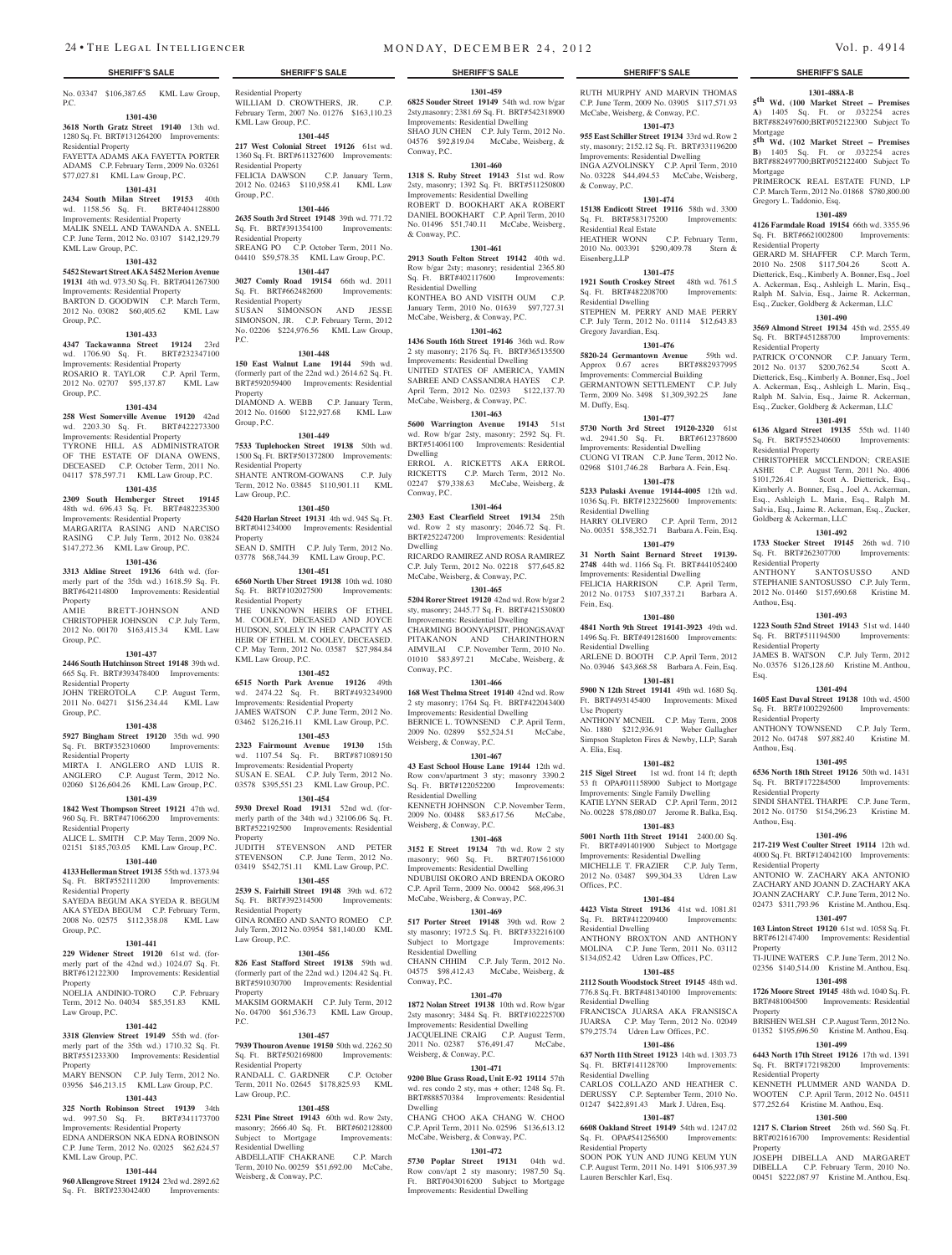#### **1301-501**

**3138 North Patton Street 19132** 38th wd. 1140 Sq. Ft. BRT#382175200 Improvements: Residential Property

JOHN J. MORRONE C.P. March Term, 2010 No. 01753 \$91,201.74 Kristine M. Anthou, Esq.

#### **1301-502**

**5225 N. Fairhill Street 19120** 49th wd. 1600 Sq. Ft. BRT#492096500 Improvements: Residential Property

RAQUEL L. EDWARDS, ADMINSTRATOR OF THE ESTATE OF CRAIG D. EDWARDS C.P. February Term, 2008 No. 3375 \$51,718.61 Kristine M. Anthou, Esq.

#### **1301-503**

**1729 North Wilton Street 19131** 52nd wd. 825 Sq. Ft. BRT#521309800 Improvements: Residential Property

ELLA FRANCIS C.P. April Term, 2010 No. 01552 \$71,473.65 Kristine M. Anthou, Esq. **1301-504**

#### **609 B Edison Avenue 19116** 58th wd. Parcel #160 N7-30, 1040 Sq. Ft. and 1.0526% undivided interest in the common elements, as more fully described in the Declaration of Condominium and Plats and Plans, dated 01/26/1979 and recorded 01/29/1979 in Deed Book DCC 16567, pg 9. BRT#888581370 Subject to Mortgage Improvements: Residential Condominium

MARK A. CUMMINGS C.P. June Term, 2012 No. 215355 \$7,912.00 Glenn M. Ross, Esq. **1301-505**

**607 B Edison Avenue 19116** 58th wd. Parcel #160 N7-29, 1040 Sq. Ft. and 1.0526% undivided interest in the common elements, as more fully described in the Declaration of Condominium and Plats and Plans dated 01/26/1979 and recorded 01/29/1979 in Deed Book DCC 16567, pg 9 BRT#888581360 Subject to Mortgage Improvements: Residential Condominium

MARK A. CUMMINGS C.P. February Term, 2012 No. 235779 \$12,086.00 Glenn M. Ross, Esq.

#### **1301-506**

**1105 Wellington Street 19111-4238** 35th wd. 2698.83 Sq. Ft. TXPRCL#532341200 Improvements: Residential Property ANTONIO D'ANGELO, CARLO D'ANGELO AND MARIA D'ANGELO C.P. June Term, 2012 No. 02410 \$84,757.11 Phelan Hallinan & Schmieg, LLP

#### **1301-507**

**7319 Limekiln Pike 19138-1334** 50th wd. 4900 Sq. Ft. TXPRCL#501289800 Improvements: Residential Property ANNALIZA J. ANDERSON AKA ANNALIZA ANDERSON C.P. June Term, 2012 No. 00757 \$105,321.01 Phelan Hallinan & Schmieg, LLP

### **1301-508**

**625 Fanshawe Street 19111-4713** 35th wd. 1500 Sq. Ft. TXPRCL#353118900 Improvements: Residential Property MILTON R. FLORES AND ANGELA MAIERON C.P. October Term, 2009 No. 01265 \$87,407.90 Phelan Hallinan & Schmieg, LLP

#### **1301-509**

**3732 North 15th Street 19140-3602** 13th wd. 1552 Sq. Ft. TXPRCL#131147800 Improvements: Residential Property TANISHA HOLMES AKA TA-TANISHA HOLMES C.P. November Term, 2009 No. 00048 \$99,894.92 Phelan Hallinan & Schmieg, LLP

#### **1301-510**

**6503 Theodore Street 19142-2821** 40th wd. 1020.50 Sq. Ft. TXPRCL#406237500 Improvements: Residential Property NATALIE ELLIS C.P. May Term, 2012 No. 02953 \$60,014.62 Phelan Hallinan & Schmieg, LLP

#### **1301-511**

**4541 Old York Road 19140-1209** 49th wd. 2082.02 Sq. Ft. PRCL#491518500 Improvements: Residential Property MAKSIM GORMAKH C.P. July Term, 2012 No. 02167 \$59,827.57 Phelan Hallinan & Schmieg, LLP

#### **1301-512**

**1538 West Butler Street 19140-3636** 13th wd. 1346.76 Sq. Ft. TXPRCL#131078300 Improvements: Residential Property KIA SWINTON C.P. June Term, 2012 No.<br>02220 \$81.024.44 Phelan Hallinan &  $\overline{P}$  Phelan Hallinan & Schmieg, LLP

#### **1301-513**

**3127 West Thompson Street AKA 3127 West Thompson Street, Unit 14 19121-4420** 29th wd. BRT#888290026 Improvements: Condominium

LORRAINE A. LAND C.P. March Term, 2012 No. 03712 \$253,887.18 Phelan Hallinan & Schmieg, LLP

**1301-514 655 North 53rd Street 19131** 44th wd. 1312 **SHERIFF'S SALE SHERIFF'S SALE SHERIFF'S SALE SHERIFF'S SALE SHERIFF'S SALE**

Sq. Ft. TXPRCL#442317900 Improvements: Residential Property CYNTHIA D. WILLIAMS, STACY M. ROBINSON AKA STACY FAISON AND ANGELA WILLIAMS-DAVIS AKA ANGELA WILLIAMS C.P. April Term, 2007 No. 00213 \$68,340.09 Phelan Hallinan & Schmieg, LLP

## **1301-515 805 Red Lion Road, Unit A1 19115-1462**

58th wd. Together with a proporionate undivided interest in the Common Elements (as defined in such Declaration) of 0.1423%.<br>TXPRCL#888580001 Improvements: TXPRCL#888580001 Condominium GRIGORIY AVSHALUMOV C.P. July Term,

2010 No. 02810 \$156,913.73 Phelan Hallinan & Schmieg, LLP

## **1301-516**

**6222 North Palethorp Street AKA 6222 Palethrop Street 19120-1515** 61st wd. 1200 Sq. Ft. TXPRCL#611041800 Improvements: Residential Property CARMELA DAVIS MACK C.P. September Term, 2011 No. 01148 \$61,951.80 Phelan Hallinan & Schmieg, LLP

## **1301-517**

**9206 Exeter Road 19114** 57th wd. 5500 Sq. Ft. TXPRCL#572247700 Improvements: Residential Property

PATRICIA A. FABBIA C.P. August Term,<br>2008 No. 01017 \$222.878.22 Phelan 2008 No. 01017 \$222,878.22 Hallinan & Schmieg, LLP

#### **1301-518**

**2723 North 6th Street 19133-2737** 43rd wd. 1291.52 Sq. Ft. TXPRCL#192284000 Improvements: Residential Property MIGUEL FIGUEROA, III C.P. May Term, 2012 No. 03506 \$59,157.45 Phelan Hallinan & Schmieg, LLP

#### **1301-519**

**2416 North Garnet Street 19132-3725** 16th wd. 699.84 Sq. Ft. TXPRCL#162107400 Improvements: Residential Property LAMONT C. WHITE AKA LAMONT WHITE AND TAMMI SPENCE-WHITE C.P. January Term, 2012 No. 00553 \$47,197.83 Phelan Hallinan & Schmieg, LLP

#### **1301-520**

**2409 North 17th Street 19132-4441** 28th wd. 1040.05 Sq. Ft. TXPRCL#161152400 Improvements: Residential Property ROBERT A. CRYOR C.P. November Term, 2009 No. 04703 \$43,270.46 Phelan Hallinan & Schmieg, LLP

## **1301-521**

**2647 Miller Street 19125-2328** 31st wd. 946.01 Sq. Ft. TXPRCL#312074000 Improvements: Residential Property SHAWN KENYON AND MELINDA KENYON C.P. January Term, 2010 No. 00551 \$115,734.24 Phelan Hallinan & Schmieg, LLP

#### **1301-522**

**119 East Allen Street 19125-4101** 18th wd. 785 Sq. Ft. TXPRCL#181285200 Improvements: Residential Property DE A HOANG C.P. June Term, 2012 No. 00918 \$206,683.43 Phelan Hallinan & Schmieg, LLP

#### **1301-523**

**1876 Haworth Street 19124** 62nd wd. 1299.75 Sq. Ft. BRT#622018200 Improvements: Residential Dwelling AQUIL STINSON C.P. July Term, 2012 No. 03782 \$57,200.43 Udren Law Offices, P.C. **1301-524**

**5024 Hazel Avenue 19143** 27th wd. 2200.00 Sq. Ft. BRT#462026100 Improvements: Residential Dwelling DAWN BROWN AND GREGORY BROWN AKA GREGORY A. BROWN, SR. C.P. June Term, 2012 No. 02595 \$174,510.15 Udren Law Offices, P.C.

#### **1301-525**

**1742 South Conestoga Street 19143**  51st wd. 930.00 Sq. Ft. BRT#514190300 Improvements: Residential Dwelling JOEL KESTENBAUM AKA JOEL KESTERBAUM C.P. April Term, 2012 No. 00838 \$50,740.58 Udren Law Offices, P.C.

#### **1301-526 774 South Hicks Street 19146** 30th wd. 728

Sq. Ft. BRT#301285400 Improvements: Residential Dwelling CHRIS K. TABB C.P. March Term, 2010 No. 05788 \$287,876.08 Udren Law Offices, P.C.

**1301-527 4130 Ogden Street 19104** 24th wd. 579.42

Sq. Ft. BRT#062070400 Improvements: Residential Dwelling CHARLOTTE ALLEN C.P. February Term, 2012 No. 03673 \$68,626.35 Udren Law Offices, P.C.

#### **1301-528**

**5828 Trinity Street 19143** 40th wd. 1312

## Vol. p. 4915 **m** on DAY, DECEMBER 24, 2012 **THE LEGAL INTELLIGENCER • 25**

Sq. Ft. BRT#401106400 Improvements: Residential Dwelling APRIL CARTER C.P. October Term, 2010 No. 00588 \$87,025.70 Udren Law Offices, P.C.

#### **1301-529**

**5629 North 12th Street 19141** 49th wd. 1800 Sq. Ft. BRT#493120700 Improvements: Residential Dwelling KIESHA HORNE C.P. January Term, 2011

No. 01595 \$150,970.12 Udren Law Offices,  $PC$ . **1301-530**

**324 Glen Echo Road 19119-2560** 22nd wd. 2125 Sq. Ft. PRCL#223164000 Improvements: Residential Property WALTER HOLLAND AND PAULA SHEPPARD C.P. May Term, 2009 No. 03082 \$316,078.60 Phelan Hallinan & Schmieg, LLP

#### **1301-531**

**2138 South Norwood Street 19145-3411**  48th wd. 843.84 Sq. Ft. TXPRCL#482158400 Improvements: Residential Property FNU RUDYANTO C.P. February Term, 2012 No. 00975 \$126,450.81 Phelan Hallinan & Schmieg, LLP

#### **1301-532**

**7265 Pitville Avenue 19126** 50th wd. 1353.20 Sq. Ft. TXPRCL#101058300 Improvements: Residential Property INGRID M. RANSOM C.P. November Term, 2007 No. 01809 \$245,979.42 Phelan Hallinan & Schmieg, LLP

### **1301-533**

**6741 Horrocks Street 19149-2211** 54th wd. 1340.62 Sq. Ft. TXPRCL#542346600 Improvements: Residential Property EDWIN R. DARDON C.P. March Term, 2011 No. 03449 \$73,260.61 Phelan Hallinan & Schmieg, LLP

## **1301-534**

**2932 North 25th Street 19132-1903** 38th wd. 930 Sq. Ft. TXPRCL#381064000 Improvements: Residential Property NIKOLE ADAMS C.P. June Term, 2012 No. 01329 \$47,936.16 Phelan Hallinan & Schmieg, LLP

### **1301-535**

**1623 North 56th Street 19131-3501** 4th wd. 1552 Sq. Ft. TXPRCL#041352100 Improvements: Residential Property LINDA M. WILLIAMS C.P. April Term, 2010 No. 02289 \$70,455.19 Phelan Hallinan & Schmieg, LLP

## **1301-536**

**4940 Baynton Street 19144-1849** 12th wd. (formerly the 22nd wd.) 1479 Sq. Ft. TXPRCL#121174900 Improvements: Residential Property ANDREI MOISEYEV C.P. March Term,

2010 No. 03101 \$53,655.26 Phelan Hallinan & Schmieg, LLP **1301-537**

## **2117 Stevens Street 19149-3533** 62nd

wd. 1248 Sq. Ft. PRCL#621204000 Improvements: Residential Property LATOYA LONG C.P. May Term, 2012 No. 03732 \$164,882.98 Phelan Hallinan & Schmieg, LLP

### **1301-538**

**3062 North Water Street 19134-2828** 7th wd. 659.75 Sq. Ft. TXPRCL#071341600 Improvements: Residential Property ROY T. NAGEL AND PATRICIA R. NAGEL AKA PATRICIA NAGEL C.P. May Term, 2012 No. 00584 \$40,742.34 Phelan Hallinan & Schmieg, LLP

### **1301-539**

**2062 East Ann Street 19134-3605** 25th wd. 787.50 Sq. Ft. TXPRCL#252204600 Improvements: Residential Property TINA HOSGOOD AND DINO PADUANO C.P. November Term, 2009 No. 02623 \$95,481.80 Phelan Hallinan & Schmieg, LLP

#### **1301-540**

**2318 Strahle Street 19152-2518** 57th wd. 3107.50 Sq. Ft. TXPRCL#562161200 Improvements: Residential Property HEYAM MANSOUR C.P. June Term, 2012 No. 02232 \$96,519.30 Phelan Hallinan &

## Schmieg, LLP **1301-541**

**5215 Pine Street 19143-1520** 60th wd. 1600 Sq. Ft. TXPRCL#602128000 Improvements: Residential Property ARCENIA MCCLENDON C.P. June Term,

2012 No. 00739 \$29,595.11 Phelan Hallinan & Schmieg, LLP **1301-542**

**8217 Chelwynde Avenue 19153-1005** 40th wd. 3355 Sq. Ft. TXPRCL#405818308 Improvements: Residential Property LAURA T. DOE C.P. June Term, 2012 No. 00555 \$128,607.75 Phelan Hallinan & Schmieg, LLP

Schmieg, LLP

 $TXPPCI #531075800$ Residential Property

Hallinan & Schmieg, LLP

Hallinan & Schmieg, LLP

Hallinan & Schmieg, LLP

Hallinan & Schmieg, LLP

Schmieg, LLP

Schmieg, LLP

Condominium

Residential Property

**1301-556 1021 Levick Street 19111-5409** 53rd wd. (formerly the 35th wd.) 1956.55 Sq. Ft.<br>TXPRCL#531075800 Improvements:

HAMEED M. GILL C.P. February Term, 2010 No. 03072 \$171,843.11 Phelan

**1301-557 1732 South 65th Street 19142** 40th wd. 1379.70 Sq. Ft. PRCL#403000700 Improvements: Residential Property JEROME T. CLEMENTS C.P. January Term, 2008 No. 00725 \$53,892.64 Phelan

**1301-558 7009 Woodbine Avenue 19151-2330** 34th wd. 12880 Sq. Ft. TXPRCL#344136700 Improvements: Residential Property LORRAINE ROBINSON C.P. June Term, 2009 No. 03519 \$661,608.82 Phelan

**1301-559 1635 South Taney Street 19145-1223** 36th wd. 662.62 Sq. Ft. TXPRCL#364283300 Improvements: Residential Property CHRISTOPHER MOUREY C.P. January Term, 2011 No. 02630 \$45,439.42 Phelan

**1301-560 1447 North 57th Street 19131-3806** 4th wd. 984.45 Sq. Ft. TXPRCL#043093700 Improvements: Residential Property TERESA HINTON C.P. April Term, 2010 No. 02950 \$48,574.29 Phelan Hallinan &

**1301-561 954 Marcella Street 19124-1735** 35th wd. 930 Sq. Ft. TXPRCL#351125000 Improvements:

JERRY V. SMITH C.P. November Term, 2011 No. 02355 \$53,034.80 Phelan Hallinan &

**1301-562 3900 Ford Road, Unit 14-G 19131-2039**  55th wd. PRCL#888520197 Improvements:

LEE CHAPMAN AND EMILY CHAPMAN C.P. April Term, 2012 No. 04293 \$91,092.78

**1301-563 2910 North 24th Street 19132-1901** 38th wd. 1147 Sq. Ft. TXPRCL#381003200 Improvements: Residential Property ABDUR RAHIYM-NEEQUAYE C.P. May Term, 2012 No. 00964 \$54,341.12 Phelan

**1301-564 1209 Friel Pl. 19116-4301** 58th wd. 2700 Sq. Ft. TXPRCL#582017470 Improvements:

MOSHE COHEN C.P. April Term, 2012 No. 02075 \$191,369.04 Phelan Hallinan &

**1301-565 708 East Thayer Street AKA 708 Thayer Street 19134-1814** 33rd wd. 859.80 Sq. Ft. TXPRCL#331138900 Improvements:

KENNETH HAINES C.P. February Term,<br>2012 No. 03104 \$41.607.88 Phelan 2012 No. 03104 \$41,607.88 Hallinan & Schmieg, LLP

**1301-566 12 South 50th Street 19139-3538** 60th wd. 1760 Sq. Ft. PRCL#602150700 Improvements: Residential Property KEITH D. BROCKENBOROUGH AKA KEITH G. BROCKENBROU AKA KEITH D. BROCKENBROUGH AKA KEITH BROCKENBROWGH AND BRENDA SMITH C.P. May Term, 2006 No. 04356 \$77,415.12 Phelan Hallinan & Schmieg, LLP **1301-567 3415 Edgemont Street 19134-5301** 45th wd. 787.50 Sq. Ft. TXPRCL#451211600 Improvements: Residential Property FREDERICK J. WEBB AKA FREDERICK WEBB C.P. December Term, 2011 No. 01105 \$125,514.91 Phelan Hallinan &

**1301-568 431 Fairmount Avenue, Unit 1B AKA 423- 431 Fairmount Avenue, Unit 1 19123-2850**  88th wd. Being and designated on Declaration Plan as Unit NO 1, together with a proportionate undivided interest in the Common Elements (as defined in such Declaration). PRCL#888059666 Improvements:

AMY APOLLO AND CRAIG A. SCHROEDER C.P. June Term, 2012 No. 01834 \$312,676.51

Phelan Hallinan & Schmieg, LLP **1301-569 5954 Elsinore Street 19120-1208** 35th wd. 960 Sq. Ft. PRCL#352300800 Improvements:

Phelan Hallinan & Schmieg, LLP

Hallinan & Schmieg, LLP

Residential Property

Residential Property

Schmieg, LLP

Condominium Unit

Residential Property

Schmieg, LLP

**1301-543 317-19 Wildey Street 19125** 18th wd. 1386.41 Sq. Ft. TXPRCL#181325210 Improvements: Residential Property KHADEEJAH R. JOHNSON C.P. February Term, 2012 No. 00279 \$437,675.12 Phelan Hallinan & Schmieg, LLP

**1301-544 2921 Unruh Avenue 19149-2527** 55th wd. 1861.40 Sq. Ft. TXPRCL#551150500 Improvements: Residential Property ANTHONY N CHIARIZIO AKA ANTHONY N. CHIARZIO AND GEORGENE CHIARIZIO AKA GEORGENE BRASS C.P. January Term, 2012 No. 00453 \$172,769.13 Phelan

**1301-545 1238 East Sydney Street AKA 1238 Sydney Street 19150-2812** 50th wd. 2756.25 Sq. Ft. PRCL#502472500 Improvements

YVONNE MATHIS C.P. April Term, 2011 No. 00808 \$113,744.47 Phelan Hallinan &

**1301-546 1636 South Taney Street 19145-1224**  36th wd. 700 Sq. Ft. TXPRCL#364288400 Improvements: Residential Property AEESHA MOSLEY AND BUTCH MOSLEY C.P. January Term, 2012 No. 02565 \$55,758.37

**1301-548 1939 South Croskey Street 19145-2707** 49th wd. 764.64 Sq. Ft. TXPRCL#482209600 Improvements: Residential Property URSULA N. ONUCHUKWU AKA URSULA NNENNA ONUCHUKWU AND JOSEPH ONUCHUKWU C.P. July Term, 2012 No. 01848 \$80,484.26 Phelan Hallinan &

**1301-549 2841 Lardner Street 19149-3517** 35th wd. 922.30 Sq. Ft. TXPRCL#621190600 Improvements: Residential Property F OLAOYE AKA FUNMILOLA O. OLAOYE AND FELIX O AKA FELIX OLAOYE C.P. June Term, 2012 No. 01832 \$81,150.97

Phelan Hallinan & Schmieg, LLP **1301-550 9228 Blue Grass Road Unit 2, AKA 9228-38 Blue Grass Road 19114-4308** 88th wd. Being and designated as Unit 2 together with a proporiionate undivided interest in the Common Elements (as defined in such Declaration) of 2.38095% TXPRCL#888570902

Improvements: Condominium

Hallinan & Schmieg, LLP

Hallinan & Schmieg, LLP

TXPRCL#888152601 Condominium

Residential Property

Schmieg, LLP

Schmieg, LLP

LLP

HOMER BORROMEO C.P. March Term, 2012 No. 03098 \$193,692.75 Phelan

**1301-551 3221 Stanwood Street 19136-2231** 64th wd. 2797.46 Sq. Ft. TXPRCL#642317400 Improvements: Residential Property JOSEPH R. LEE, JR. AND LUCYANNE LEE C.P. September Term, 2011 No. 02080 \$225,353.89 Phelan Hallinan & Schmieg,

**1301-552 562 Van Kirk Street 19120-1229** 35th wd. 1200 Sq. Ft. TXPRCL#352098500 Improvements: Residential Property MARRIETTA SPRAGGANS C.P. August Term, 2008 No. 03138 \$69,156.54 Phelan

**1301-553 1929 Wallace Street, Unit 1A 19130-3299**  88th wd. Together with all right, title, and interest being an 11.2% undivided interest of, in and to the Common Elements as set forth in the aforesaid Declaration of Condominium.<br>TXPRCL#888152601 Improvements

PAUL A. JAMES C.P. September Term, 2011 No. 00685 \$244,927.45 Phelan Hallinan &

**1301-554 1451 North Corlies Street AKA 1451 Corlies Street 19121-3504** 29th wd. 665.52 Sq. Ft. TXPRCL#292303900 Improvements:

BEATRIZ M. CARLE AND OMAR J. GUERRERO C.P. November Term, 2011 No. 01215 \$111,824.94 Phelan Hallinan &

**1301-555 4463 Garden Street 19137-2013** 45th wd. 1134 Sq. Ft. PRCL#453339200 Improvements: Residential Property LISA A. HOHLFELD C.P. June Term, 2012 No. 01327 \$29,143.87 Phelan Hallinan &

Phelan Hallinan & Schmieg, LLP **1301-547 5445 Walker Street 19124-1418** 62nd wd. 1283.42 Sq. Ft. TXPRCL#622370800 Improvements: Residential Property JAIME WHEELER AND STEPHEN DIEHL C.P. August Term, 2010 No. 01149 \$120,418.40 Phelan Hallinan & Schmieg,

Hallinan & Schmieg, LLP

Residential Property

Schmieg, LLP

LLP

Schmieg, LLP